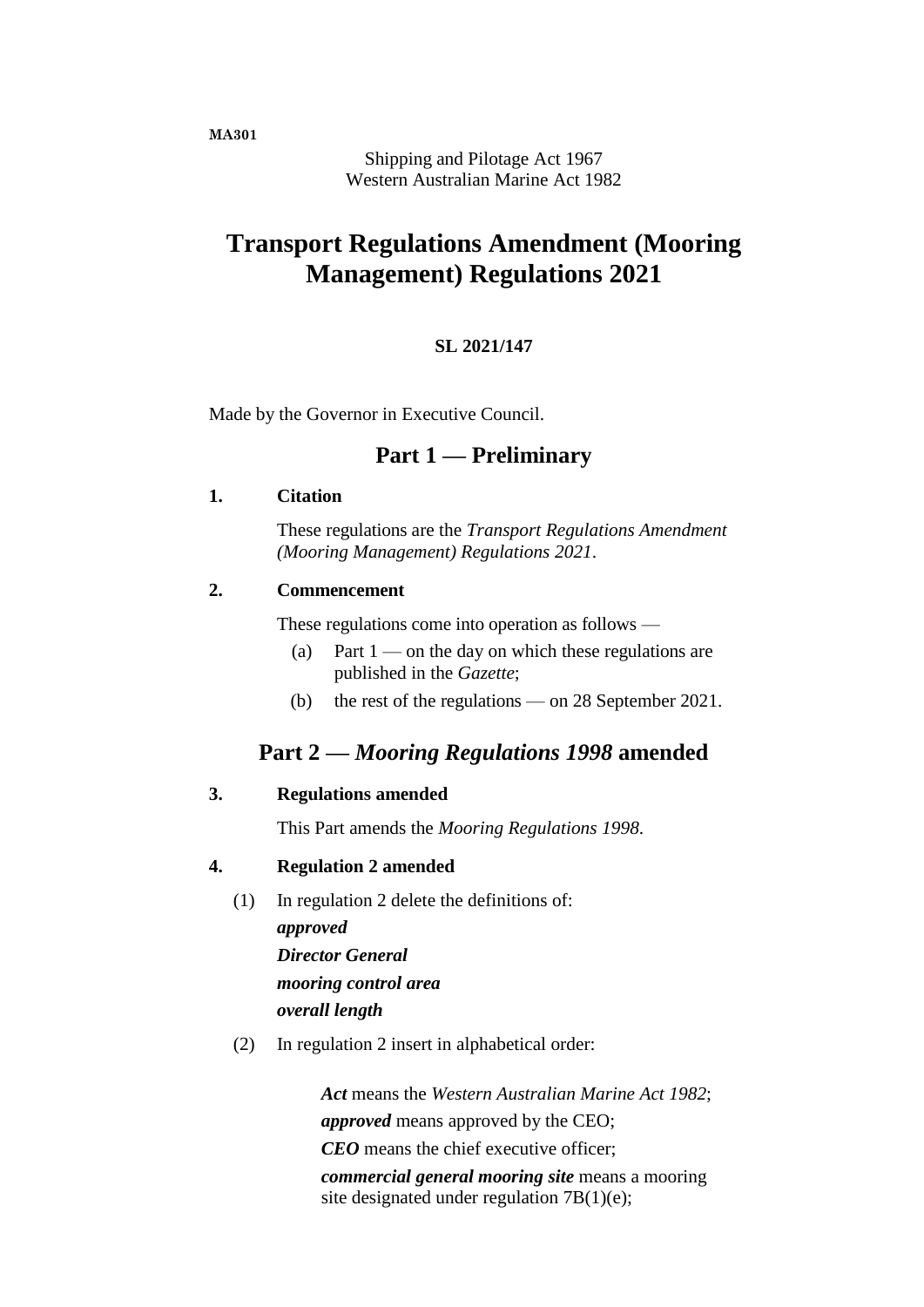*commercial resources mooring site* means a mooring site designated under regulation 7B(1)(f);

*courtesy mooring site* means a mooring site designated under regulation  $7B(1)(d)$ ;

*emergency mooring site* means a mooring site designated under regulation 7B(1)(c);

*maximum vessel length*, for a mooring site, means the approved maximum length that a vessel may have to use the mooring site;

*mooring control area* means a mooring control area declared under the *Shipping and Pilotage Act 1967* section 10(2) to which these regulations apply under regulation 3;

*mooring site* means the waters in a mooring control area —

- (a) in respect of which a mooring licence is granted; or
- (b) in respect of which the CEO has designated an emergency mooring site, a courtesy mooring site or a rental mooring site;

*pleasure vessel* has the meaning given in section 98(1) of the Act;

*recreational mooring site* means a mooring site designated under regulation  $7B(1)(a)$ ;

*rental mooring site* means a mooring site designated under regulation 7B(1)(b);

*shared-use recreational mooring site* means a recreational mooring site to which regulation 7C(3) applies;

*tender* has the meaning given in the *Navigable Waters Regulations 1958* regulation 45A(2);

(3) In regulation 2 in the definition of *additional vessel* delete "under regulation 26;" and insert:

site under regulation 26(1);

- (4) In regulation 2 in the definition of *length* before paragraph (a) insert:
	- (aa) in the case of a vessel that has a certificate of survey in which the length of the vessel is specified — the length so specified; and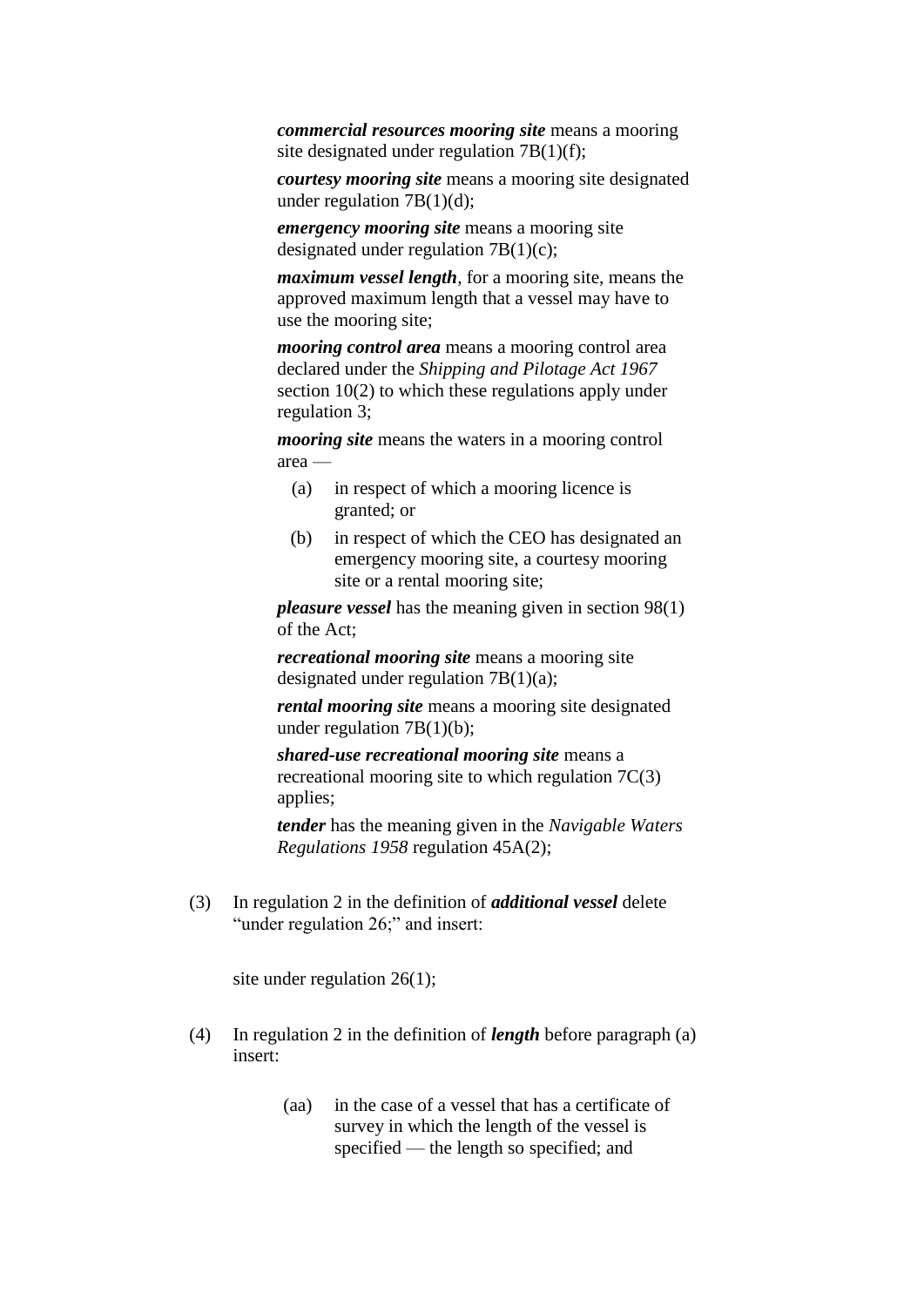(5) In regulation 2 in the definition of *mooring licence* paragraph (a) delete "*Western Australian Marine Act 1982*" and insert:

Act

(6) In regulation 2 in the definition of *register* delete "regulation 8;" and insert:

regulation 9;

## **5. Regulation 3 replaced**

Delete regulation 3 and insert:

## **3. Application**

- (1) Subject to subregulation (2), these regulations apply to each mooring control area specified in Schedule 1 Division 1.
- (2) These regulations do not apply to an area within a mooring control area specified in Schedule 1 Division 1 if the area is identified as an excluded area on a plan in Schedule 2.
- (3) The CEO must publish on the Department's website plans of each mooring control area specified in Schedule 1 Division 1, and those plans must show each area identified as an excluded area.

## **6. Part 2 heading replaced**

Delete the heading to Part 2 and insert:

# **Part 2 — Moorings and mooring sites in mooring control areas**

## **Division 1 — Installation, removal and use of moorings**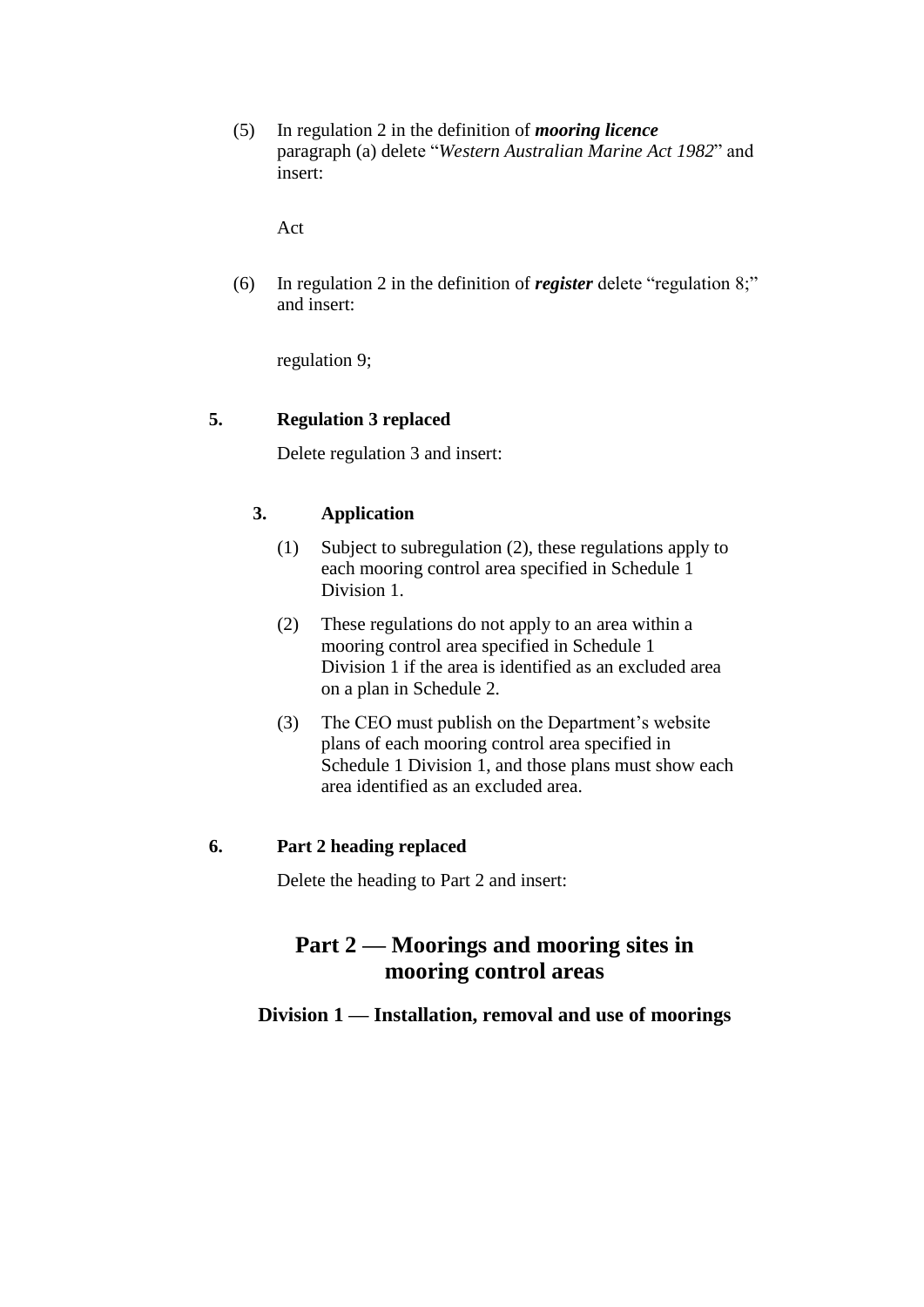## **7. Regulation 4 replaced**

Delete regulation 4 and insert:

## **4. Installation of moorings**

- (1) A person must not install a mooring in a mooring control area without the written permission of the CEO. Penalty for this subregulation: a fine of \$2 000.
- (2) Subregulation (1) does not apply to the CEO.

## **8. Regulation 5 amended**

- (1) In regulation  $5(1)$ :
	- (a) delete the passage that begins with "If a mooring  $\rightarrow$ " and ends with "the State," and insert:

If a mooring is installed contrary to regulation 4, the CEO may by written notice —

- (a) given to the owner of the mooring; or
- (b) if the identity or whereabouts, or both, of the owner cannot be ascertained after reasonable inquiry — published once in a newspaper circulating throughout the State,
- (b) delete "of service or publication of the notice)" and insert:

the notice is given or published)

- (2) Delete regulation 5(2) and (3) and insert:
	- (2) If the owner of the mooring fails to comply with a notice under subregulation (1), the CEO may dispose of the mooring by —
		- (a) removing the mooring; and
		- (b) storing or destroying the mooring.
	- (3) The CEO is not liable for any loss suffered by the owner of the mooring because of action taken by the CEO under subregulation (2), and any costs incurred in taking that action may be recovered by the CEO —
		- (a) as a debt due to the State in a court of competent jurisdiction; or
		- (b) by the sale of the mooring.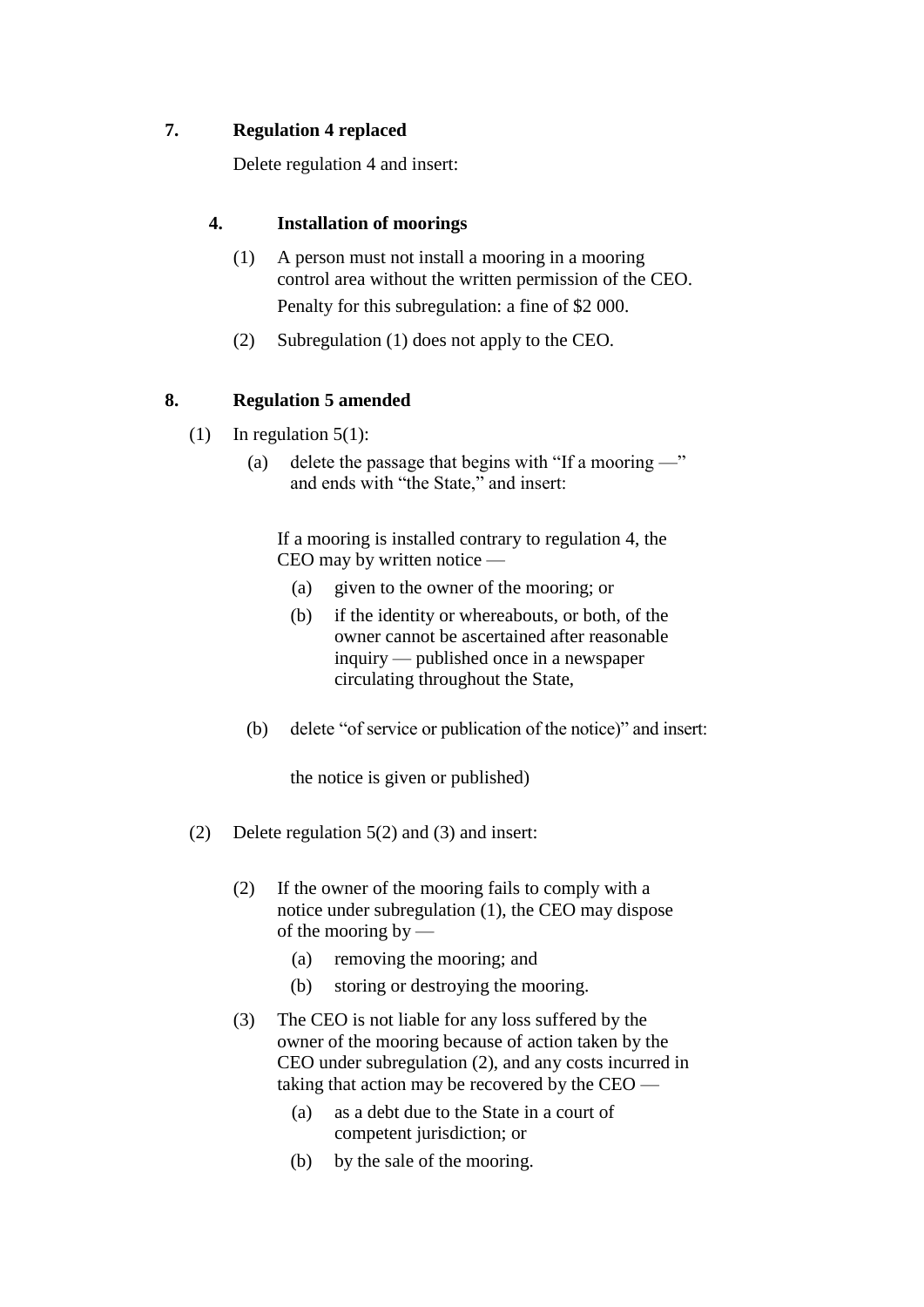## **9. Regulations 6, 6A and 7 replaced**

Delete regulations 6, 6A and 7 and insert:

#### **6. Use of moorings**

(1) A person must not cause or permit a vessel to be secured to a mooring on a mooring site unless the vessel is authorised for the purposes of subregulation (2).

Penalty for this subregulation: a fine of \$1 000.

- (2) A vessel is authorised for the purposes of this subregulation —
	- (a) if the vessel is authorised to use the mooring site under Division 2 or under regulation 24 or 26 or, subject to paragraph (b), is a tender of a vessel so authorised; and
	- (b) for a tender of a vessel referred to in paragraph (a) that uses the mooring site under the authority of a mooring licence or another form of authorisation — if the tender's use of the mooring site complies with the conditions of the licence or authorisation.
- (3) Subject to subregulation (5), a person must not cause or permit a vessel for which an identification sticker has been issued under these regulations to be secured to a mooring on a mooring site unless the vessel exhibits the identification sticker so that it is clearly visible from the exterior of the vessel.

Penalty for this subregulation: a fine of \$1 000.

- (4) In subregulation  $(3)$  *identification sticker* means the adhesive sticker referred to in regulation  $7D(4)(a)$ ,  $24(3)$  or  $28(1)(c)$ .
- (5) Subregulation (3) does not apply to a vessel that is  $-$ 
	- (a) authorised under regulation 7F to use the mooring on a rental mooring site; or
	- (b) authorised under regulation 7H to use the mooring on an emergency mooring site; or
	- (c) authorised under regulation 7I to use the mooring on a courtesy mooring site.
- (6) A vessel secured to a mooring on a mooring site is secured at the risk of the owner of the vessel.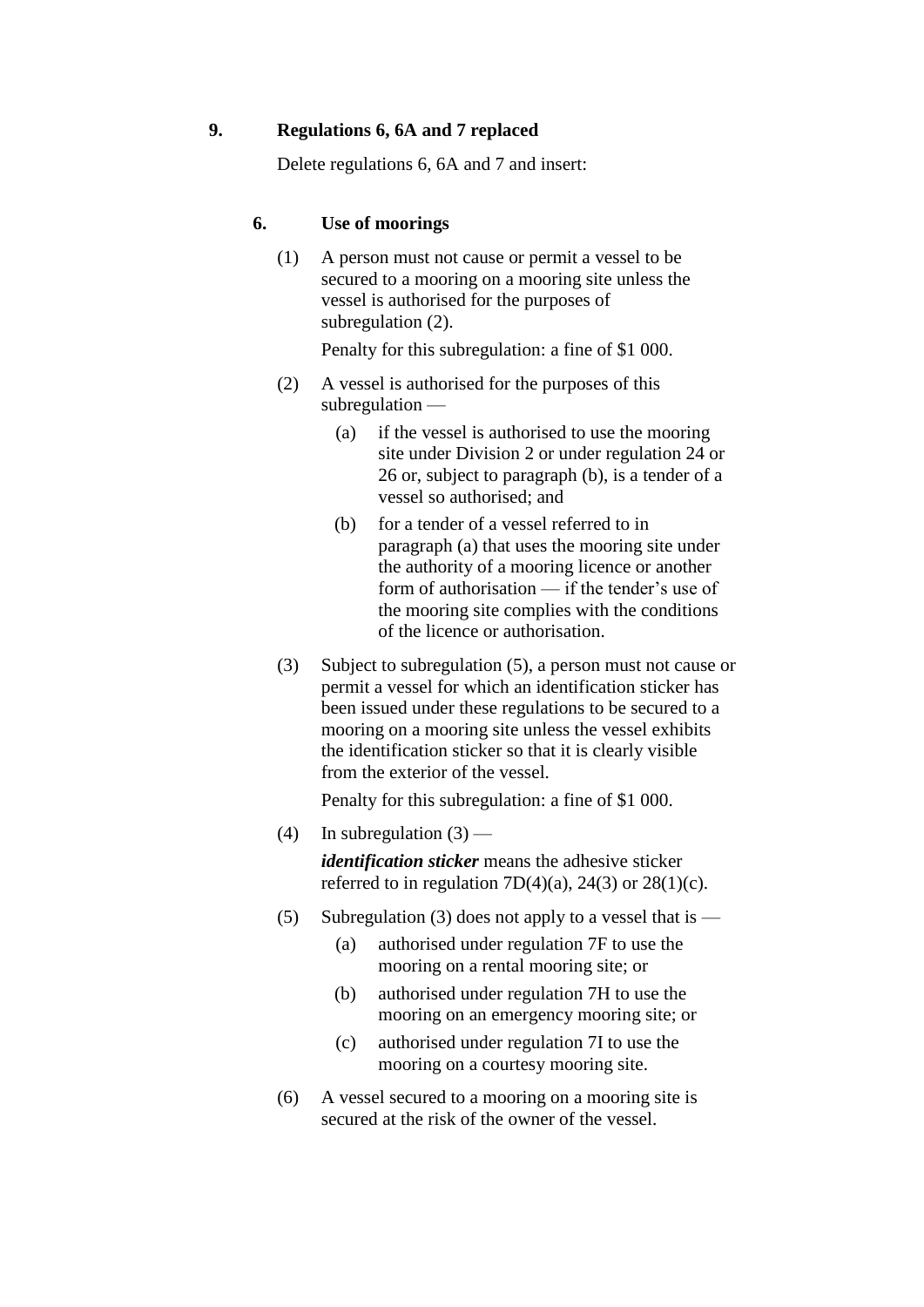## **7. Securing and anchoring vessels in mooring control areas**

 $(1)$  In this regulation —

*Division 2 mooring control area* means a mooring control area specified in Schedule 1 Division 2; *mooring site* includes a mooring site in respect of which a mooring licence —

- (a) has previously been in force but is not currently in force; or
- (b) has been offered under regulation 11 but not yet accepted.
- (2) A person must not cause or permit a vessel to be secured or anchored in a mooring control area at a location, or in a manner, that causes a risk of damage  $to$ 
	- (a) a mooring on a mooring site; or
	- (b) a vessel secured to a mooring on a mooring site.

Penalty for this subregulation: a fine of \$1 000.

(3) A person must not cause or permit a vessel to be secured or anchored for a period of more than 6 hours in a Division 2 mooring control area.

Penalty for this subregulation: a fine of \$1 000.

- (4) Subregulation (3) does not apply to
	- (a) a vessel that is secured to a mooring that is not an anchor; or
	- (b) a tender that is secured to another vessel; or
	- (c) a vessel that is secured or anchored in an emergency; or
	- (d) a vessel on which there remains, for the whole of the period that it is secured or anchored, a person who is qualified to move the vessel.

## **10. Part 2 Division 2 inserted**

At the end of Part 2 insert:

## **Division 2 — Classes of mooring sites**

## **7A. Term used: permissible vessel length**

In this Division —

*permissible vessel length* means the maximum vessel length for a shared-use recreational mooring site, as indicated by an approved coloured disc attached to the mooring on the site, when used by a vessel authorised under regulation 7C(5) or 7D(2).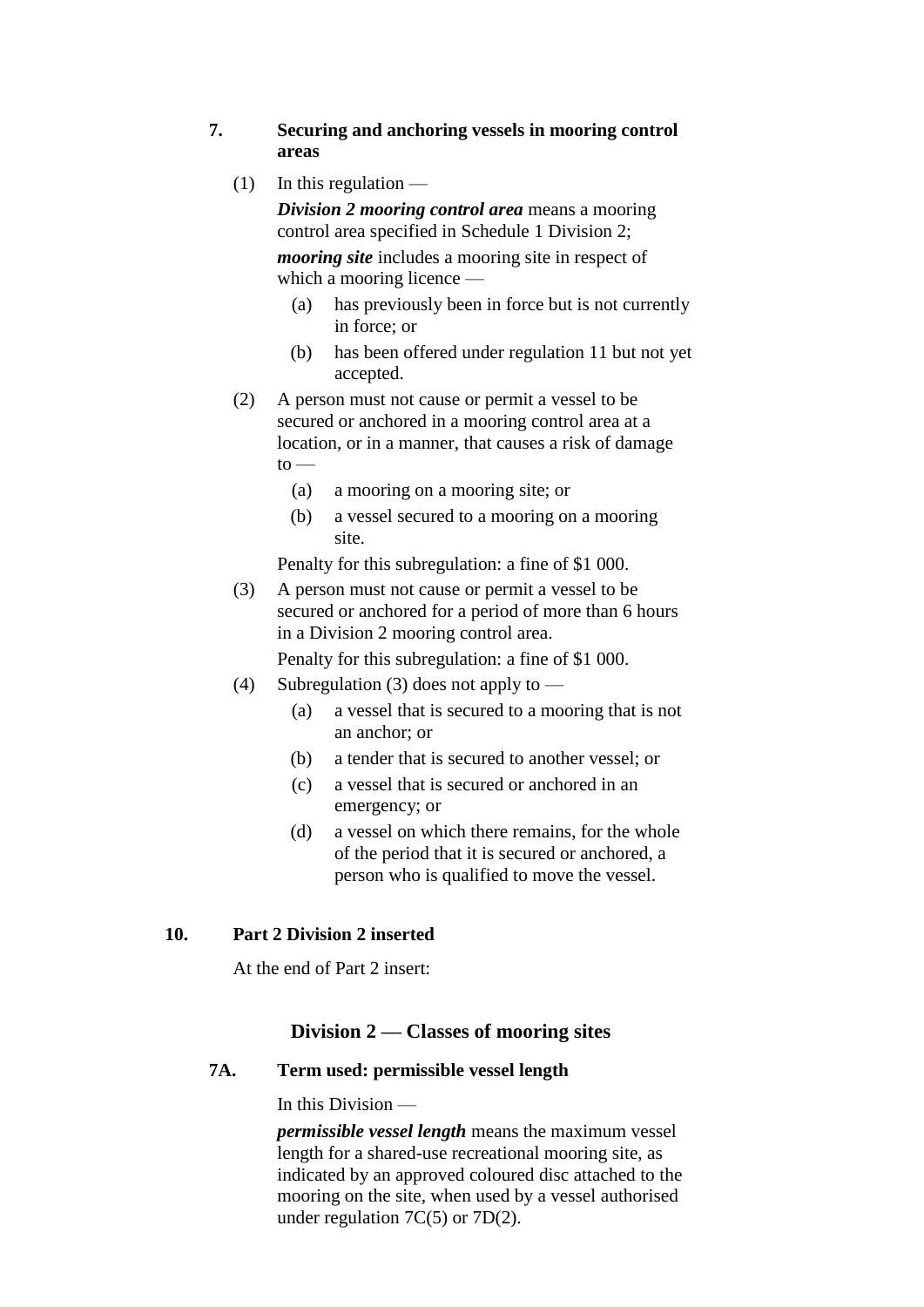#### **7B. Designation of mooring sites**

- (1) The CEO may designate a mooring site as
	- (a) a recreational mooring site; or
	- (b) a rental mooring site; or
	- (c) an emergency mooring site; or
	- (d) a courtesy mooring site; or
	- (e) a commercial general mooring site; or
	- (f) a commercial resources mooring site.
- (2) The CEO may exercise the power conferred under subregulation (1) to change the designation of a mooring site previously designated under that subregulation.

## **7C. Recreational mooring sites: use by licensees**

- (1) A recreational mooring site is a mooring site for a pleasure vessel.
- (2) Subject to this regulation and regulation 7D, a mooring licensee whose mooring licence specifies a recreational mooring site has the exclusive use of the mooring on that mooring site by —
	- (a) the licensed vessel for that mooring site; and
	- (b) any additional vessel for that mooring site.
- (3) A mooring licensee whose mooring licence specifies a recreational mooring site may agree, in the application for the licence or by written notice given to the CEO at any anniversary of the grant of the licence, to allow the mooring site to be used as a shared-use recreational mooring site.
- (4) A mooring licensee who agrees to allow a recreational mooring site to be used as a shared-use recreational mooring site may withdraw that agreement by written notice given to the CEO at any anniversary of the grant of the mooring licence.
- (5) Subject to regulation 7D, if subregulation (3) applies to a mooring licensee, the CEO must authorise the licensee's licensed vessel under regulation 7D(2), without payment of the fee referred to in regulation 7D(3)(b), to use the mooring on any other shared-use recreational mooring site.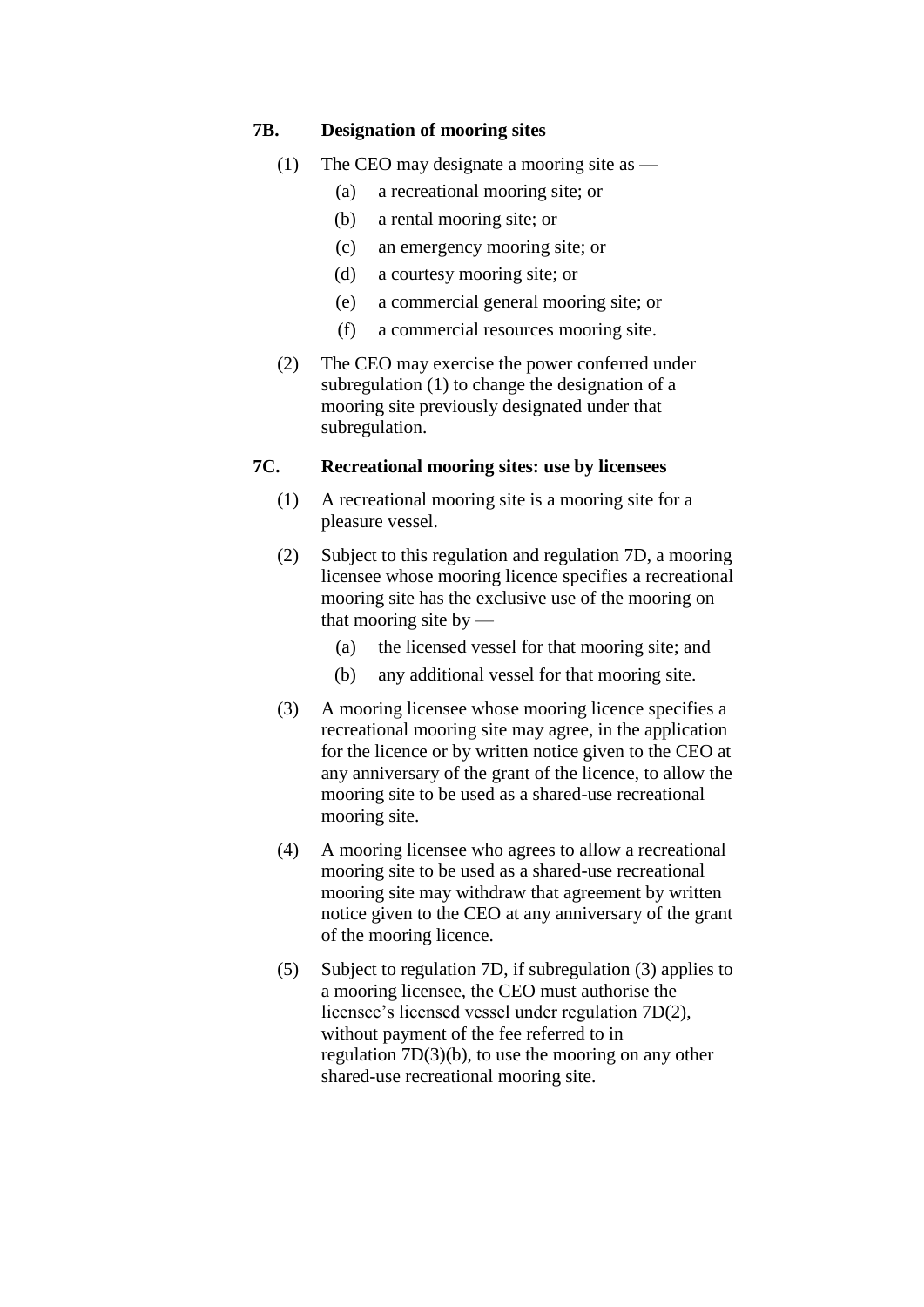- (6) The authorisation of a licensed vessel under regulation 7D(2) by the operation of subregulation  $(5)$  —
	- (a) has no effect during any period when the mooring licensee's annual mooring licence fee remains unpaid after the day on which payment is required under regulation 13(2); and
	- (b) is cancelled if the mooring licensee gives notice under subregulation (4).
- (7) If a mooring licensee sells a licensed vessel (the *sold vessel*) that is authorised under regulation 7D(2) by the operation of subregulation (5), the sold vessel continues to be authorised under those provisions until the next anniversary of the grant of the mooring licence.
- (8) If another vessel (the *substituted vessel*) is substituted for the sold vessel as the licensed vessel following a request by the mooring licensee under regulation 25(1), the substituted vessel cannot be authorised under regulation 7D(2) by the operation of subregulation (5) until the payment of the annual mooring licence fee at the next anniversary of the grant of the mooring licence.

## **7D. Recreational mooring sites: use of shared-use moorings**

 $(1)$  In this regulation —

*shared-use mooring* means the mooring on a shared-use recreational mooring site.

- (2) Subject to subregulation (5), if the owner of a pleasure vessel applies to the CEO in the approved form, the CEO may, by written notice given to the applicant, authorise the vessel to use any shared-use mooring.
- (3) An application under subregulation  $(2)$ 
	- (a) must be made by an individual who has reached 17 years of age whose principal place of residence is in the State; and
	- (b) must be accompanied by the fee specified in Schedule 3 item 1; and
	- (c) must provide the particulars of the vessel proposed to use any shared-use mooring, including satisfactory evidence of the vessel's length and ownership.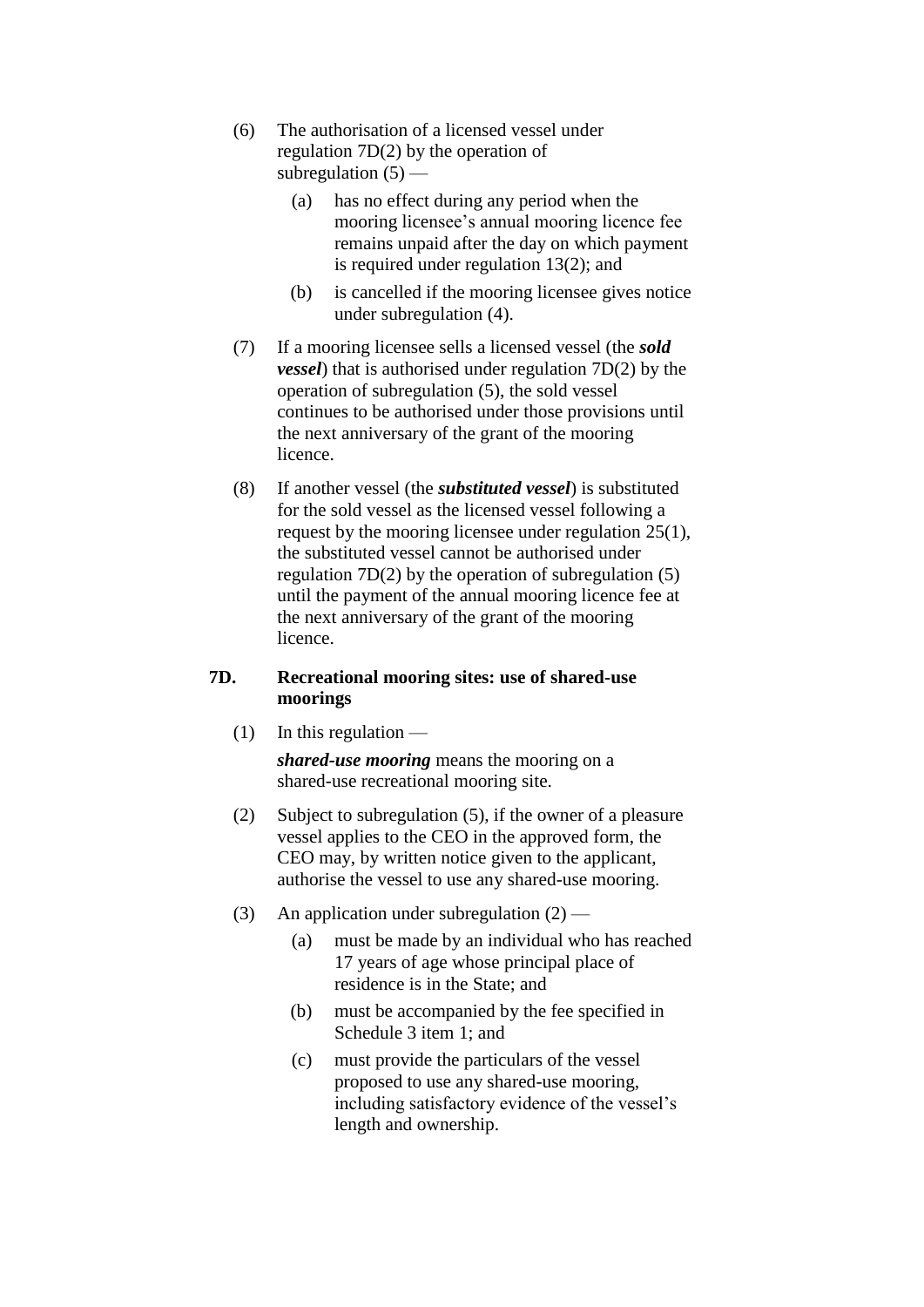- (4) The authorisation by the CEO under subregulation (2) (including by the operation of regulation  $7C(5)$ ), may be given subject to conditions, including conditions relating to —
	- (a) the use of an adhesive sticker designed to identify a vessel using a shared-use mooring; and
	- (b) the times when a person who is qualified to move the vessel may be required to remain on a vessel using a shared-use mooring.
- (5) The authorisation for a vessel to use a shared-use mooring —
	- (a) subject to paragraph (d) and regulation  $7C(6)$  — is valid for the period of 12 months; and
	- (b) has effect only if the length of the vessel does not exceed the permissible vessel length for the mooring site; and
	- (c) is suspended for any period during which the use of the mooring is required for —
		- (i) the licensed vessel for the mooring site; or
		- (ii) any additional vessel for the mooring site;

and

(d) may be cancelled by the CEO if any condition to which the authorisation is subject under subregulation (4) is breached.

## **7E. Cancellation of shared-use authorisation**

 $(1)$  In this regulation —

*authorisation* means an authorisation given by the CEO under regulation 7D(2).

- (2) If the CEO proposes to cancel an authorisation, the CEO must give the owner of the vessel that is the subject of the authorisation written notice of the proposal and the reasons for the proposal.
- (3) A notice given under subregulation (2) must state that, within 14 days after the notice is given, the owner of the vessel may make written representations to the CEO concerning the proposed cancellation.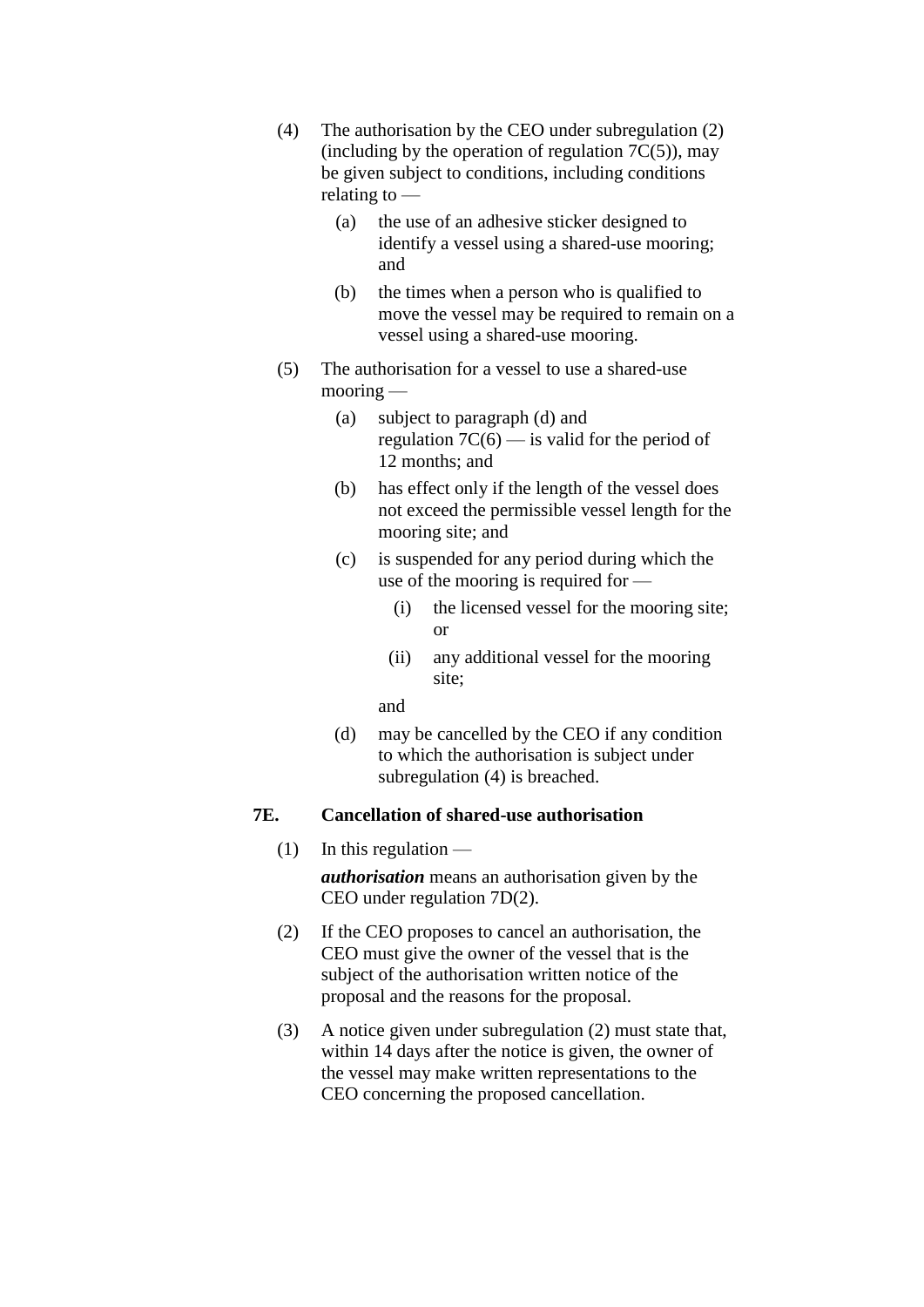- (4) If, after considering any representations received within the period of 14 days referred to in subregulation (3), the CEO determines to cancel the authorisation, the CEO must give the owner of the vessel that was the subject of the authorisation written notice of the cancellation.
- (5) The cancellation of an authorisation has effect
	- (a) on the date specified in the notice, which must be later than the date the notice is given; or
	- (b) if no date is specified in the notice  $-7$  days after the notice is given.
- (6) The validity of a mooring licensee's mooring licence is not affected if —
	- (a) the licensee's licensed vessel is authorised under regulation 7D(2) by the operation of regulation 7C(5); and
	- (b) the authorisation is cancelled by the CEO or otherwise ceases to have effect.

#### **7F. Rental moorings sites**

(1) In this regulation and regulation  $7G$  *rental period* means the period determined by the CEO under subregulation (2);

*specified mooring site* means the rental mooring site specified in an application under subregulation (2).

- (2) If a person applies to the CEO in the approved form, the CEO may, by written notice given to the applicant, authorise the vessel specified in the application to use the specified mooring site for the period determined by the CEO.
- (3) When determining the rental period, the CEO must have regard to the information provided by the applicant under subregulation (4)(d).
- (4) An application under subregulation  $(2)$ 
	- (a) must be made by an individual who has reached 17 years of age; and
	- (b) must be accompanied by the fee specified in Schedule 3 item 2; and
	- (c) must provide the particulars of the vessel proposed to use the specified mooring site, including satisfactory evidence of the vessel's length; and
	- (d) must state the dates on which the period requested by the applicant as the rental period begins and ends.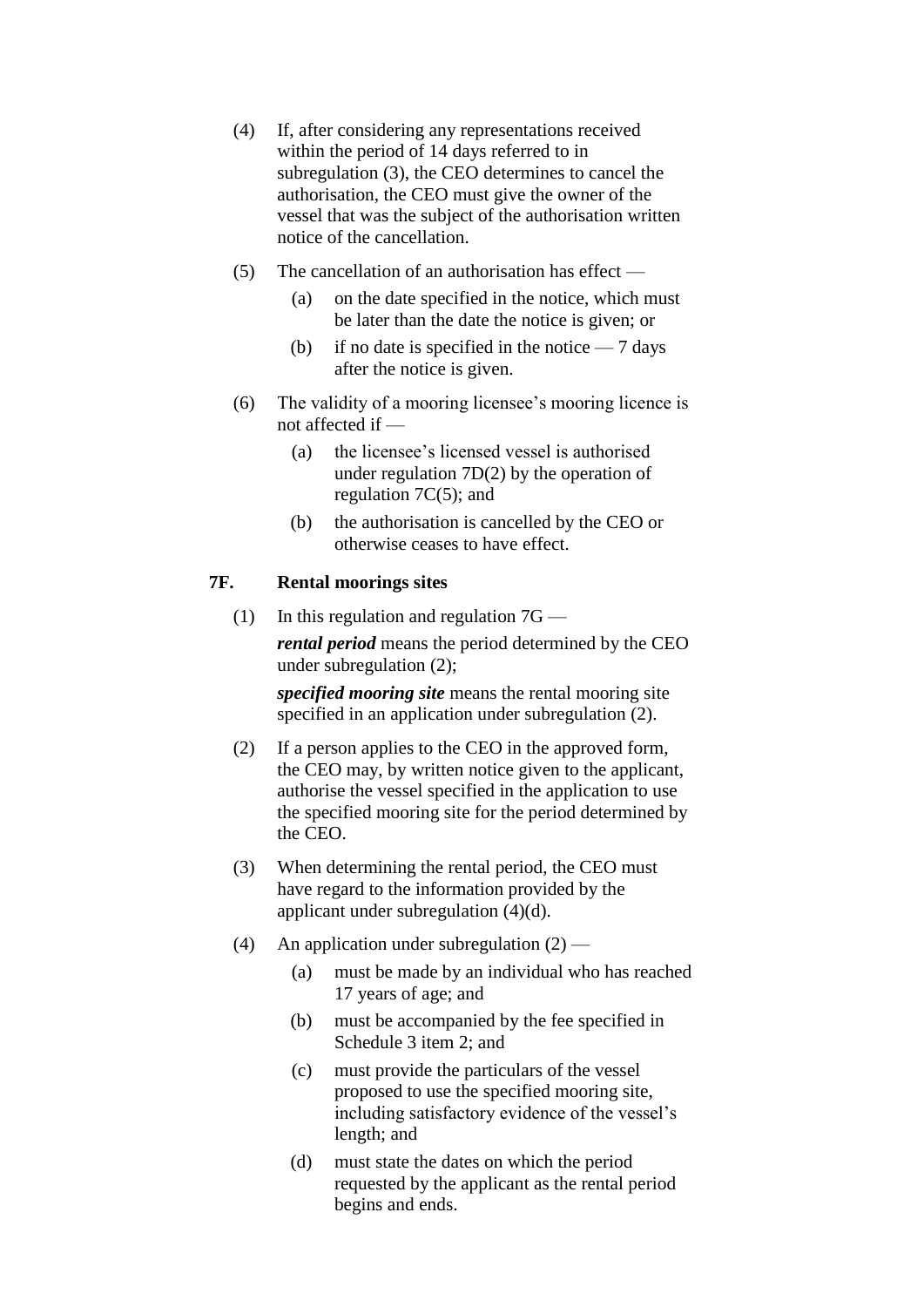- (5) The authorisation by the CEO under subregulation  $(2)$  —
	- (a) may be given subject to conditions, including conditions relating to the maximum vessel length for the specified mooring site; and
	- (b) may be cancelled by the CEO if any condition to which the authorisation is subject under paragraph (a) is breached.
- (6) The CEO must give written notice of the cancellation of an authorisation, including the reasons for the cancellation, to the person who applied for the authorisation.
- (7) Without limiting the *Interpretation Act 1984* sections 75 and 76, the notice may be given by being attached to the vessel that is the subject of the authorisation.
- (8) The cancellation of an authorisation has effect
	- (a) on the date specified in the notice, which must be later than the date the notice is given; or
	- (b) if no date is specified in the notice  $-7$  days after the notice is given.

## **7G. Refund of rental mooring site fee**

- (1) If the person who applied for an authorisation under regulation 7F(2) notifies the CEO in the approved manner before the beginning of the rental period that the person no longer requires the use of the specified mooring site, the CEO —
	- (a) may determine and retain a reasonable amount of the fee paid under regulation  $7F(4)(b)$  as a cancellation fee; and
	- (b) must refund to the person the balance of that fee.
- (2) The reasonable amount referred to in subregulation  $(1)(a)$  —
	- (a) may vary according to the circumstances in which the applicant notifies the CEO under subregulation (1), including how long before the beginning of the rental period the notification is given; and
	- (b) must not exceed 50% of the relevant fee paid by the applicant.
- (3) The CEO may refund all of the relevant fee paid by the applicant if the CEO determines that it is appropriate to do so in the circumstances.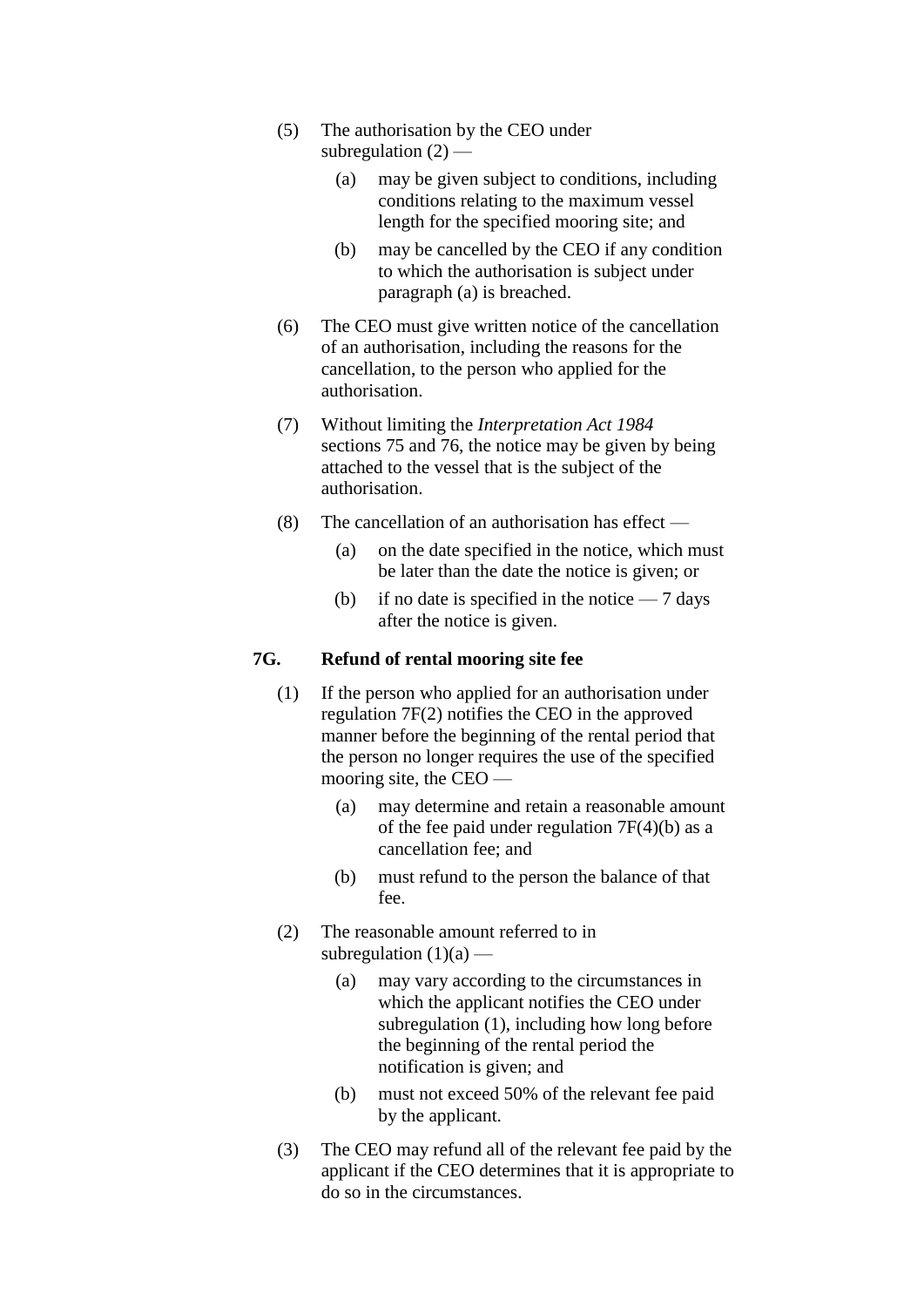## **7H. Emergency mooring sites**

- (1) The mooring on an emergency mooring site may be used by a vessel without charge —
	- (a) for the period during which the vessel is experiencing an emergency; or
	- (b) for any longer approved period.
- (2) Within 24 hours after a vessel is secured to the mooring on an emergency mooring site, the person in charge of the vessel must notify the CEO in the approved manner of the vessel having been so secured. Penalty for this subregulation: a fine of \$1 000.
- (3) The person in charge of a vessel must not, without the approval of the CEO, cause or permit the vessel to be secured to the mooring on an emergency mooring site  $if -$ 
	- (a) the vessel is not experiencing an emergency; or
	- (b) the emergency that the vessel was experiencing has ended; or
	- (c) the length of the vessel exceeds the maximum vessel length for the mooring site, as marked on the buoy that forms part of that mooring.

Penalty for this subregulation: a fine of \$1 000.

## **7I. Courtesy mooring sites**

- (1) The mooring on a courtesy mooring site may be used by a vessel without charge —
	- (a) for the period marked on the buoy that forms part of that mooring; or
	- (b) for any longer approved period.
- (2) The person in charge of a vessel must not cause or permit the vessel to be secured to the mooring on a courtesy mooring site for a period that is greater than the period referred to in subregulation  $(1)(a)$  or  $(b)$ , as the case requires.

Penalty for this subregulation: a fine of \$1 000.

(3) The person in charge of a vessel must not, without the approval of the CEO, cause or permit the vessel to be secured to the mooring on a courtesy mooring site if the length of the vessel exceeds the maximum vessel length for the mooring site, as marked on the buoy that forms part of that mooring.

Penalty for this subregulation: a fine of \$1 000.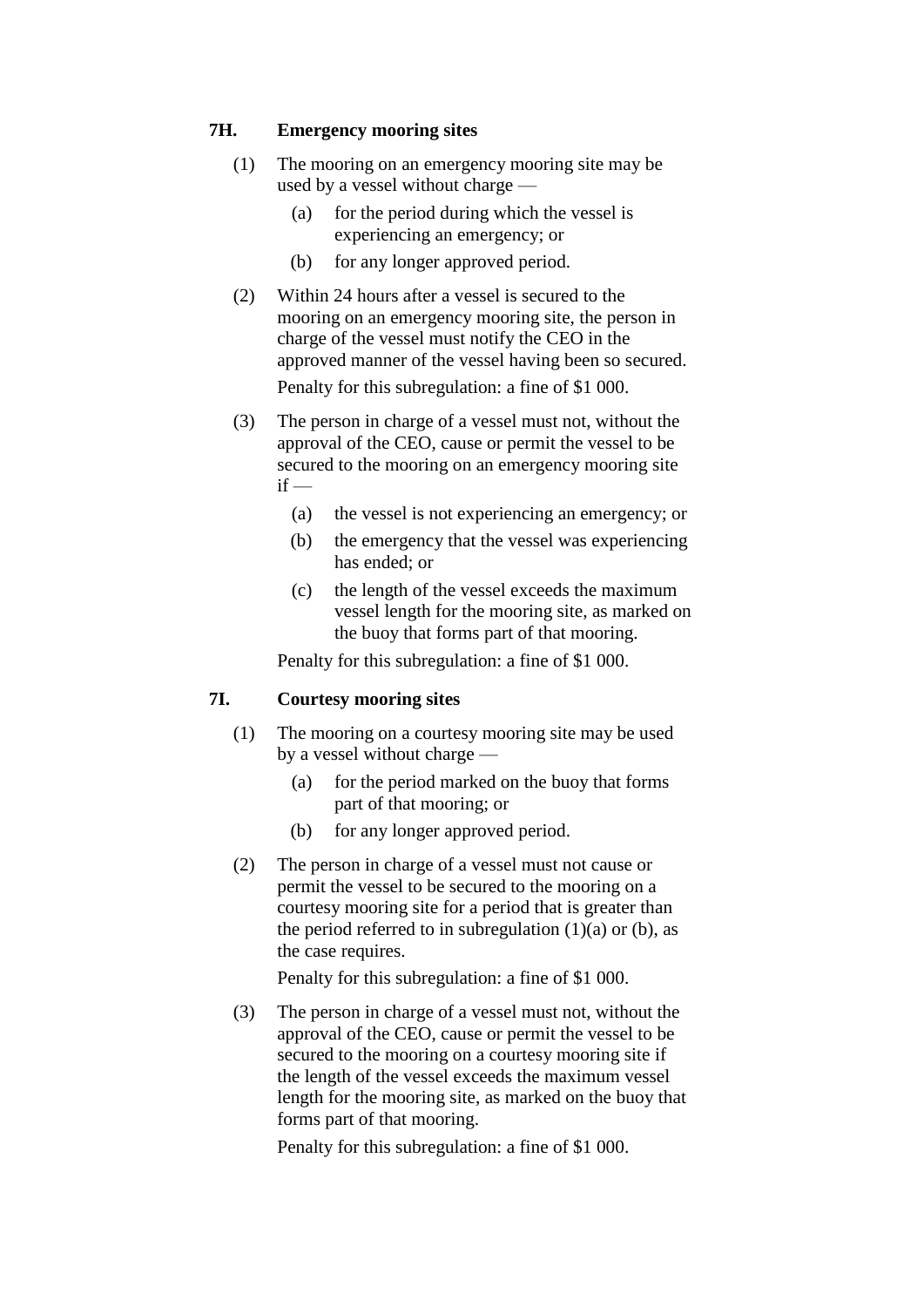#### **7J. Damage to moorings on certain mooring sites**

 $(1)$  In this regulation —

*applicant* means the person who applied to the CEO under regulation 7F(2);

*rental period* has the meaning given in regulation 7F(1).

- (2) Subregulation (4) applies if  $-$ 
	- (a) the mooring on a rental mooring site is damaged or destroyed during the rental period; or
	- (b) the mooring on an emergency mooring site is damaged or destroyed by a vessel using the mooring under regulation 7H; or
	- (c) the mooring on a courtesy mooring site is damaged or destroyed by a vessel using the mooring under regulation 7I.
- (3) For the purposes of subregulation  $(2)(a)$ , the mooring on a rental mooring site is taken to have been damaged or destroyed during the rental period if —
	- (a) at the end of the rental period, the mooring is damaged or destroyed; and
	- (b) the applicant did not report the damage or destruction to the CEO at the beginning of the rental period.
- (4) The CEO may recover the cost of the repair or replacement of the mooring (the *damage*) as a debt due to the State in a court of competent jurisdiction from —
	- (a) if subregulation  $(2)(a)$  applies, the applicant or the person referred to in subregulation  $(5)(a)$ , as the case requires; or
	- (b) if subregulation  $(2)(b)$  or (c) applies
		- (i) the person in charge of the vessel at the time the damage occurred; or
		- (ii) the owner of the vessel that caused the damage if, after reasonable inquiry, the identity or whereabouts of the person referred to in subparagraph (i) cannot be ascertained.
- (5) Subregulation  $(4)(a)$  does not apply to the applicant if the applicant satisfies the CEO that —
	- (a) the damage was caused by the act or omission of another person identified by the applicant; and
	- (b) the applicant could not have prevented the damage by the exercise of reasonable care.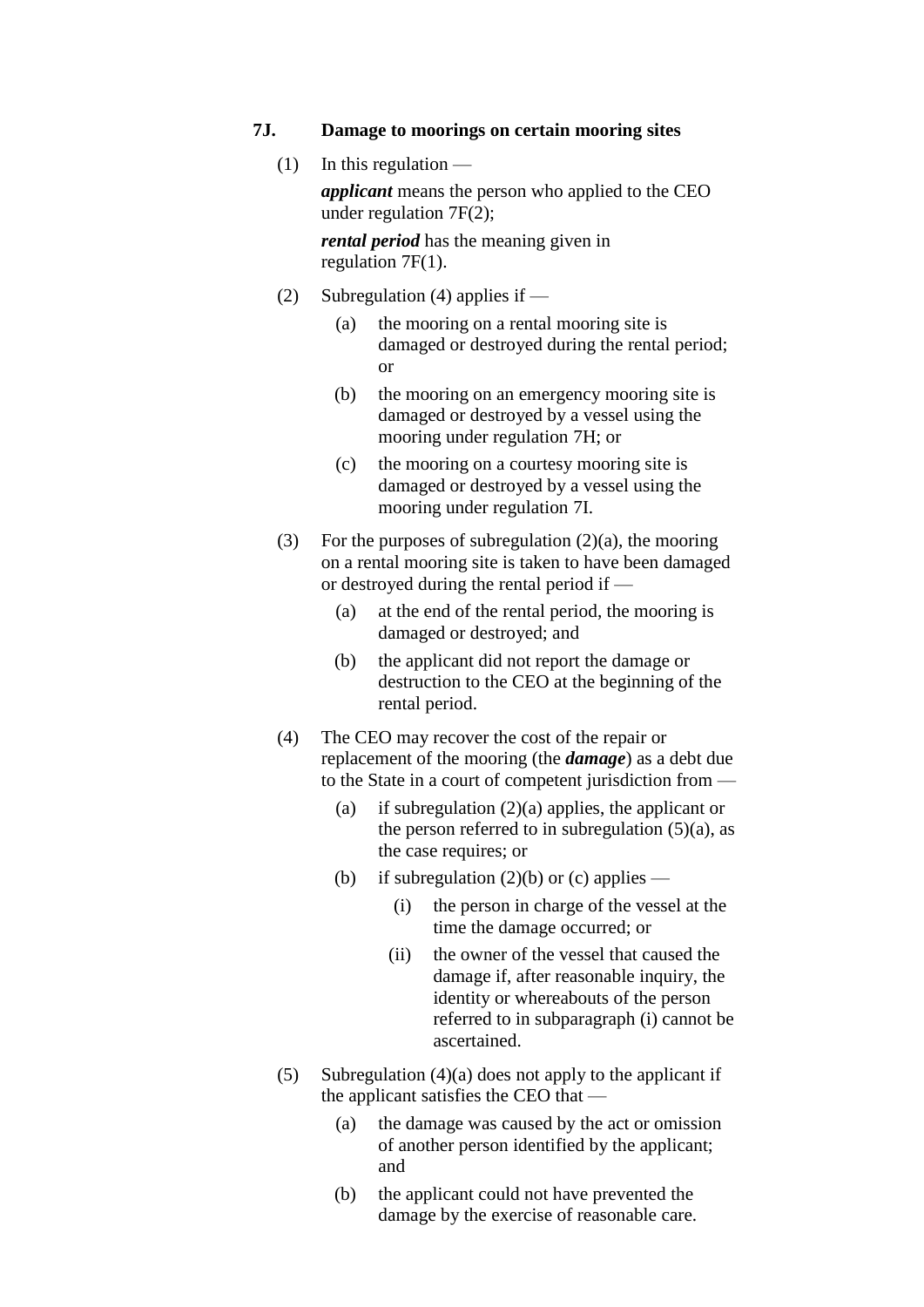## **7K. Commercial general mooring sites**

- (1) A commercial general mooring site is a mooring site for a commercial vessel other than a commercial vessel of the kind referred to in regulation  $7L(1)(a)$ .
- (2) A mooring licensee whose mooring licence specifies a commercial general mooring site has the exclusive use of the mooring on that mooring site by —
	- (a) the licensed vessel for that mooring site; and
	- (b) any additional vessel for that mooring site.

## **7L. Commercial resources mooring sites**

- (1) A commercial resources mooring site is a mooring site  $for -$ 
	- (a) in the case of the licensed vessel for the mooring site — a commercial vessel that is used primarily in connection with a mining industry, including an industry engaged in mining for minerals, petroleum or geothermal energy; and
	- (b) in the case of an additional vessel for the mooring site — a commercial vessel.
- (2) A mooring licensee whose mooring licence specifies a commercial resources mooring site has the exclusive use of the mooring on that mooring site by  $-$ 
	- (a) the licensed vessel for that mooring site; and
	- (b) any additional vessel for that mooring site.

## **11. Regulations 8 and 9 replaced**

Delete regulations 8 and 9 and insert:

## **8. Applications for mooring licence**

- (1) A person may apply to the Minister for a mooring licence in relation to a vessel only if the vessel is 5 metres or more in length.
- (2) An application for a mooring licence
	- (a) must be made in an approved form; and
	- (b) must be made
		- (i) if the relevant mooring site is, or is proposed to be, a recreational mooring site — by an individual who has reached 17 years of age whose principal place of residence is in the State; or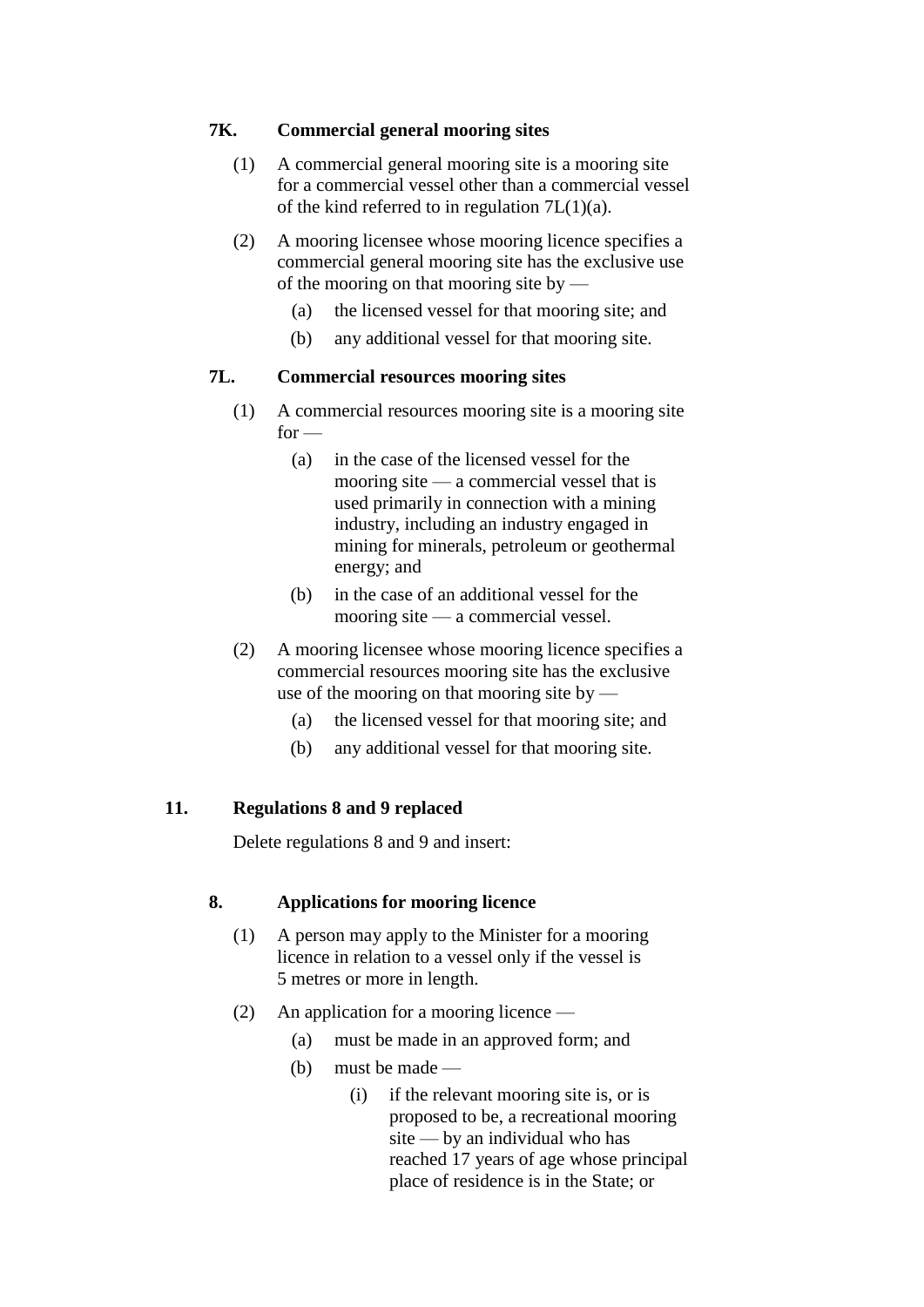- (ii) if the relevant mooring site is, or is proposed to be, a commercial general mooring site or a commercial resources mooring site — by a body corporate or by an individual who complies with subparagraph (i);
- and
- (c) must state
	- (i) the length of the vessel proposed to be authorised to use the mooring site; or
	- (ii) the estimated length of that vessel if it is not owned by the applicant at the time the application is made;

and

- (d) if the application is made in respect of an existing mooring site — must nominate the relevant mooring control area; and
- (e) if the application is made in respect of a proposed mooring site — must nominate a general location or area for the proposed mooring site; and
- (f) must state whether that mooring site is, or is proposed to be, a recreational mooring site, a commercial general mooring site or a commercial resources mooring site; and
- (g) must be accompanied by
	- (i) the fee listed in Schedule 3 item 3; and
	- (ii) any other information that the Minister reasonably requires for a proper consideration of the application.
- (3) If the application is made by a body corporate
	- (a) the information referred to in subregulation  $(2)(g)(ii)$  may include satisfactory evidence that the individual who completed the application form was authorised by the body corporate to do so; and
	- (b) the application form must include details of at least 1 individual —
		- (i) who has reached 17 years of age whose principal place of residence is in the State; and
		- (ii) who is authorised by the body corporate to act on its behalf in relation to the mooring licence and the Department.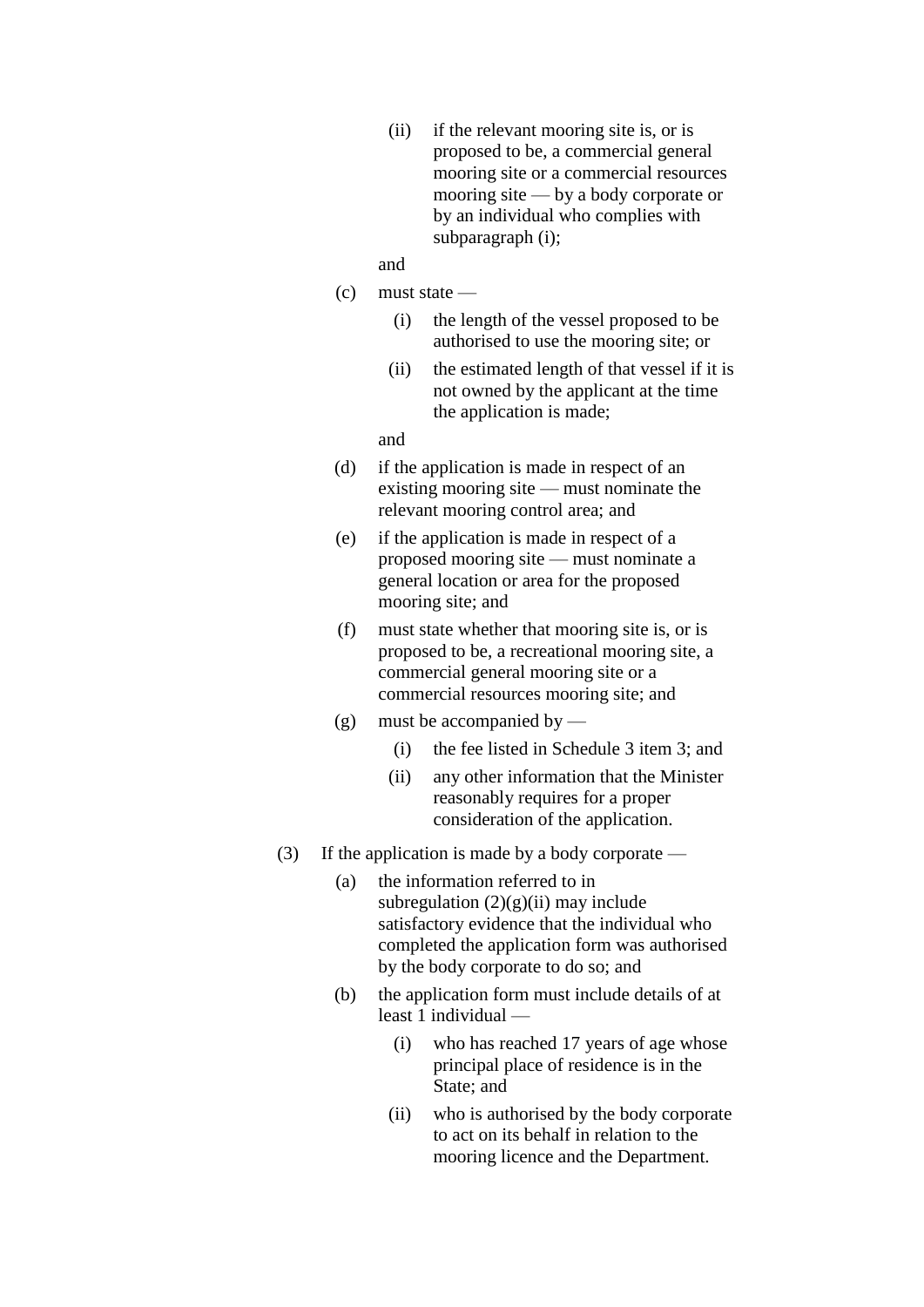## **9. Register of mooring licences**

- (1) The CEO must keep a register of the mooring licences issued in relation to each mooring control area.
- (2) The register must specify for each mooring licence
	- (a) the location and number of the mooring site for which the licence is granted (the *relevant mooring site*); and
	- (b) if the mooring licensee is an individual the licensee's full name, address, telephone number and date of birth; and
	- (c) if the mooring licensee is a body corporate
		- (i) if applicable, the body corporate's Australian Company Number or Australian Registered Body Number; and
		- (ii) the body corporate's principal business address and telephone number; and
		- (iii) the full name, address, telephone number and date of birth of an individual whose details were included in the application for the mooring licence under regulation 8(3)(b); and
		- (iv) details of an individual nominated by the licensee to be contacted in an emergency, including the individual's full name, address and telephone number;
		- and
	- (d) the maximum vessel length for the relevant mooring site; and
	- (e) the particulars of the licensed vessel for the relevant mooring site; and
	- (f) the particulars of  $-$ 
		- (i) any additional vessel authorised to use the relevant mooring site; and
		- (ii) unless the relevant mooring site is a commercial resources mooring site the owner of that vessel.
- (3) The CEO must, on the written request of a mooring licensee, provide the licensee with a copy of the particulars specified in the register in respect of the licensee's mooring licence.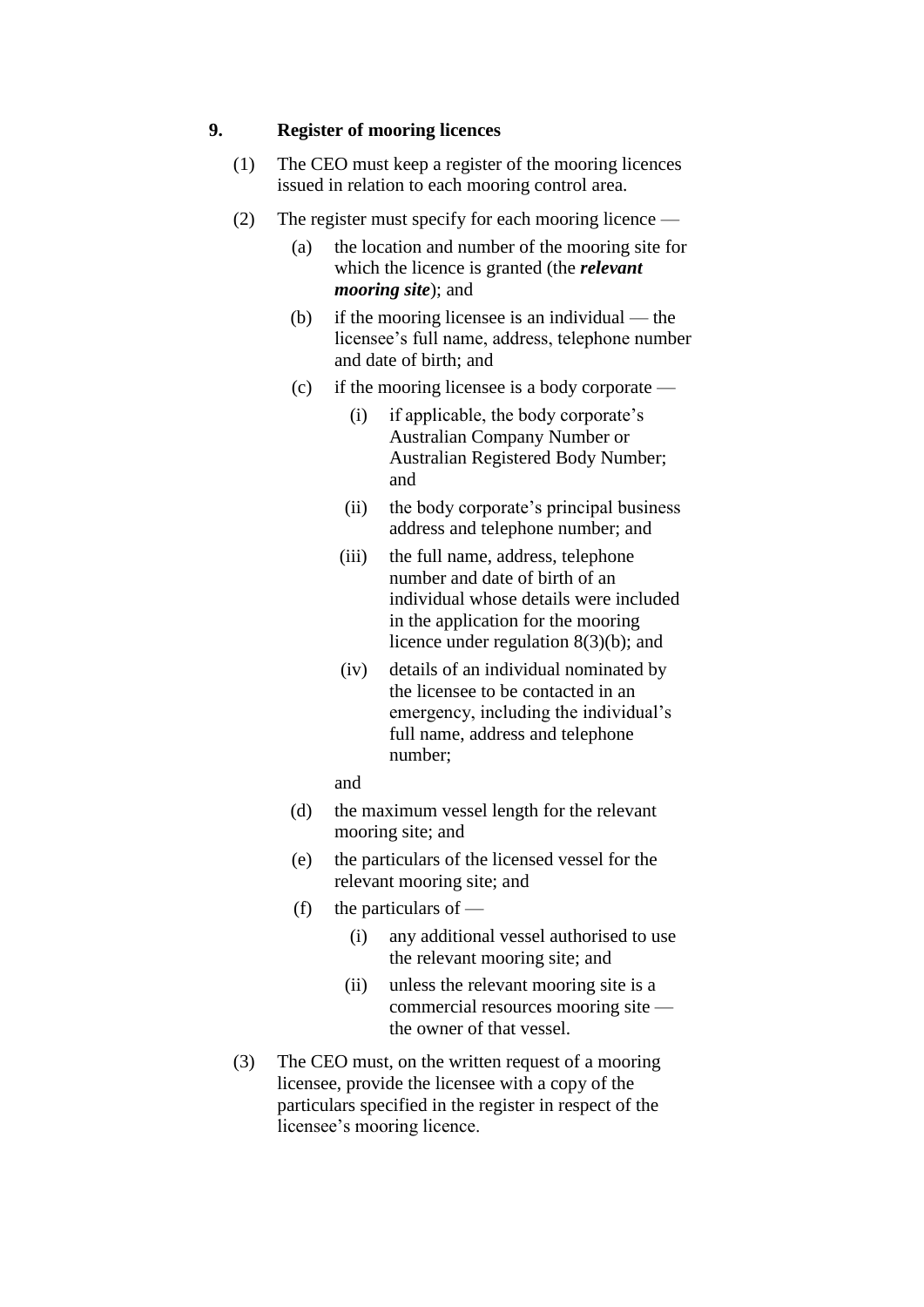- (4) The CEO must
	- (a) keep a record of the number of every registered mooring site, and the name of the mooring licensee authorised to use the mooring site, at an office of the Department specified on the Department's website; and
	- (b) make the record available for inspection by the public, free of charge, during office hours.
- (5) A person who inspects the record kept under subregulation (4) must not copy, photograph or otherwise make a record or image of any information in that record.

Penalty for this subregulation: a fine of \$500.

(6) A mooring licensee must give the CEO written notice of any alteration to the particulars referred to in subregulation  $(2)(b)$ ,  $(c)$ ,  $(e)$  and  $(f)$  within 15 days after the alteration occurs.

Penalty for this subregulation: a fine of \$500.

(7) If a mooring licence is surrendered or cancelled, the CEO must delete from the register the particulars relating to the licence and the mooring site for which the licence was granted.

## **12. Regulation 10 amended**

- (1) In regulation  $10(2)(b)$  delete "subject to subregulation  $(3)$ ,".
- (2) Delete regulation 10(3) and insert:
	- (3) The Minister may place an applicant on a waiting list if the application relates to a vessel that is 5 metres or more in length.
	- Note: The heading to amended regulation 10 is to read: **Waiting lists for mooring licences may be established**

## **13. Regulation 11 amended**

- (1) In regulation  $11(1)(b)$ :
	- (a) delete "the name of ".
	- (b) delete "he or she" and insert:

the applicant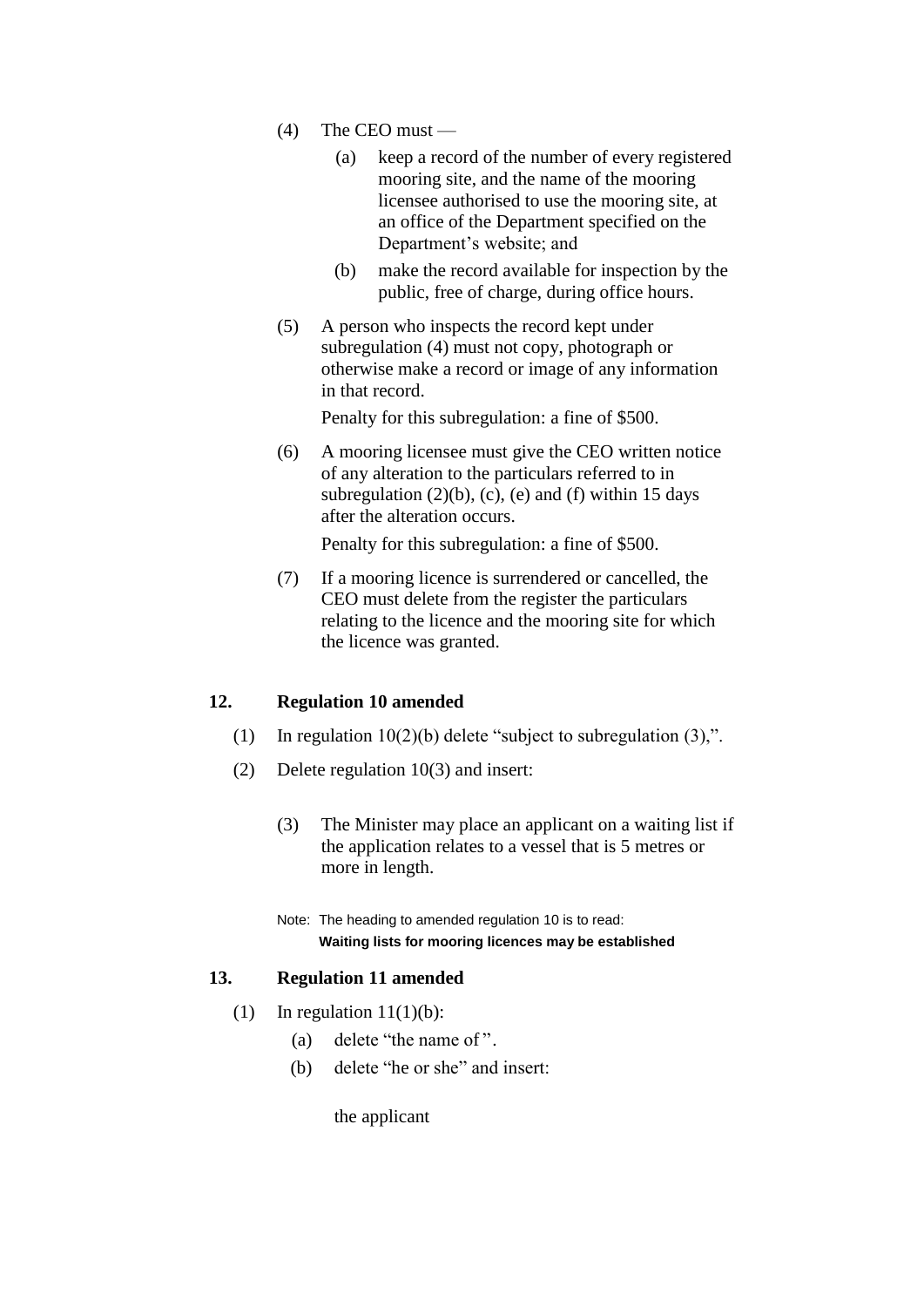- (2) After regulation 11(1) insert:
	- (1A) Despite the operation of subregulation (1) in relation to a waiting list, the Minister may offer a mooring licence to an applicant who is not the first applicant on the waiting list if the Minister is satisfied that there are special circumstances that justify the applicant being offered the licence.
	- (1B) The special circumstances mentioned in subregulation (1A) are circumstances determined by the Minister and include such circumstances that relate  $\mathsf{to}$  —
		- (a) the specified vessel forming part of a deceased person's estate; and
		- (b) the size of the specified vessel; and
		- (c) the joint ownership of the specified vessel.
- (3) In regulation 11(2) delete "notice to" and insert:

notice offering a mooring licence to the applicant at

(4) In regulation  $11(4)(d)$  delete "is to" and insert:

may

## **14. Regulation 12 amended**

- (1) Delete regulation 12(1) and insert:
	- (1) The Minister may grant a mooring licence
		- (a) if the Minister is notified of acceptance of an offer; and
		- (b) if the applicant nominates a suitable vessel as the licensed vessel; and
		- (c) if the appropriate annual mooring licence fee specified in Schedule 3 item 4, 5, 6 or 7 is paid; and
		- (d) where there is a mooring on the mooring site if the Minister has received satisfactory evidence that the applicant has acquired the mooring or that the applicant does not intend to acquire the mooring; and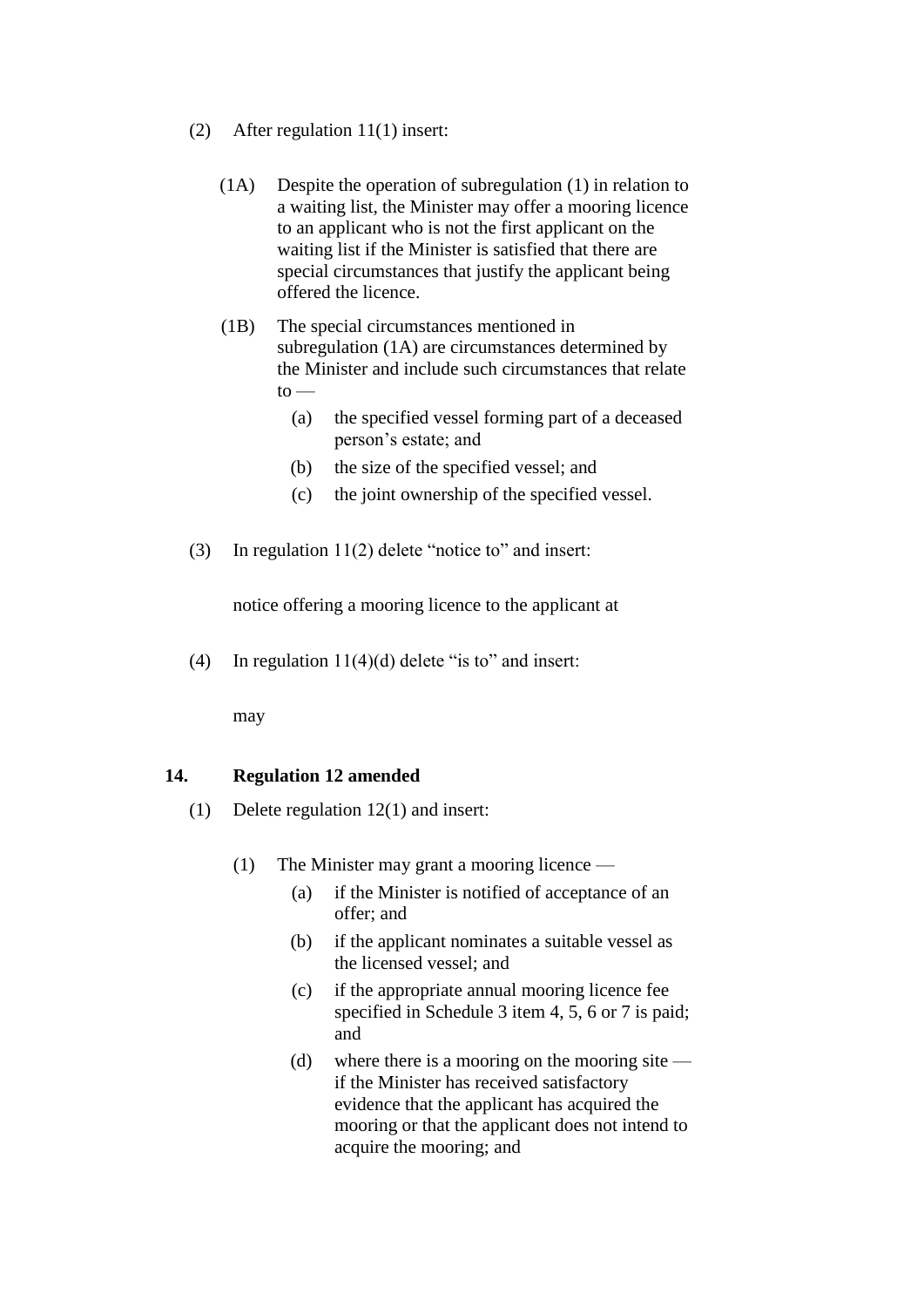- (e) where the applicant has acquired the mooring — if the applicant has obtained and given to the Minister a mooring inspection report, as defined in regulation 20(1), that certifies that the mooring complies with —
	- (i) the requirements specified in regulation  $20(3)(a)$  to (d); and
	- (ii) any other matter that the Minister requires to be certified for the purposes of this paragraph.
- (2) In regulation 12(2) delete "Director General is to" and insert:

CEO must

- (3) In regulation 12(3):
	- (a) in paragraph (a) delete "evidence of ownership satisfactory" and insert:

satisfactory evidence of ownership of the vessel

- (b) delete paragraph (b) and insert:
	- (b) the length of the vessel is 5 metres or more and does not exceed, and is not significantly less than, the maximum vessel length for the mooring site; and
- (c) in paragraph (c) delete "site." and insert:

site in the same mooring control area.

- (4) After regulation 12(3) insert:
	- (3A) Subregulation (3)(a) does not apply if the mooring site is a commercial resources mooring site.
	- (3B) The Minister may exempt a vessel from complying with subregulation  $(3)(c)$  if the Minister considers there are special circumstances that justify the exemption.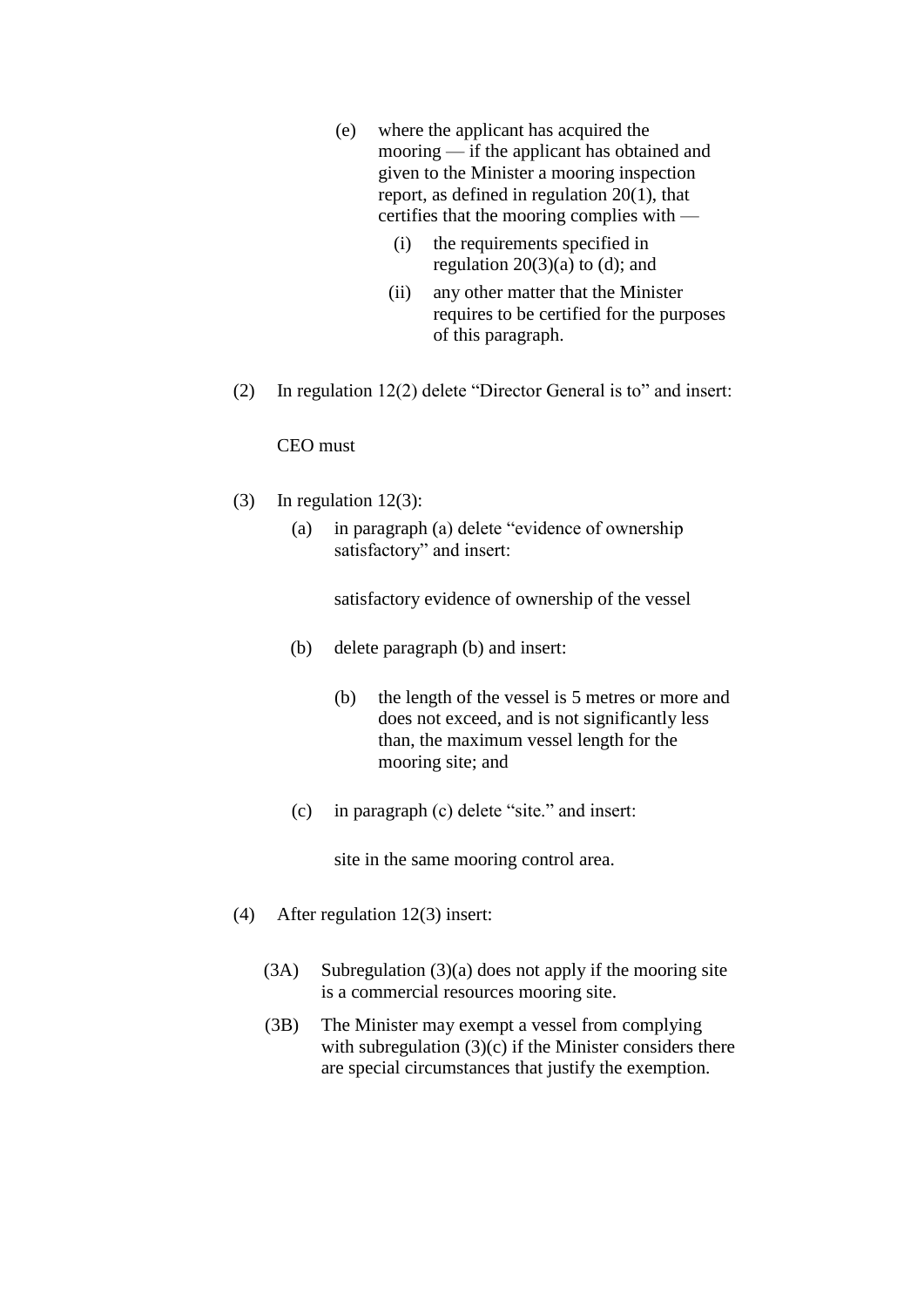- (5) In regulation  $12(4)$ :
	- (a) in paragraph (c) after "float" insert:

or buoy

(b) in paragraph (d) delete "number or other" and insert:

number, an approved coloured disc or other information or

#### **15. Regulation 13 amended**

- (1) Delete regulation 13(1) and (2) and insert:
	- (1) A mooring licensee must pay, in respect of each year, the appropriate annual mooring licence fee specified in Schedule 3 item 4, 5, 6 or 7.
	- (2) The fee must be paid on or before the day that is the anniversary of the day on which the licence was granted.
- (2) In regulation 13(3):
	- (a) delete "fee, the Minister is to give notice in writing" and insert:

fee as required by subregulation (2), the Minister must give written notice

(b) delete "Schedule 2" and insert:

Schedule 3 item 8

(c) delete "licence will" and insert:

licence may

#### **16. Regulation 13A inserted**

After regulation 13 insert:

#### **13A. Surrender of mooring licence**

- (1) A mooring licensee may surrender the mooring licence by giving written notice to the Minister.
- (2) A mooring licence cannot be surrendered if the licence has been cancelled under regulation 14(1).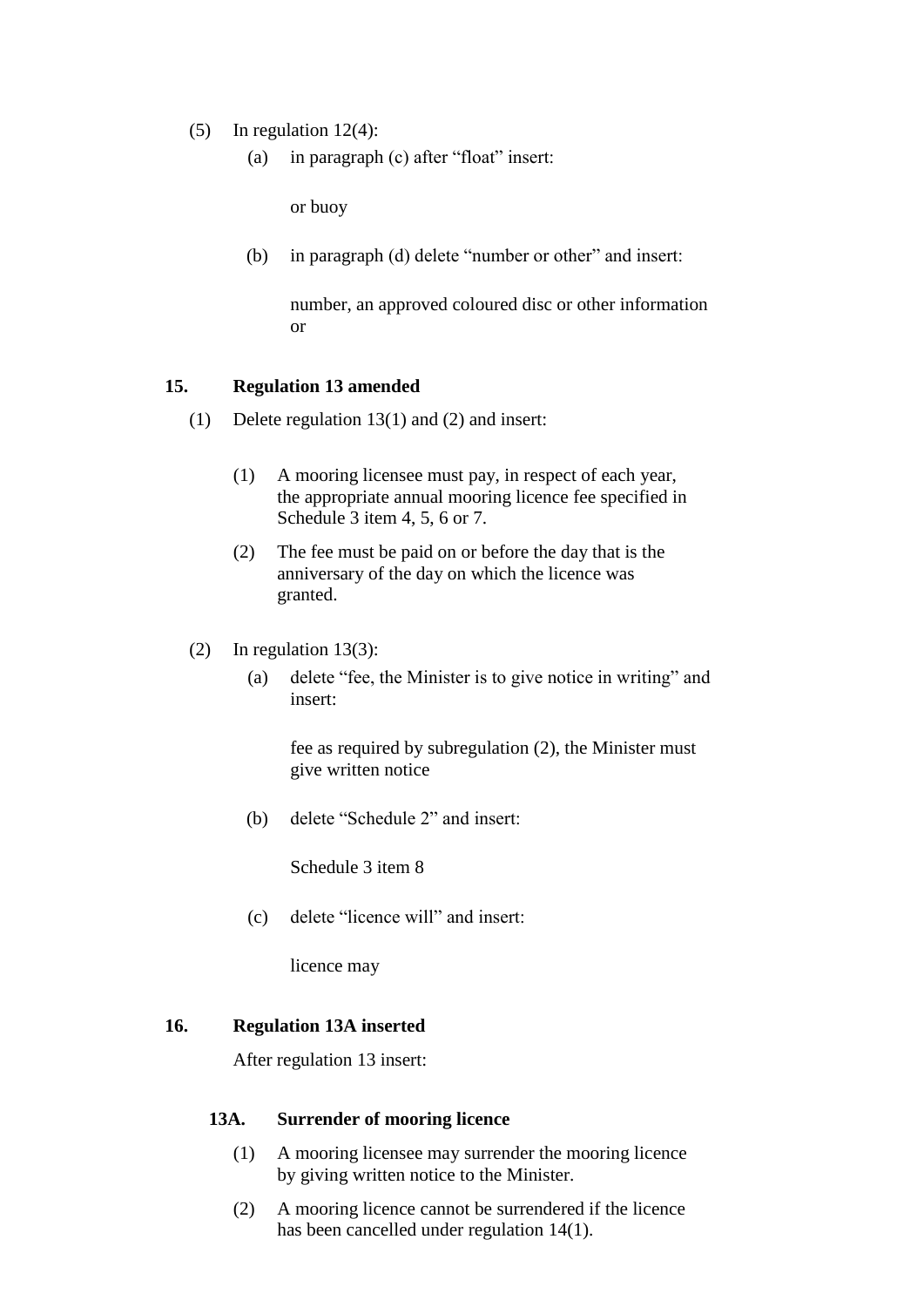- (3) A mooring licensee who surrenders a mooring licence is entitled to a proportionate refund of the fee paid for the licence if the Minister is satisfied that —
	- (a) any mooring on the mooring site has been removed or disposed of in accordance with regulation 21; and
	- (b) if it had not been surrendered, the licence would not have been cancelled under regulation 14(1).
- (4) If a mooring licensee's licensed vessel is authorised under regulation 7D(2) by the operation of regulation 7C(5), the surrender of the licensee's mooring licence does not affect the validity of the authorisation.
- (5) The Minister must give the mooring licensee written notice of the date on which the surrender of the mooring licence has or had effect.
- (6) Without limiting the *Interpretation Act 1984*  sections 75 and 76, subregulation (5) is complied with if the notice is sent by post to the mooring licensee's address that is recorded in the register.

## **17. Regulation 14 amended**

- (1) In regulation  $14(1)$ :
	- (a) delete "served on" and insert:

given to

- (b) after paragraph (b) insert:
	- (ba) the Minister is of the opinion that the mooring licence was obtained by deception or fraud; or
	- (bb) for a mooring licensee who is an individual the Minister is of the opinion that the licensee's principal place of residence is not in the State; or
	- (bc) for a mooring licensee that is a body corporate — the Minister is of the opinion that the principal place of residence of the individual referred to in regulation  $8(3)(b)(ii)$  as authorised to act on behalf of the body corporate is not in the State; or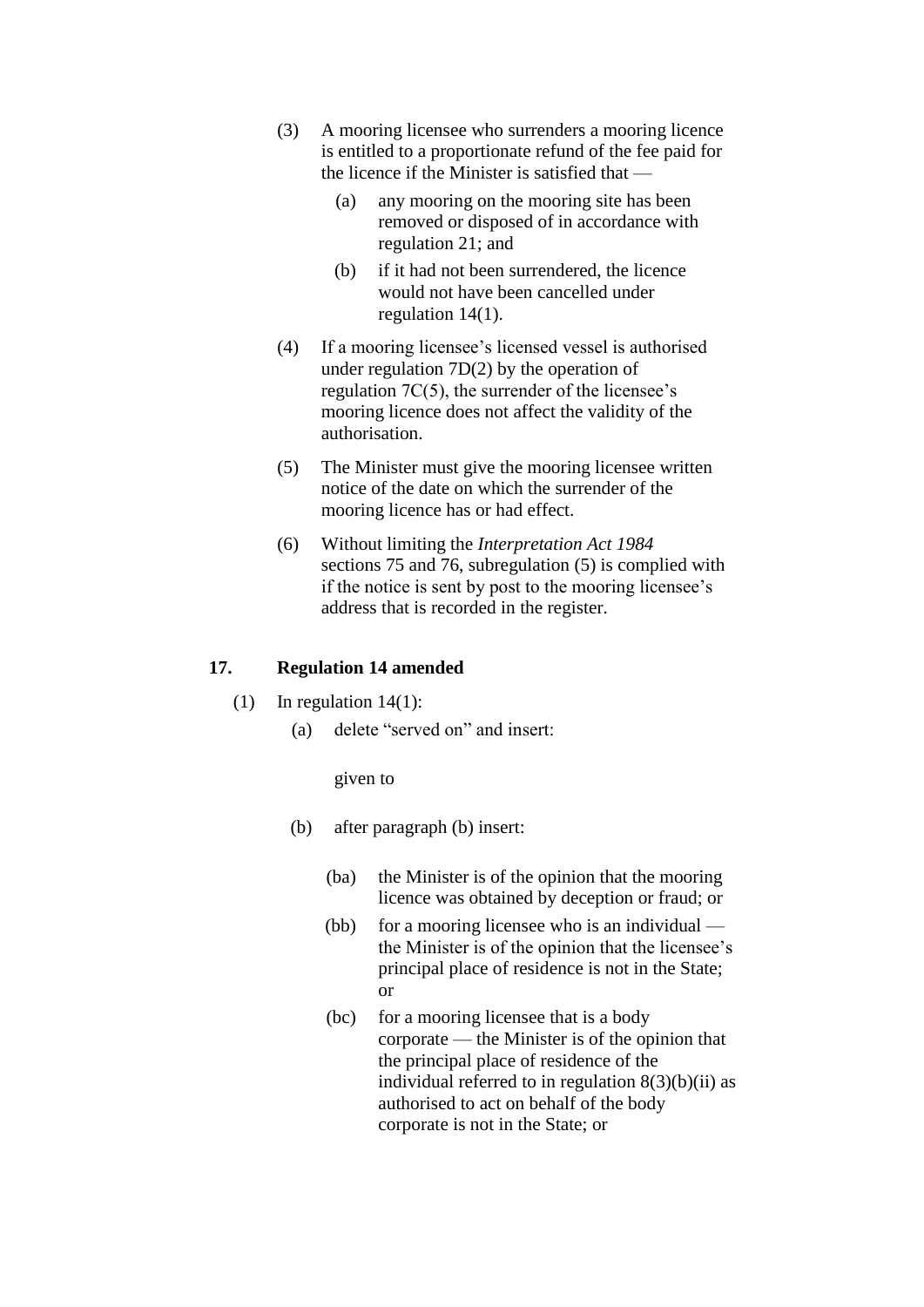- (c) after paragraph (d) insert:
	- (da) the mooring licensee has entered into an arrangement for another person to lease or otherwise use the mooring site or has published a statement to the effect that the mooring site is available to be leased or otherwise used; or
	- (db) the mooring licensee has attempted to sell, or has invited an offer to purchase, the mooring licence; or
	- (dc) in the case of a mooring licence that specifies a recreational mooring site — the licensed vessel is no longer a pleasure vessel; or
	- (dd) in the case of a mooring licence that specifies a commercial general mooring site —
		- (i) the mooring licensee has ceased to use the licensed vessel in connection with a commercial activity; or
		- (ii) the licensed vessel is no longer a commercial vessel;
		- or
	- (de) in the case of a mooring licence that specifies a commercial resources mooring site —
		- (i) the mooring licensee has ceased to use the licensed vessel primarily in connection with a mining industry, including an industry engaged in mining for minerals, petroleum or geothermal energy; or
		- (ii) the licensed vessel is no longer a commercial vessel;
		- or
	- (df) regulation 20(5) has effect; or

## (2) In regulation 14(2):

(a) delete "subregulation  $(1)(a)$  or  $(b)$ ," and insert:

subregulation (1), except under subregulation (1) $(c)$ ,

(b) after "licensee" insert:

written

(3) Delete regulation 14(5) and insert: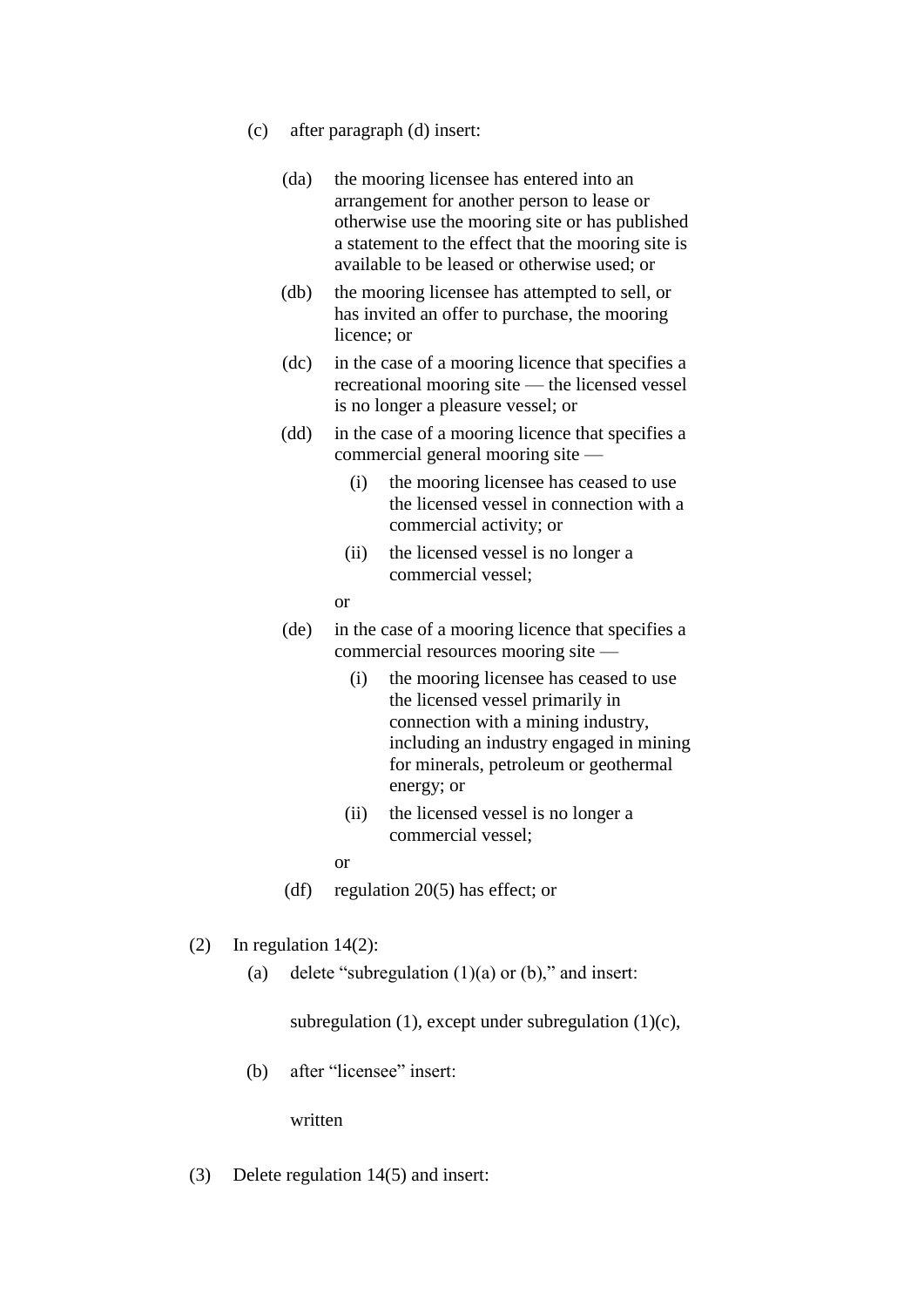- (5) The Minister must give the mooring licensee written notice of the cancellation of a mooring licence.
- (6) Without limiting the *Interpretation Act 1984* sections 75 and 76, subregulation (5) is complied with if the notice is sent by post to the mooring licensee's address that is recorded in the register.
- (7) The cancellation of a mooring licence has effect
	- (a) on the date specified in the notice, which must be later than the date the notice is given; or
	- (b) if no date is specified in the notice  $-7$  days after the notice is given.
- (8) If a mooring licensee's licensed vessel is authorised under regulation 7D(2) by the operation of regulation 7C(5), the cancellation of the licensee's mooring licence does not affect the validity of the authorisation.

## **18. Regulation 14A inserted**

After regulation 14 insert:

## **14A. Variation of mooring licence**

- (1) The Minister may, by written notice given to the mooring licensee, vary the terms or conditions of a mooring licence if the Minister considers it is necessary or desirable to do so in the interests of safety or the better management of the relevant mooring control area.
- (2) The notice given by the Minister
	- (a) must specify the day on which the variation to the terms or conditions is to take effect, which must not be earlier than 14 days after the notice is given; and
	- (b) must include the reasons for the variation of the terms or conditions.

#### **19. Regulation 15 amended**

(1) In regulation 15(1) delete "site." and insert:

site in the same mooring control area.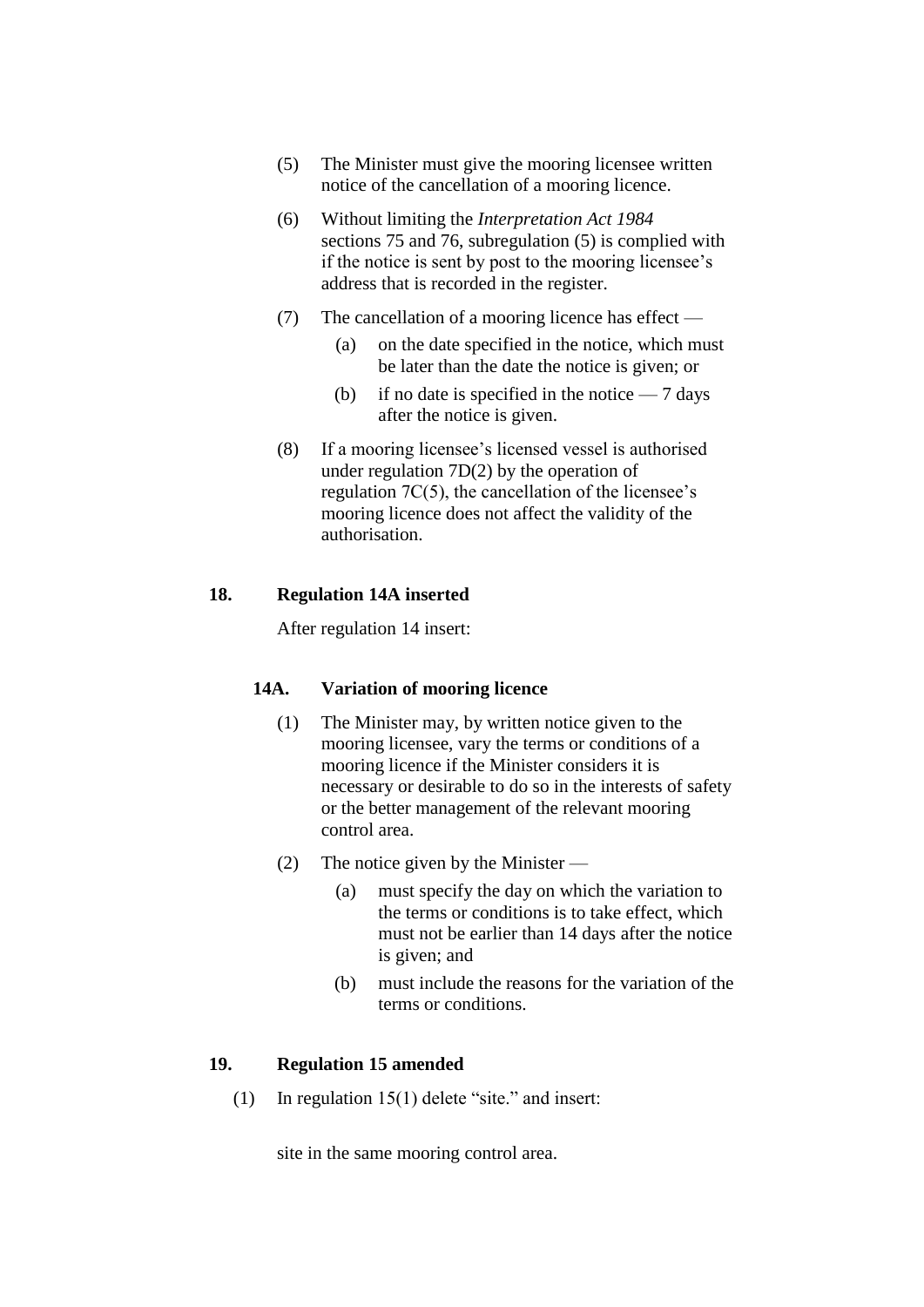(2) In regulation 15(2)(b) delete "Schedule 2" and insert:

Schedule 3 item 9

(3) Delete regulation 15(3).

## **20. Regulation 16 deleted**

Delete regulation 16.

## **21. Regulation 17 amended**

(1) In regulation 17(1) delete "regulations 15 and  $16 -$ " and insert:

regulation 15 —

(2) Delete regulation 17(2).

## **22. Regulation 18 amended**

(1) In regulation 18(1) delete "Director General." and insert:

CEO.

- (2) In regulation 18(2):
	- (a) delete "Director General" and insert:

CEO

(b) delete the Penalty and insert:

Penalty for this subregulation: a fine of \$2 000.

(3) Delete regulation 18(4).

## **23. Regulations 19 and 20 replaced**

Delete regulations 19 and 20 and insert:

## **19. Maintenance of mooring**

(1) The mooring licensee must maintain any mooring on a registered mooring site so that it is safe and fit for the purpose of securing a vessel that does not exceed the maximum vessel length for the mooring site.

Penalty for this subregulation: a fine of \$2 000.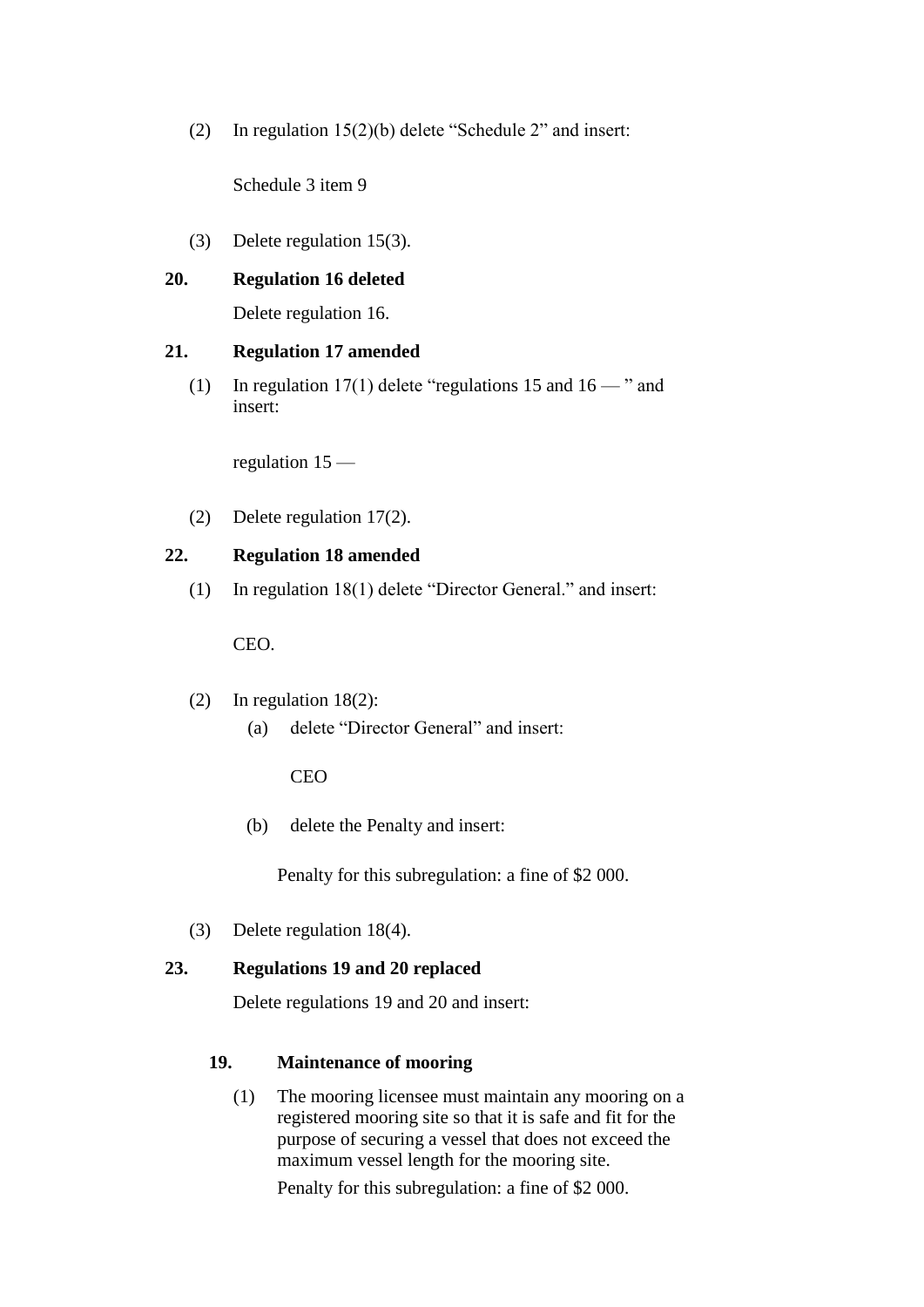(2) The mooring licensee must maintain any mooring on a registered mooring site in the location required by any condition imposed on the licence under regulation  $12(4)(a)$ .

Penalty for this subregulation: a fine of \$2 000.

(3) The mooring licensee must maintain any mooring on a registered mooring site so that the display on the mooring of any mooring number, approved coloured disc or other information or identification data required by a condition imposed on the licence under regulation 12(4)(d) is clear and visible.

Penalty for this subregulation: a fine of \$2 000.

## **20. Mooring inspection reports**

 $(1)$  In this regulation —

*mooring inspection report* means a report prepared by a mooring inspector that —

- (a) is in an approved form; and
- (b) certifies that a mooring on a mooring site has been inspected by the mooring inspector and complies with the requirements specified in subregulation (3);

*mooring inspector* means a person who has, in the opinion of the CEO, the appropriate qualifications and experience to carry out inspections and prepare reports for the purposes of this regulation.

- (2) The CEO may at any time, by written notice given to a mooring licensee, require the licensee to obtain, at the licensee's expense, a mooring inspection report in relation to a mooring on a registered mooring site.
- (3) The mooring inspection report must state that the mooring inspector has inspected the mooring and certifies that —
	- (a) it is safe and fit for the purpose of securing a vessel that does not exceed the maximum vessel length for the registered mooring site; and
	- (b) it is in the correct location; and
	- (c) it is appropriately numbered; and
	- (d) if required by a condition of the mooring licence under regulation  $12(4)(d)$  — it is marked with an approved coloured disc; and
	- (e) it complies with any other matter that the notice under subregulation (2) requires to be certified by the mooring inspector in the report.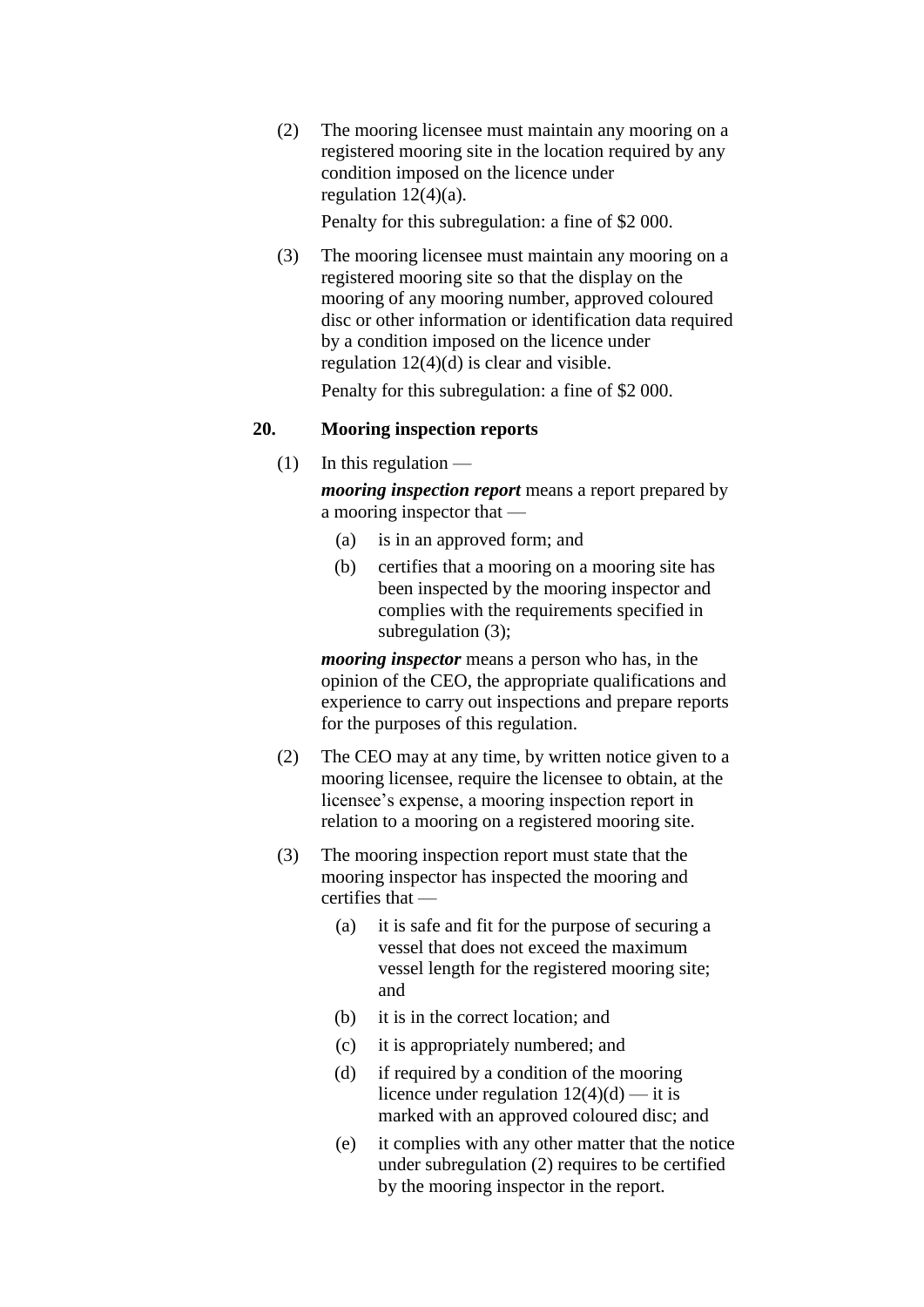- (4) The mooring licensee must give the mooring inspection report to the CEO within —
	- (a) 28 days after being given notice under subregulation (2) or, if applicable, regulation 20A(1); or
	- (b) any longer period allowed by the CEO.
- (5) The mooring licence may be cancelled under regulation 14(1)(df) if the mooring inspection report is not given to the CEO within the period specified or allowed under subregulation (4).
- (6) A mooring licensee must not use a mooring on a registered mooring site, or cause or permit the mooring to be used, if a mooring inspection report required under subregulation (2) or regulation 20A(1) to be obtained by the licensee in relation to that mooring has not been given to the CEO in accordance with subregulation  $(4)$ .

Penalty for this subregulation: a fine of \$1 000.

#### **20A. CEO may reject mooring inspection report**

- (1) The CEO may, by written notice given to the mooring licensee, reject a mooring inspection report given to the CEO under regulation 20 and require the licensee to obtain another mooring inspection report in accordance with that regulation.
- (2) The notice given by the CEO must include the reasons for the rejection of the mooring inspection report.
- (3) A mooring inspection report rejected by the CEO is taken not to have been given to the CEO for the purposes of regulation 20(6).

## **24. Regulation 21 amended**

- (1) In regulation  $21(1)$ :
	- (a) delete "his or her" and insert:

the person's

(b) delete the Penalty and insert:

Penalty for this subregulation: a fine of \$2 000.

(2) In regulation 21(2) delete "Director General" and insert:

CEO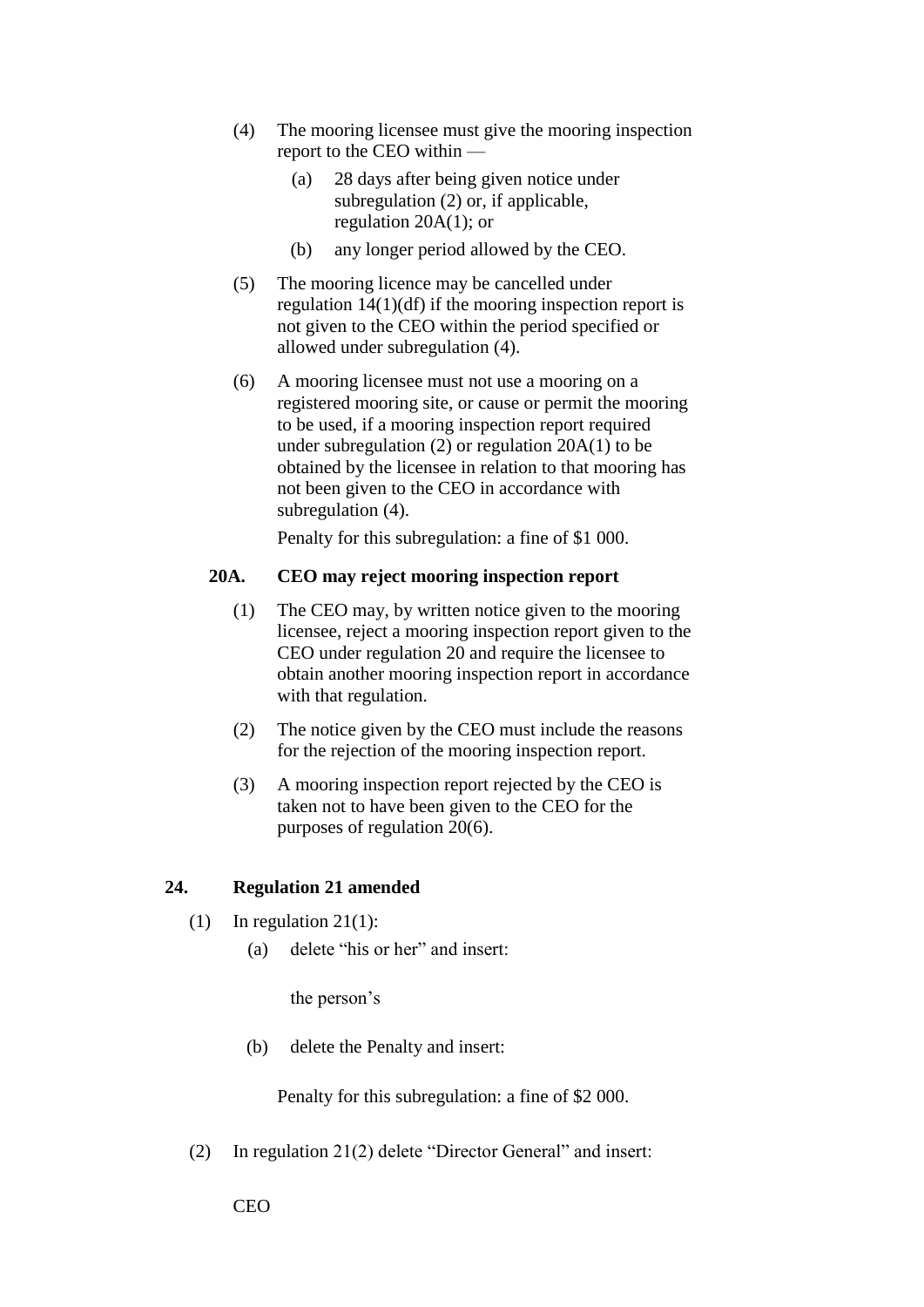- (3) After regulation 21(2) insert:
	- (2A) If a mooring licensee that is a body corporate (a *body corporate licensee*) is to be wound up or is otherwise to cease operating, the licensee must give written notice accordingly to the CEO.

Penalty for this subregulation: a fine of \$10 000.

- (2B) A body corporate licensee that is to be wound up or is otherwise to cease operating must, in accordance with any directions given by the CEO under subregulation  $(2C)$  —
	- (a) remove any mooring on the mooring site; or
	- (b) dispose of the mooring.

Penalty for this subregulation: a fine of \$10 000.

- (2C) The CEO may, by written notice given to a body corporate licensee, give the body corporate licensee directions for the purposes of subregulation (2B).
- (4) In regulation 21(3) delete "subregulation (1)," and insert:

subregulation (2), or a body corporate licensee does not comply with a direction given under subregulation (2C),

#### **25. Regulation 22 amended**

Delete regulation 22(2) and (3) and insert:

(2) A mooring licensee must comply with a direction under subregulation (1) within 7 days after being given the direction.

Penalty for this subregulation: a fine of \$2 000.

(3) If the mooring licensee does not comply with a direction under subregulation (1) within 7 days after being given the direction, regulation 5(2) and (3) apply as if the failure to comply with the direction were a failure to comply with a notice under regulation 5(1).

#### **26. Regulation 23 amended**

In regulation 23 delete the Penalty and insert:

Penalty: a fine of \$2 000.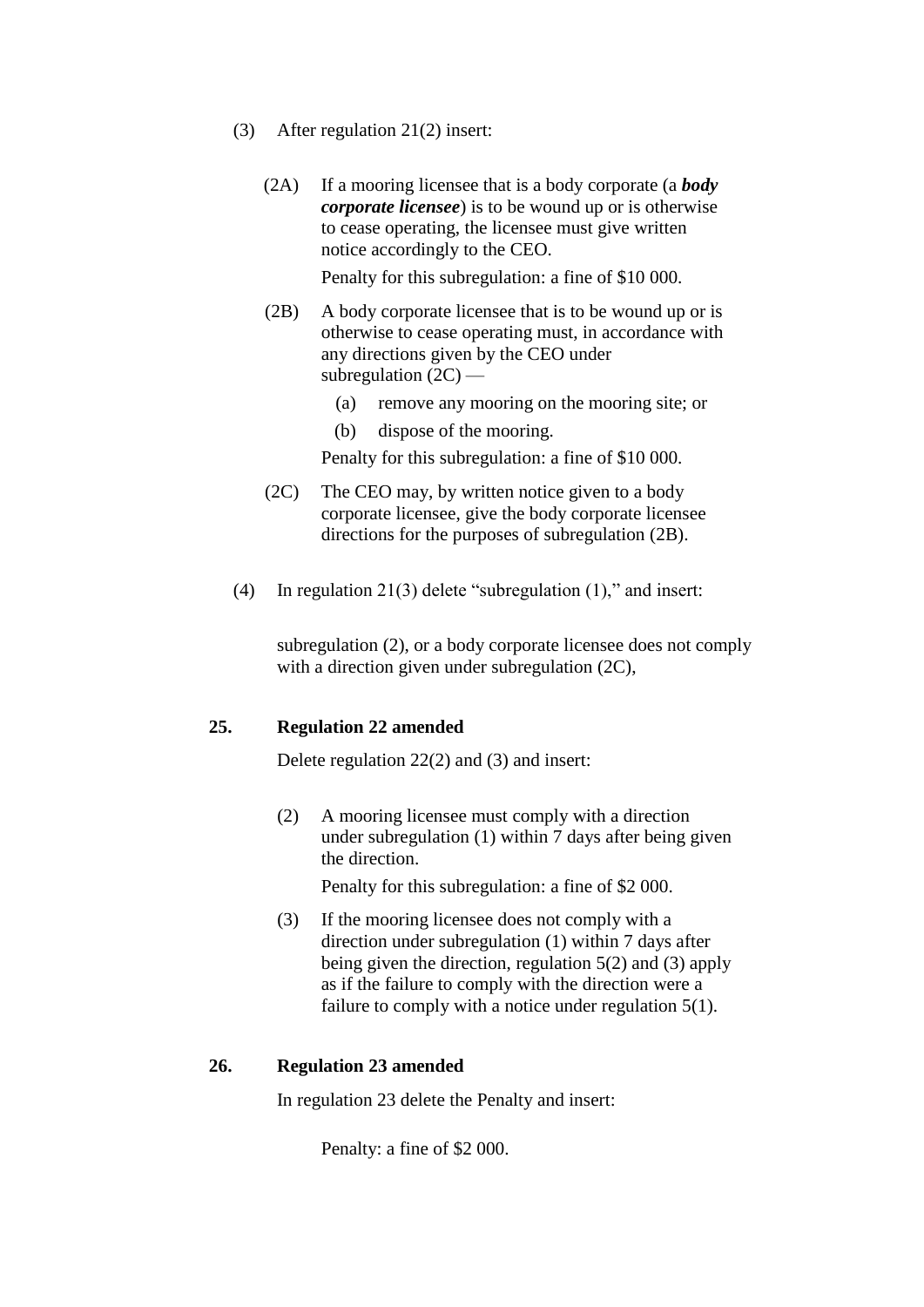## **27. Regulation 24 amended**

- (1) After regulation 24(1) insert:
	- (1A) Subregulation (1) does not limit
		- (a) the use of a registered mooring site by a licensed vessel's tender, if that use complies with the conditions of the mooring licence; or
		- (b) the use of a recreational mooring site, if that use is authorised under regulation 7D(2).
- (2) In regulation 24(3) after "*Navigable Waters Regulations 1958*" insert:

and is not a commercial vessel

## **28. Regulation 25 amended**

- (1) In regulation 25(2):
	- (a) delete "his or her" and insert:

the licensee's

(b) delete "7 days" and insert:

15 days

(c) delete the Penalty and insert:

Penalty for this subregulation: a fine of \$2 000.

- (2) After regulation 25(2) insert:
	- (2A) Subregulation (2) does not apply to a mooring licensee whose mooring licence specifies a commercial resources mooring site.
- (3) In regulation 25(5)(b) delete "Schedule 2" and insert:

Schedule 3 item 10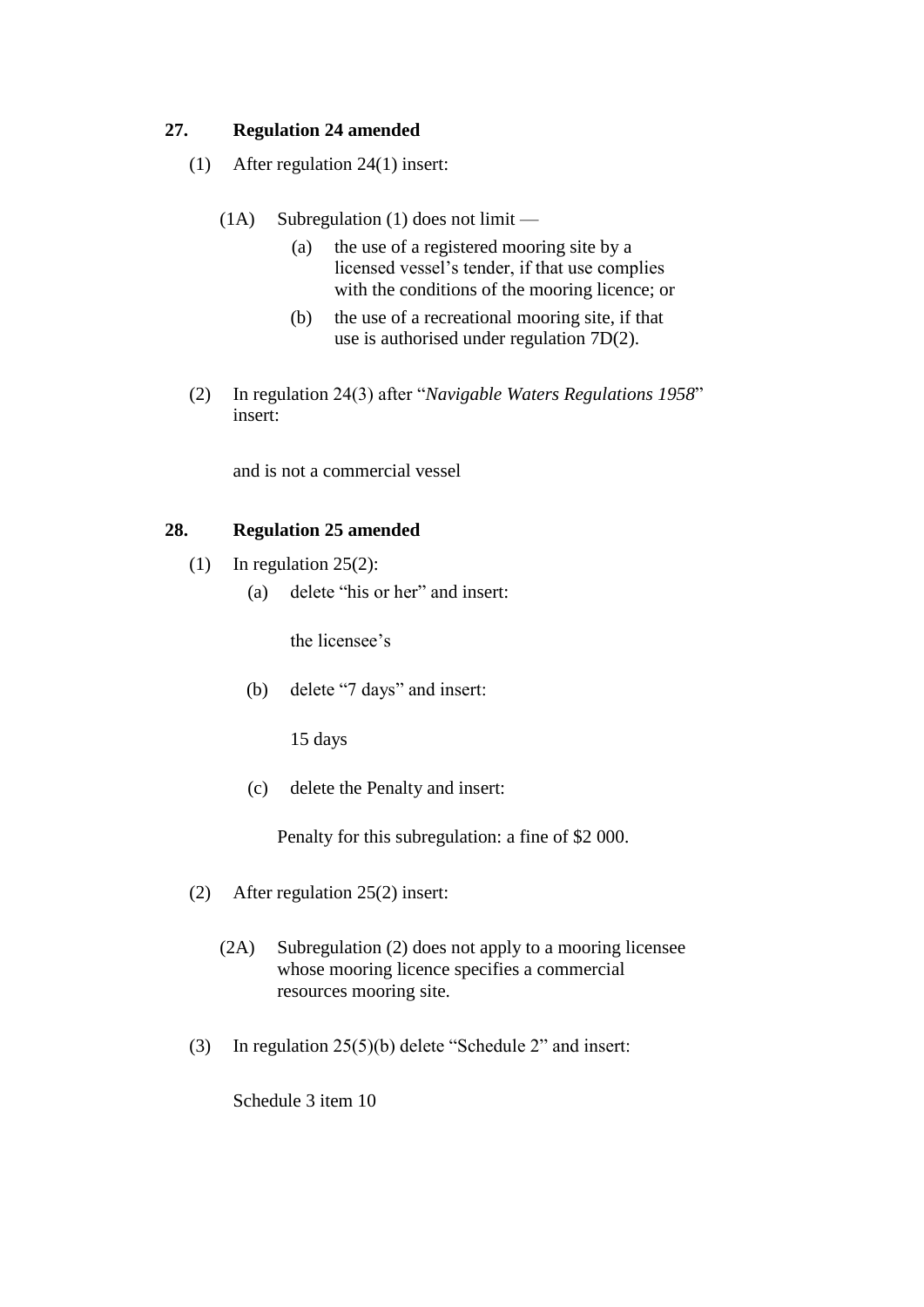- (4) In regulation 25(6):
	- (a) in paragraph (a) delete "evidence of ownership satisfactory" and insert:

satisfactory evidence of ownership of the vessel

(b) in paragraph (b) delete "site; and" and insert:

site in the same mooring control area; and

- (c) delete paragraph (c) and insert:
	- (c) the length of the vessel is 5 metres or more and does not exceed the maximum vessel length for the mooring site.
- (5) After regulation 25(6) insert:
	- (7) Subregulation (6)(a) does not apply if the relevant mooring site is a commercial resources mooring site.
	- (8) The Minister may exempt a vessel from complying with subregulation (6)(b) if the Minister considers there are special circumstances that justify the exemption.

#### **29. Regulation 26 amended**

- (1) In regulation 26:
	- (a) delete "A" and insert:
	- (1) A
		- (b) after "to use a" insert:

registered

- (2) At the end of regulation 26 insert:
	- (2) Subregulation (1) does not limit the use of a registered mooring site by an additional vessel's tender, if that use complies with the conditions of the mooring licence.
	- Note: The heading to amended regulation 26 is to read: **Additional vessels authorised to use registered mooring site**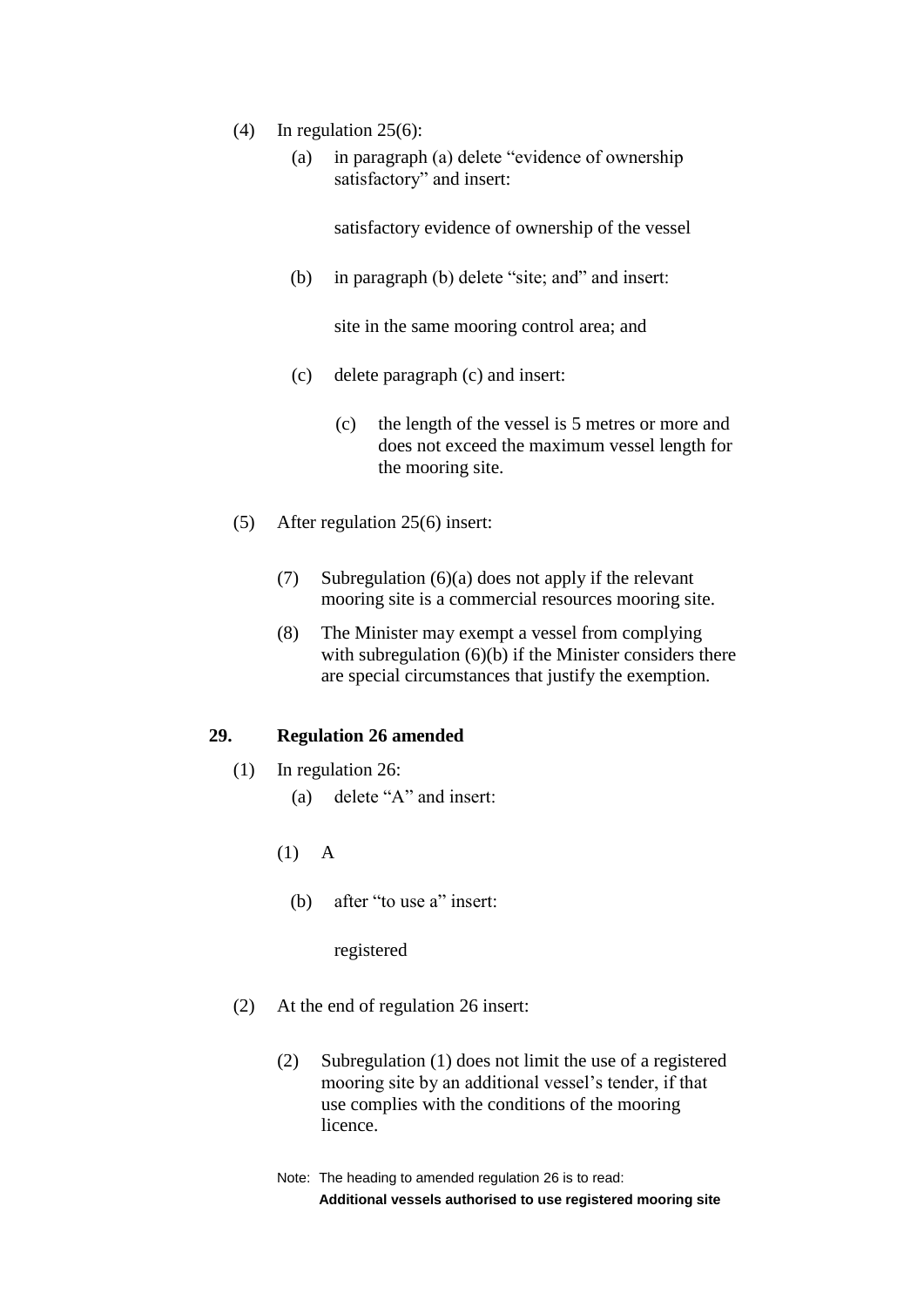## **30. Regulation 27 amended**

- (1) In regulation 27:
	- (a) delete "An" and insert:
	- (1) An
		- (b) delete paragraphs (a) and (b) and insert:
			- (a) be made to the Minister in an approved form; and
			- (b) if the relevant mooring site is a recreational mooring site — be made by an individual —
				- (i) who has reached 17 years of age; and
				- (ii) whose principal place of residence is in the State; and
				- (iii) who is named on the certificate of registration as the owner of the vessel or who produces to the Minister satisfactory evidence of ownership of the vessel; and
				- (iv) who produces to the Minister satisfactory evidence that the vessel is a pleasure vessel;
				- and
			- (ba) if the relevant mooring site is a commercial general mooring site — be made by —
				- (i) a body corporate that produces to the Minister satisfactory evidence of ownership of the vessel and that the vessel is a commercial vessel; or
				- (ii) an individual who complies with paragraph  $(b)(i)$  and  $(ii)$  and produces to the Minister satisfactory evidence of ownership of the vessel and that the vessel is a commercial vessel;

and

- (bb) if the relevant mooring site is a commercial resources mooring site — be made by a body corporate that, or an individual who complies with paragraph  $(b)(i)$  and  $(ii)$  who, produces to the Minister satisfactory evidence that the vessel is a commercial vessel; and
- (c) in paragraph (d) before "be" insert:

unless subregulation (3) applies,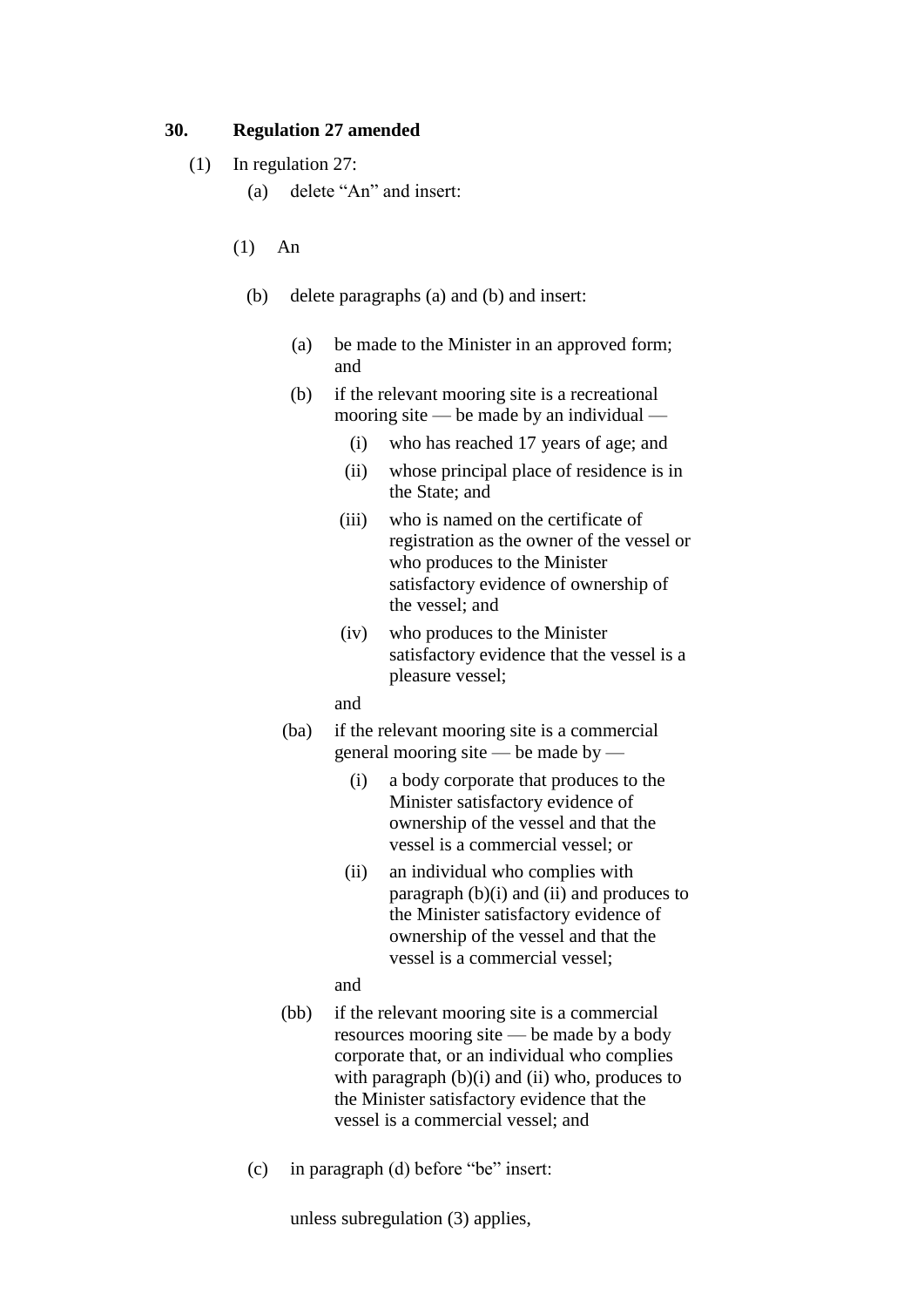(d) in paragraph (e) delete "Schedule 2." and insert:

Schedule 3 item 11.

- (2) At the end of regulation 27 insert:
	- (2) An application to register an additional vessel cannot be made under subregulation (1) if —
		- (a) the relevant mooring licence is a recreational mooring licence; and
		- (b) an additional vessel has been registered in respect of that licence; and
		- (c) the particulars of that vessel have not been deleted from the register under regulation 29.
	- (3) An application to register an additional vessel in respect of a commercial general mooring site can only be made by the mooring licensee.

#### **31. Regulation 28 amended**

- (1) Before regulation 28(1) insert:
	- $(1A)$  In this regulation *owner*, of an additional vessel registered in respect of a commercial resources mooring site, means the person who applied to register the additional vessel.
- (2) In regulation 28(1)(c) delete "*Navigable Waters Regulations 1958*," and insert:

*Navigable Waters Regulations 1958* and is not a commercial vessel,

- (3) Delete regulation 28(2) and insert:
	- (2) The Minister may refuse to register an additional vessel on the ground that the length of the vessel —
		- (a) is less than 5 metres; or
		- (b) exceeds the maximum vessel length for the relevant mooring site.
	- (3) The Minister may impose any conditions that the Minister thinks fit on the use of the mooring site for which an additional vessel is registered, and the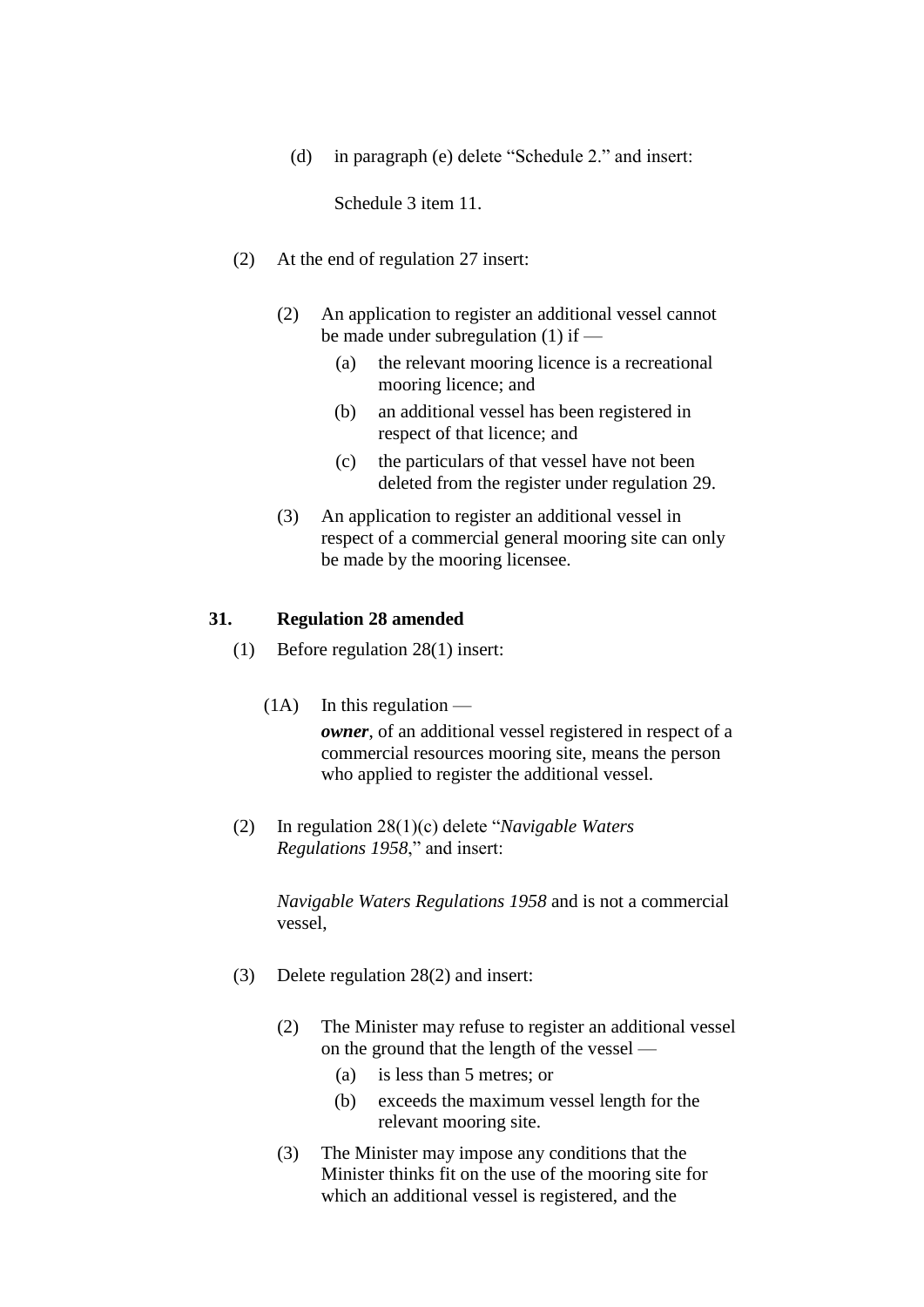relevant mooring licence must be endorsed accordingly.

## **32. Regulation 29 replaced**

Delete regulation 29 and insert:

## **29. Duration of registration**

- $(1)$  In this regulation *nominated* means nominated under regulation  $27(1)(d)$ ; *owner* has the meaning given in regulation 28(1A).
- (2) Subject to this regulation, the registration of an additional vessel has effect from the date of registration —
	- (a) for the period during which the mooring licence of the mooring licensee who nominated the additional vessel is in force before the next annual licence fee is due; or
	- (b) if the additional vessel is registered for a recreational mooring site — for the lesser of the following periods —
		- (i) the period referred to in paragraph (a);
		- (ii) the period of 9 months.
- (3) The Minister must delete the particulars of the additional vessel and its owner from the register at the end of the period of registration of the vessel.
- (4) The Minister may delete the particulars of the additional vessel and its owner from the register if —
	- (a) the owner of the additional vessel makes a written request to the Minister that the registration of the vessel be cancelled; or
	- (b) the additional vessel is sold or disposed of; or
	- (c) the mooring licensee who nominated the additional vessel gives to the Minister written notice that the nomination is withdrawn; or
	- (d) a condition imposed by the Minister under regulation 28(3) has been breached; or
	- (e) the mooring licence of the mooring licensee who nominated the additional vessel ceases to be in force; or
	- (f) in the case of an additional vessel for a recreational mooring site — the additional vessel has ceased to be a pleasure vessel; or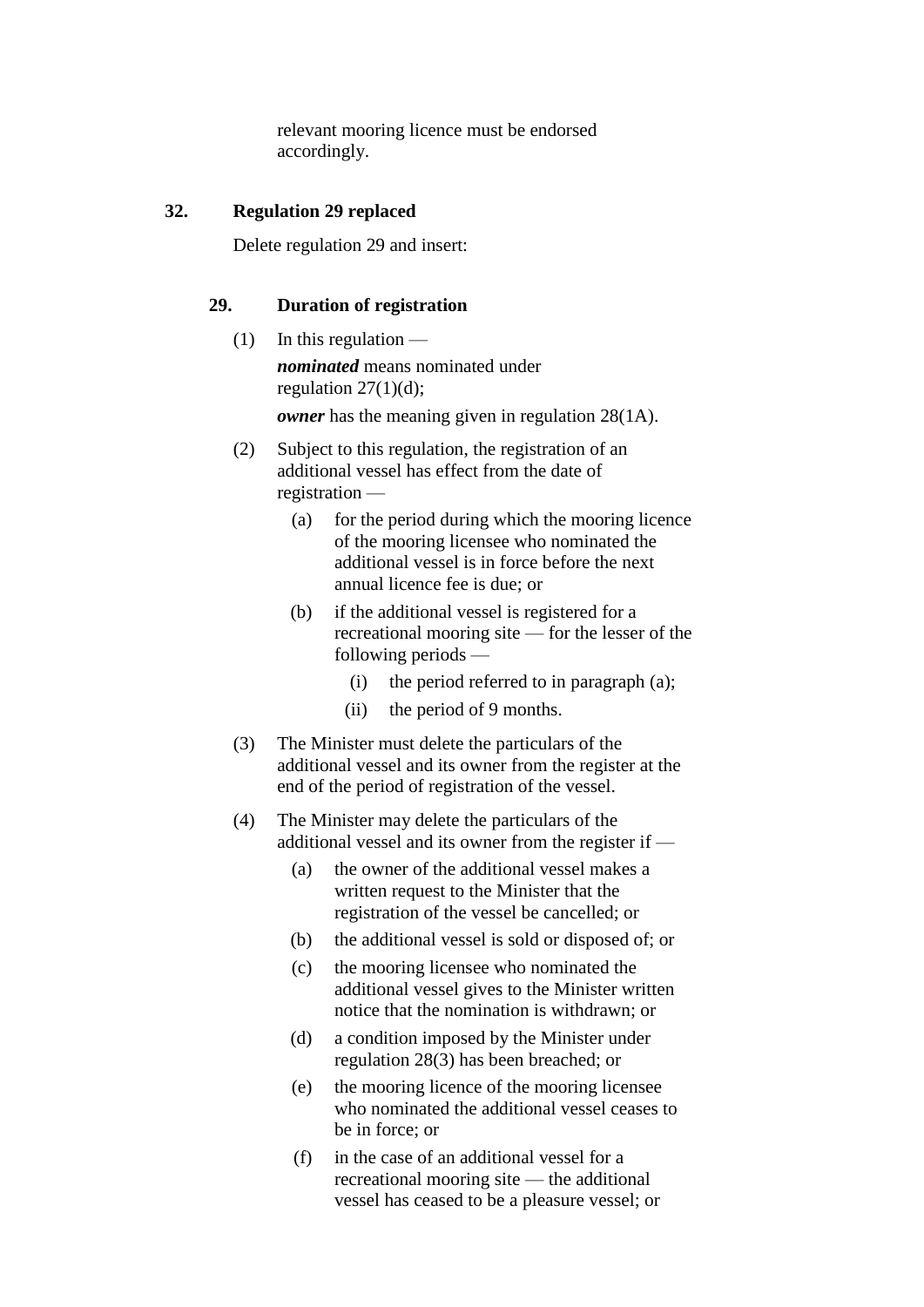- (g) in the case of an additional vessel for a commercial general mooring site or a commercial resources mooring site —
	- (i) the additional vessel has ceased to be used in connection with a commercial activity; or
	- (ii) the additional vessel is no longer a commercial vessel.
- (5) The Minister must not delete the particulars under subregulation  $(4)(c)$  or  $(e)$  until written notice has been given to the owner of the additional vessel, at the address recorded in the register, that the particulars are to be deleted.
- (6) The Minister must not delete the particulars under subregulation (4)(d), (f) or (g) until  $-$ 
	- (a) written notice has been given to the owner of the additional vessel, at the address recorded in the register, that the particulars are to be deleted; and
	- (b) the owner has been given 14 days after the notice is given in which to make a written response to the notice.
- (7) If the particulars of the additional vessel and its owner are deleted under subregulation (3) or (4), the registration of the vessel is cancelled.

## **33. Part 5 replaced**

Delete Part 5 and insert:

## **Part 5 — Prescribed offences and modified penalties**

## **30. Prescribed offences and modified penalties**

- (1) The offences specified in Schedule 4 are offences for which an infringement notice may be issued under the *Criminal Procedure Act 2004* Part 2.
- (2) The modified penalty specified opposite an offence in Schedule 4 is the modified penalty for that offence for the purposes of the *Criminal Procedure Act 2004* section 5(3).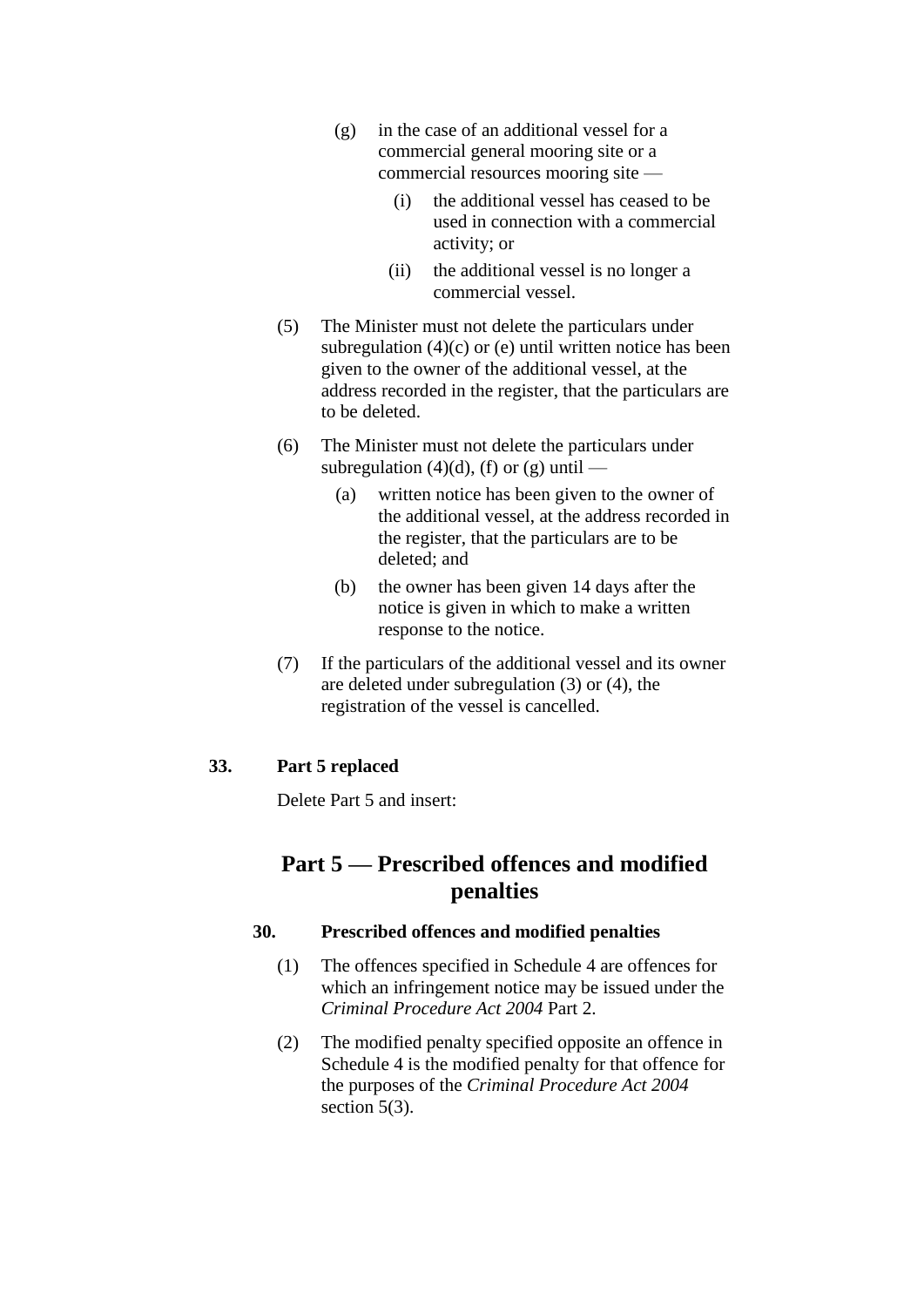#### **31. Approved officers and authorised officers**

 $(1)$  In this regulation —

*inspector* means an officer of the Department designated as an inspector under section 117(1) of the Act.

- (2) Each inspector is appointed as an authorised officer for the purposes of the *Criminal Procedure Act 2004* Part 2 in relation to infringement notices issued under that Part for an offence prescribed under regulation 30(1).
- (3) An authorised officer can show that the authorised officer is authorised to issue infringement notices by showing the officer's certificate of appointment as an inspector issued under section 118(1) of the Act.
- (4) The CEO may, in writing, appoint a person employed in the Department who is not an inspector to be an approved officer for the purposes of the *Criminal Procedure Act 2004* Part 2 in relation to infringement notices issued under that Part for an offence prescribed under regulation 30(1).

#### **32. Forms**

For the purposes of the *Criminal Procedure Act 2004* Part 2, the forms set out in Schedule 5 are prescribed.

## **Part 6 — Transitional provisions for** *Transport Regulations Amendment (Mooring Management) Regulations 2021*

## **Division 1 — Terms used**

#### **33. Terms used**

In this Part —

*amending regulations* means the *Transport Regulations Amendment (Mooring Management) Regulations 2021*;

*commencement day* means 28 September 2021;

*current mooring licence* means a mooring licence that is in force immediately before the commencement day;

*current registration period* means the registration period that is current on the commencement day in respect of a registered owner;

*excluded area* means an area identified as an excluded area on a plan of a mooring control area in Schedule 2;

*MCA Regulations* means the *Shipping and Pilotage (Mooring Control Areas) Regulations 1983*;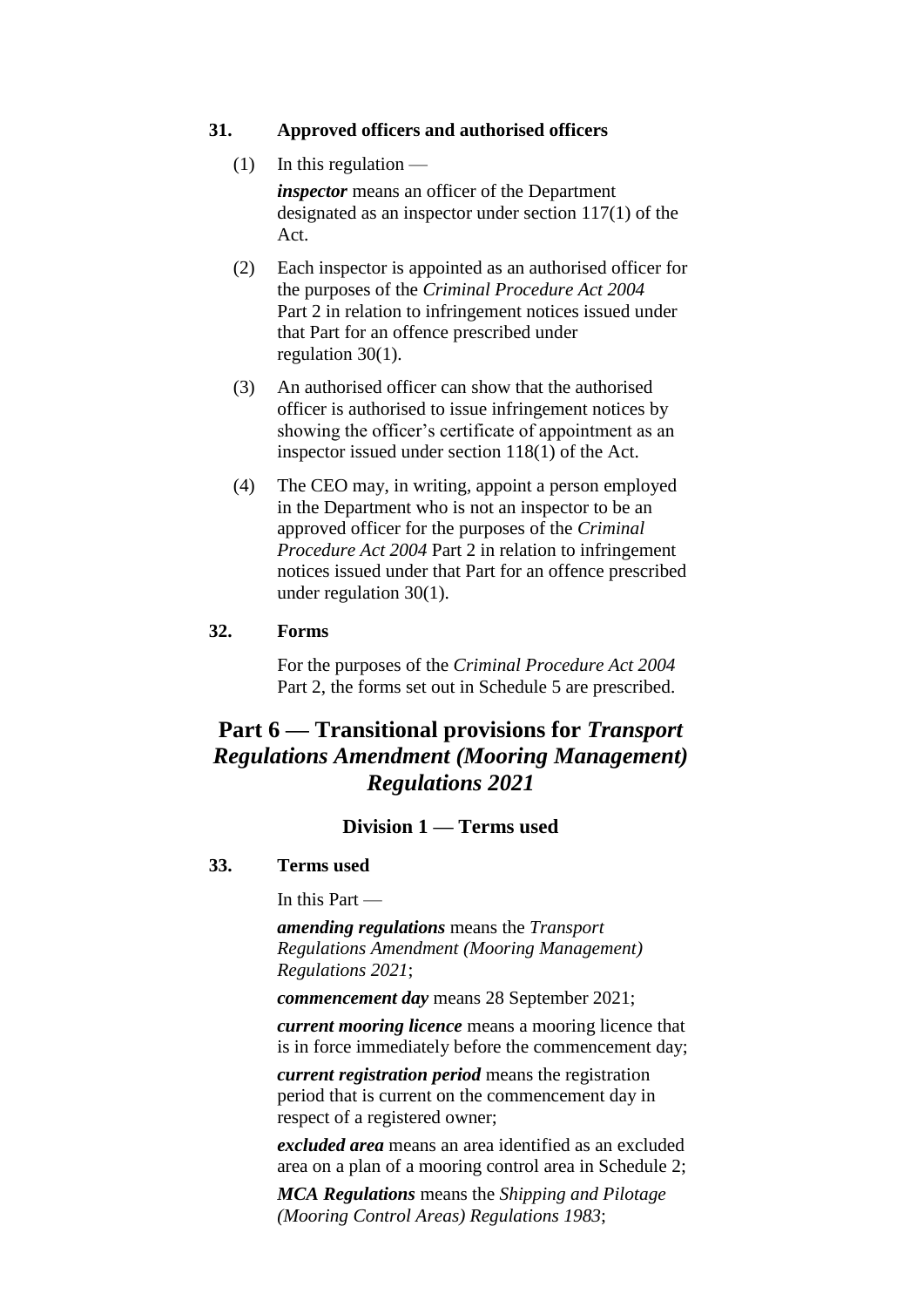*new regulations* means these regulations as amended by the amending regulations;

*next anniversary*, in relation to a current mooring licence, means the day that is the next anniversary of the day on which the licence was granted;

*old regulations* means these regulations as in force immediately before the commencement day;

*registered mooring site*, in relation to a registered owner, has the same meaning as it has in the MCA Regulations;

*registered owner* has the meaning given in the MCA Regulations regulation 3;

*registration period* has the same meaning as it has in the MCA Regulations.

#### **Division 2 — Mooring licences**

## **34. Transitional provisions for mooring licences**

- (1) Despite the amendments made to these regulations by the amending regulations and subject to subregulation (2) —
	- (a) a current mooring licence continues in force until the next anniversary or until it is sooner cancelled; and
	- (b) the old regulations continue to apply to the current mooring licence until the next anniversary or until it is sooner cancelled.
- (2) If a current mooring licence that continues in force under subregulation  $(1)(a)$  is transferred before the next anniversary under regulation 16 of the old regulations, for the purposes of that transfer subregulation (3) of that regulation is to be taken to refer to regulations 11 and 12 of the new regulations.
- (3) The new regulations apply, on and from the next anniversary, to a current mooring licence that continues in force under subregulation  $(1)(a)$  until that day as  $if -$ 
	- (a) the licence had been granted under regulation 12 of the new regulations; and
	- (b) regulation 13(2) of the new regulations stated that the fee referred to in that subregulation was required to be paid no later than 14 days after the anniversary of the day on which the licence was granted; and
	- (c) the reference in regulation  $13(3)$  of the new regulations to the late fee specified in Schedule 3 were deleted.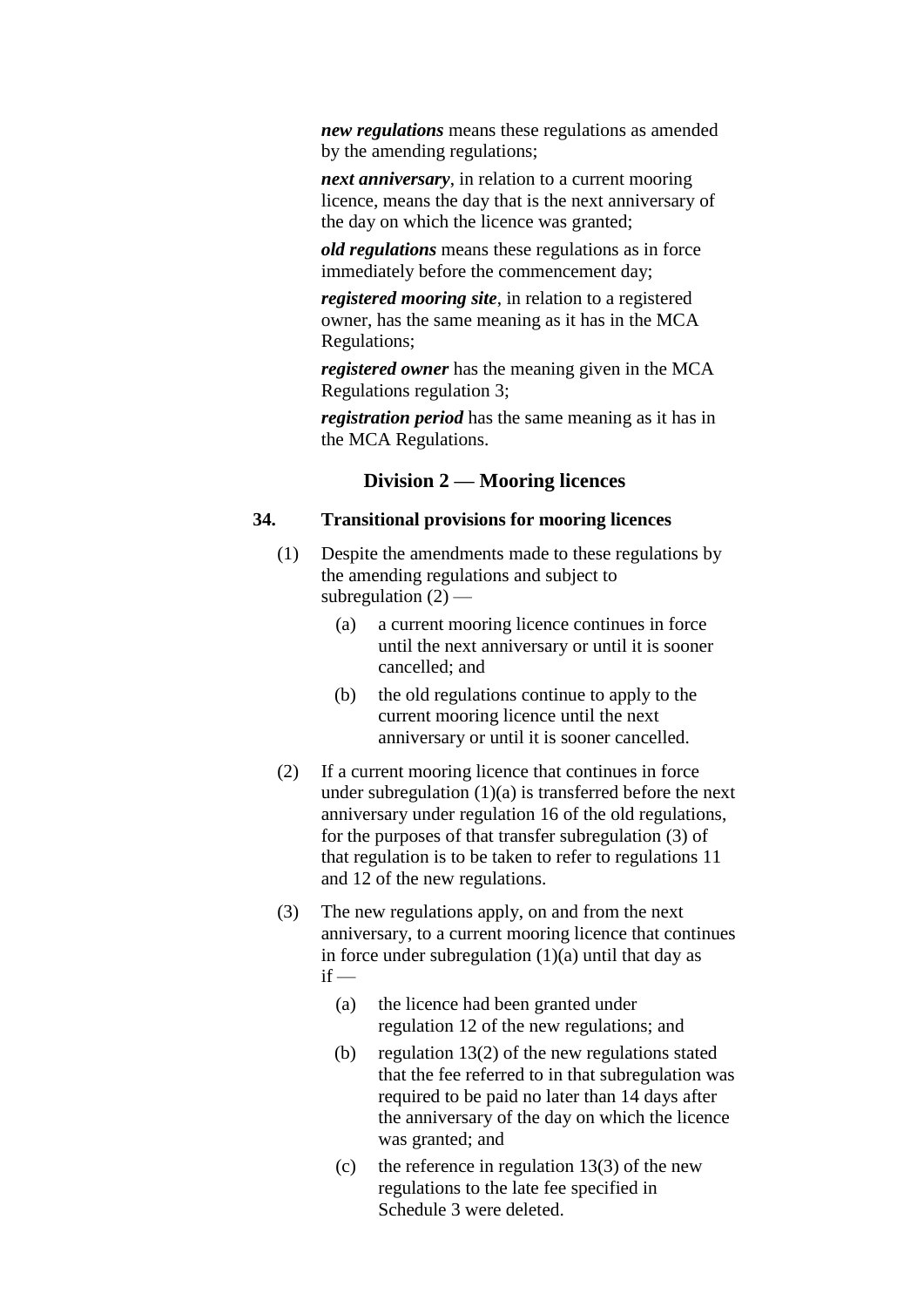- (4) The registration of an additional vessel in respect of a current mooring licence that continues in force under subregulation  $(1)(a)$  until the next anniversary is cancelled immediately before that day.
- (5) Subregulation (3) applies to a current mooring licence that continues in force under subregulation (1)(a) until the next anniversary whether or not the licensed vessel in respect of the licence is 5 metres or more in length.

## **Division 3 — Transitional provisions for MCA Regulations**

## **35. Application of new regulations to registered owners**

- (1) Despite regulation 3 of the new regulations, the new regulations do not apply in respect of a registered owner whose registered mooring site is located in a mooring control area specified in Schedule 1 Division 1 otherwise than in an excluded area.
- (2) Subregulation (1) has effect in respect of a registered owner until the expiry of the current registration period unless —
	- (a) the registration of the registered mooring site is sooner terminated under the MCA Regulations regulation 15; or
	- (b) the registered mooring site is sooner surrendered under the MCA Regulations regulation 18.
- (3) At least 28 days before the expiry of the current registration period, the Minister must offer a mooring licence to the registered owner under regulation 11(1A) of the new regulations.
- (4) Subregulation (3) does not apply to a registered owner if subregulation (2)(a) or (b) has effect in respect of the registered owner's registered mooring site.
- (5) For the purposes of subregulation  $(3)$ 
	- (a) a registered owner's current registration period that, if not for this paragraph, would expire between 28 September and 30 October 2021 (both dates inclusive) is taken to expire at the end of 31 October 2021; and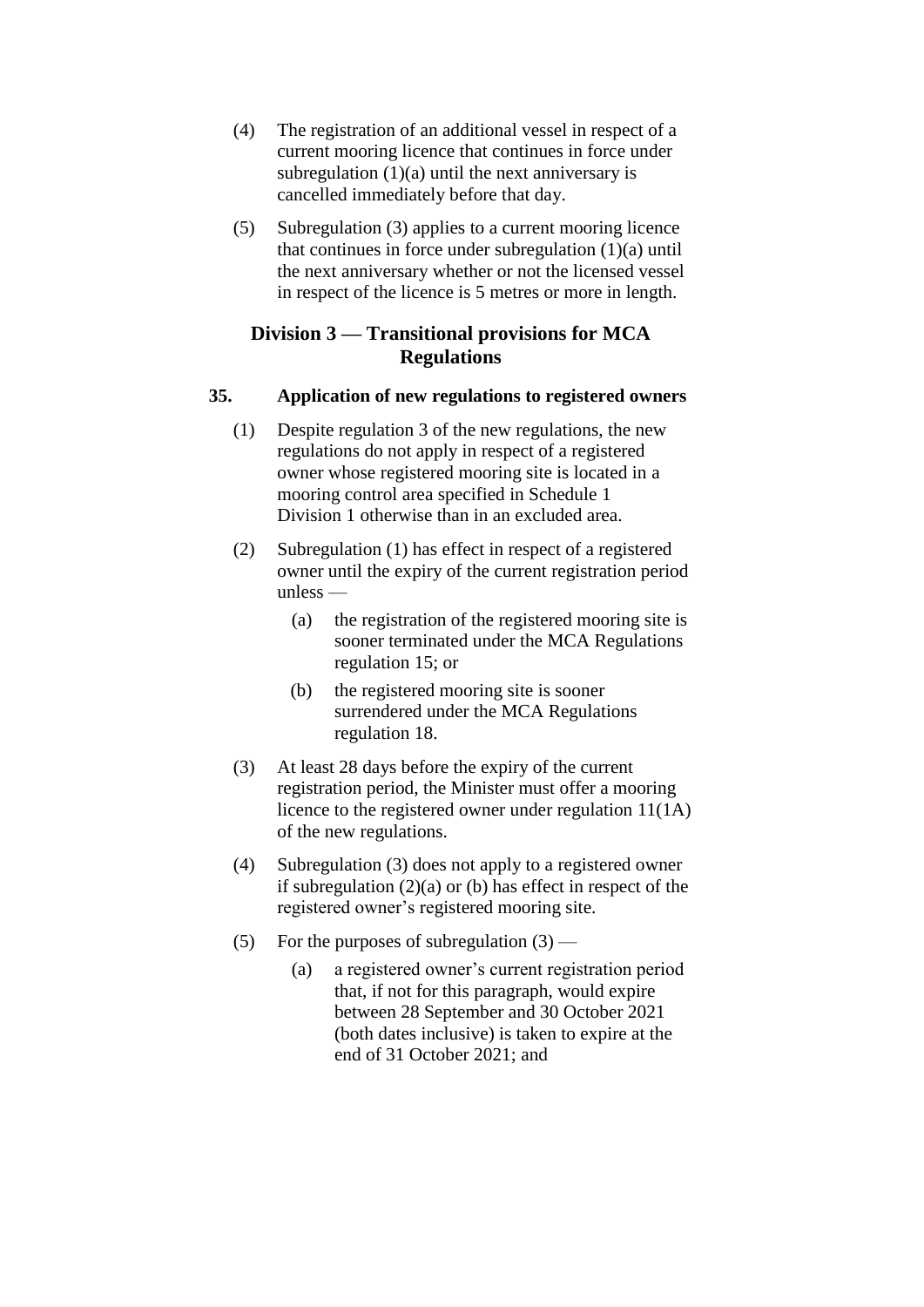- (b) the registered owner must provide to the Minister any information specified by the Minister by written notice given to the registered owner before the expiry of the current registration period —
	- (i) that an applicant under regulation 8 of the new regulations would be required to provide when making the application; or
	- (ii) that is required for the purposes of the register;

and

- (c) the registered owner can be, but is not required to be, the owner of the vessel that would become the licensed vessel on the grant of a mooring licence to the registered owner by the operation of this regulation; and
- (d) the Minister does not need to be satisfied that there are any special circumstances referred to in regulation 11(1A) of the new regulations; and
- (e) regulation  $11(3)$  and (6) of the new regulations do not apply; and
- (f) regulation  $11(4)$  of the new regulations has effect as if the reference in paragraph (b) of that subregulation to regulation  $12(1)(b)$ , (c), (d) and (e) were a reference to regulation  $12(1)(c)$ ; and
- (g) regulation  $12(1)(b)$ , (d) and (e), (3), (3A) and (3B) of the new regulations do not apply.
- (6) A mooring licence cannot be granted to a registered owner by the operation of this regulation if the registered owner does not provide any information specified in a written notice under subregulation (5)(b) within 14 days after being given the notice or any further time that the Minister may by written notice allow.
- (7) If a mooring licence is granted to a registered owner by the operation of this regulation, the licence has effect on and from the expiry of the current registration period.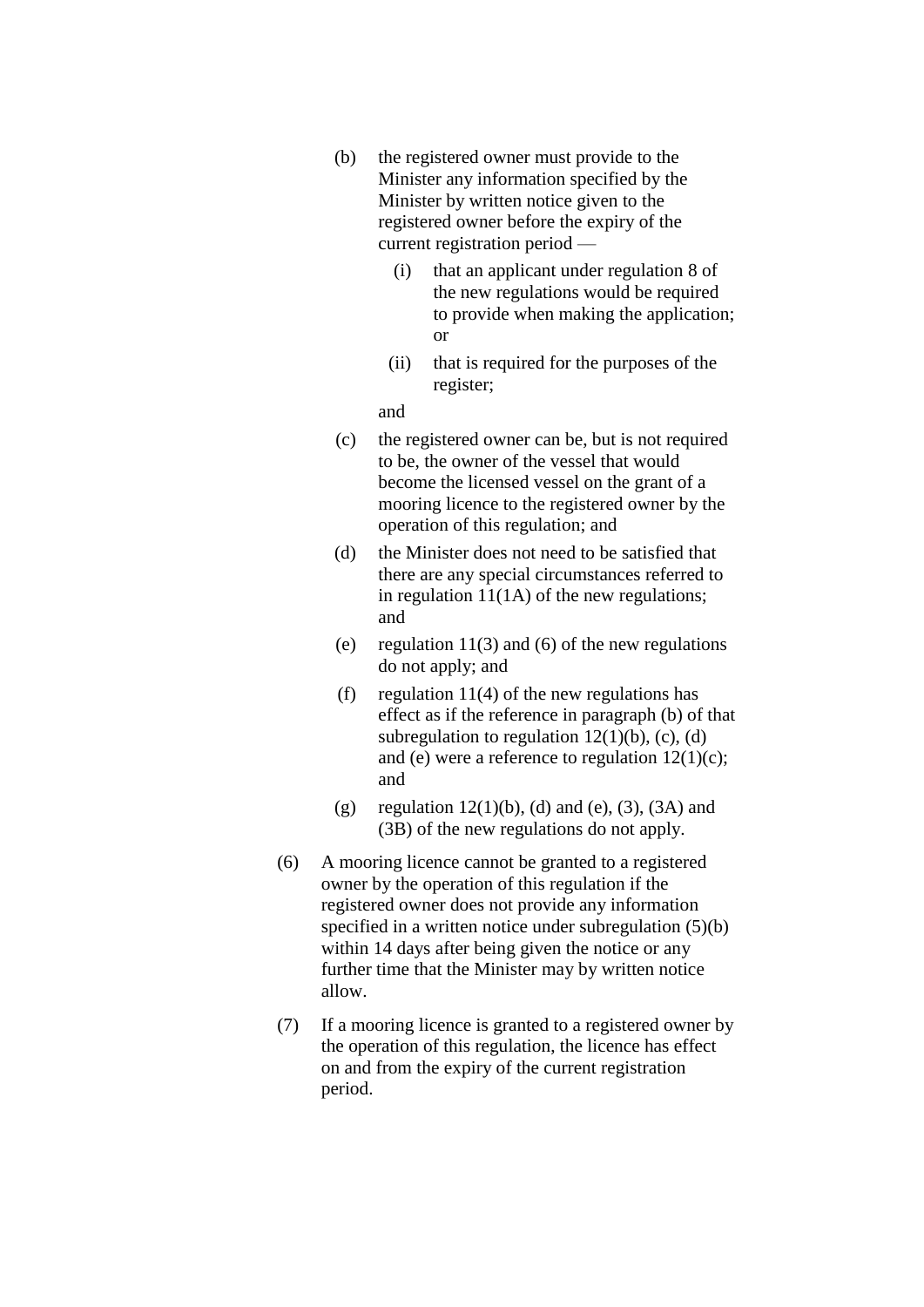- (8) For the purposes of subregulation  $(7)$ 
	- (a) the expiry of the current registration period is determined by the operation of subregulation  $(5)(a)$ , if applicable; and
	- (b) if subregulation  $(5)(a)$  is applicable, the next anniversary of the grant of the mooring licence is determined as if the current registration period had not been extended by the operation of that provision.

#### **36. Application of new regulations to moorings registered under MCA Regulations**

- (1) Subregulation (2) applies if a mooring licence is granted to a registered owner by the operation of regulation 35 of the new regulations.
- (2) The mooring registered in the name of the registered owner under the MCA Regulations regulation 8 immediately before the expiry of the current registration period is taken, on and from that expiry and for the purposes of regulation 4(1) of the new regulations, to have been installed with the written permission of the CEO.

## **34. Schedules 1 and 2 replaced**

Delete Schedules 1 and 2 and insert:

## **Schedule 1 — Mooring control areas**

[r. 3 and 7]

## **Division 1** — **Mooring control areas to which these regulations apply**

Carnarvon Fascine Mooring Control Area

Oyster Harbour Mooring Control Area

Peel Mooring Control Area

Rockingham Mangles Bay Mooring Control Area

Swan and Canning Rivers Mooring Control Area

## **Division 2** — **Mooring control area in which only temporary anchoring is permitted**

Swan and Canning Rivers Mooring Control Area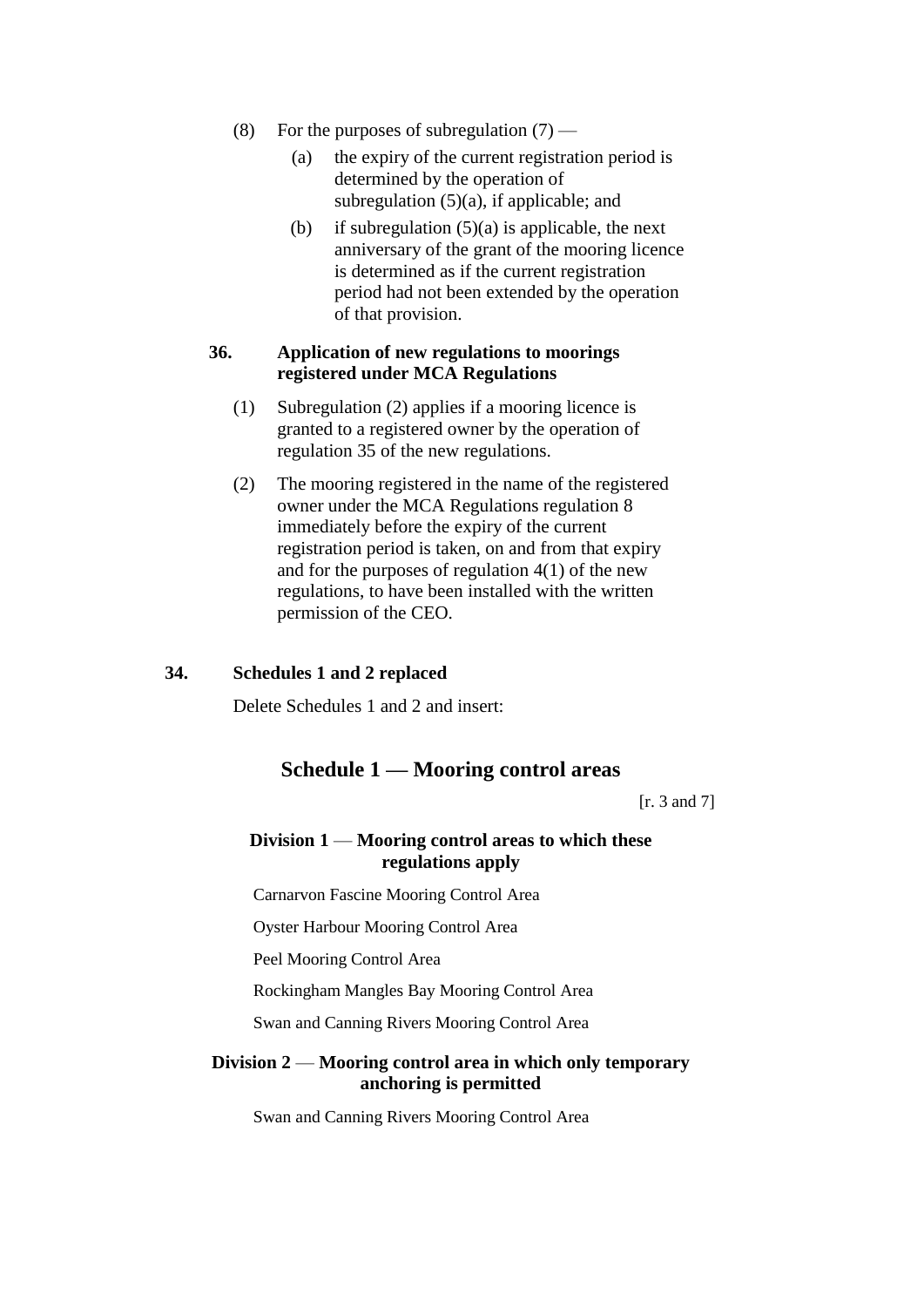# **Schedule 2 — Excluded areas**

[r. 3(2)]

## **Division 1** — **Excluded area in Rockingham Mangles Bay Mooring Control Area**

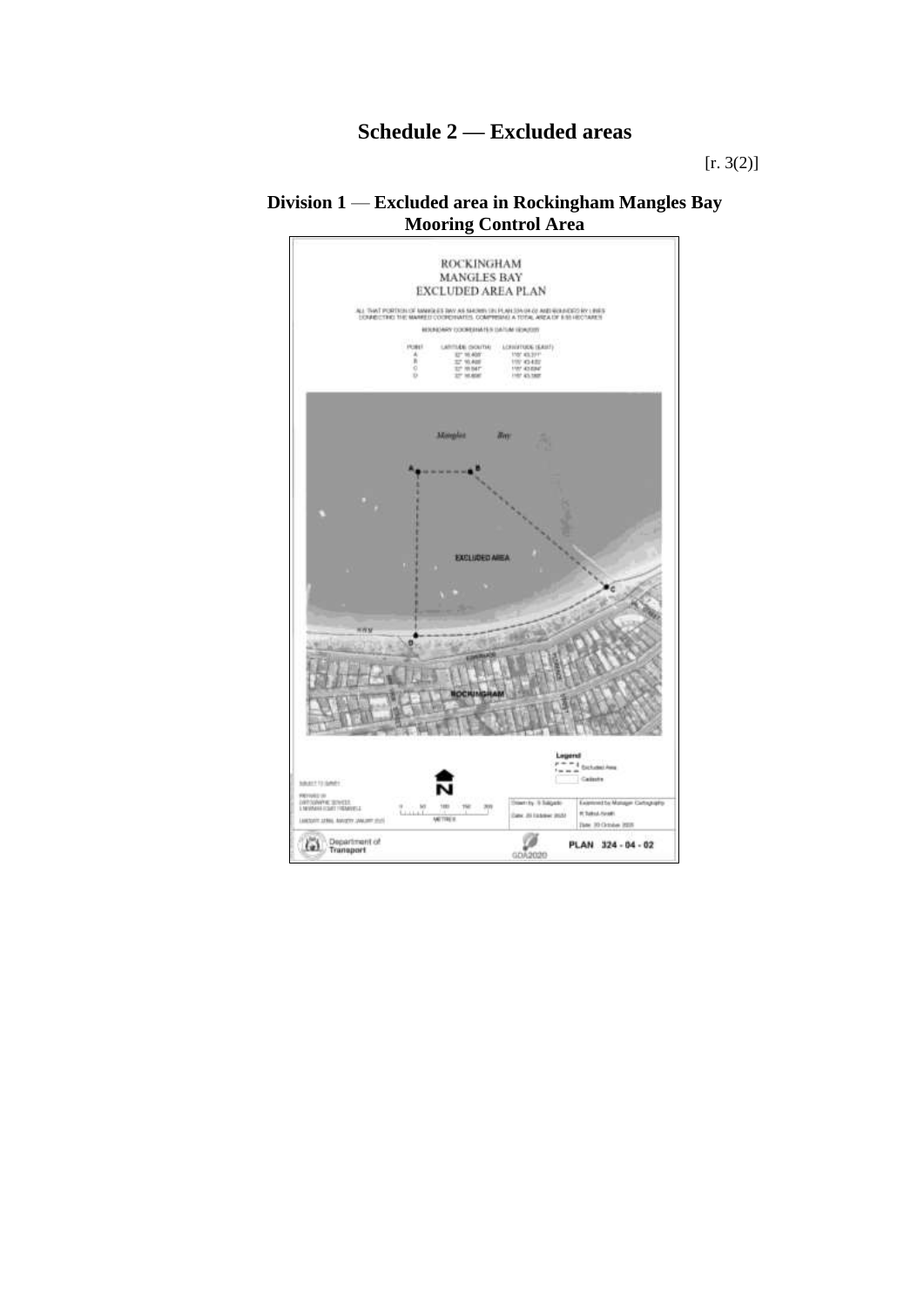

## **Division 2** — **Excluded areas in Swan and Canning Rivers Mooring Control Area**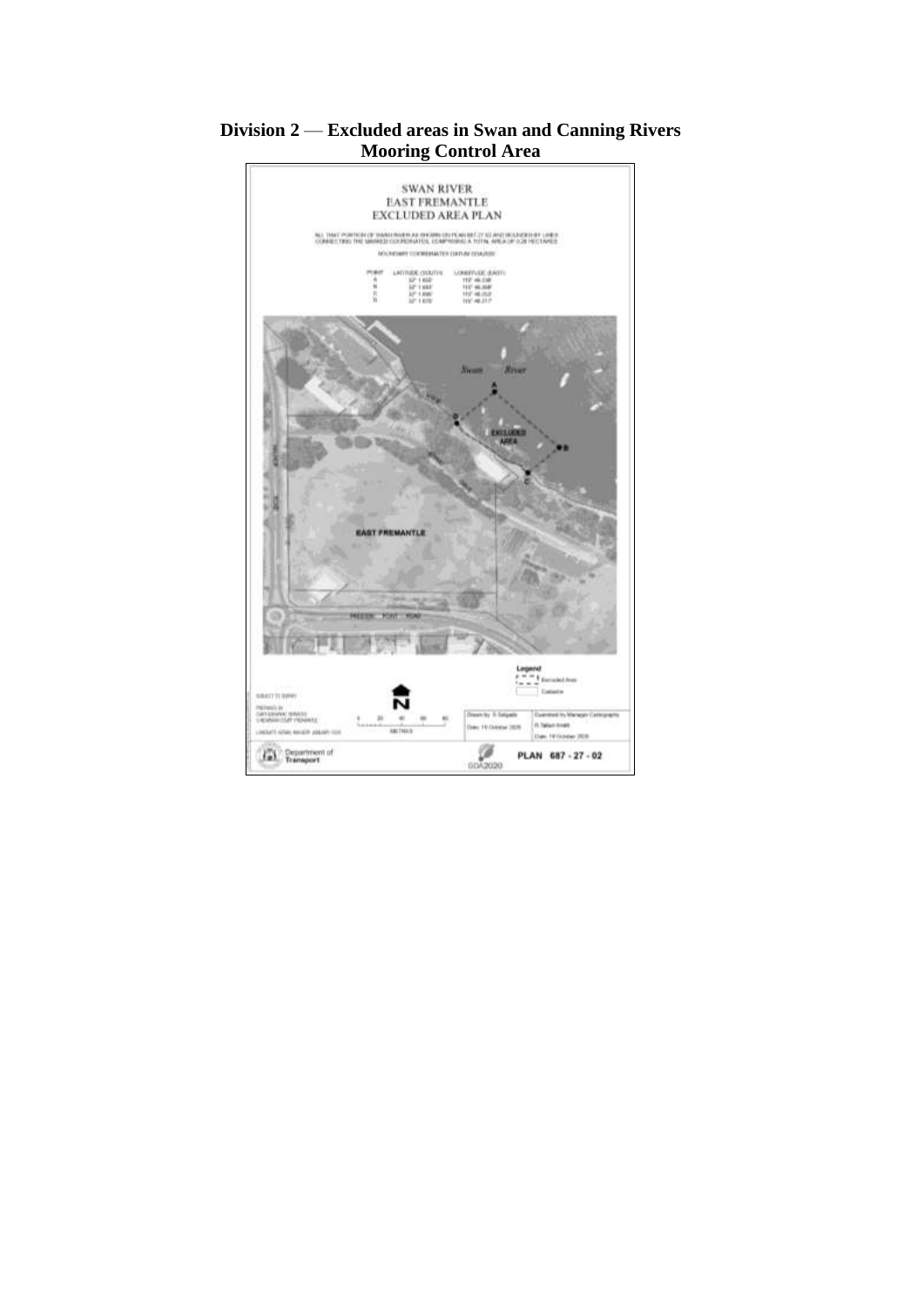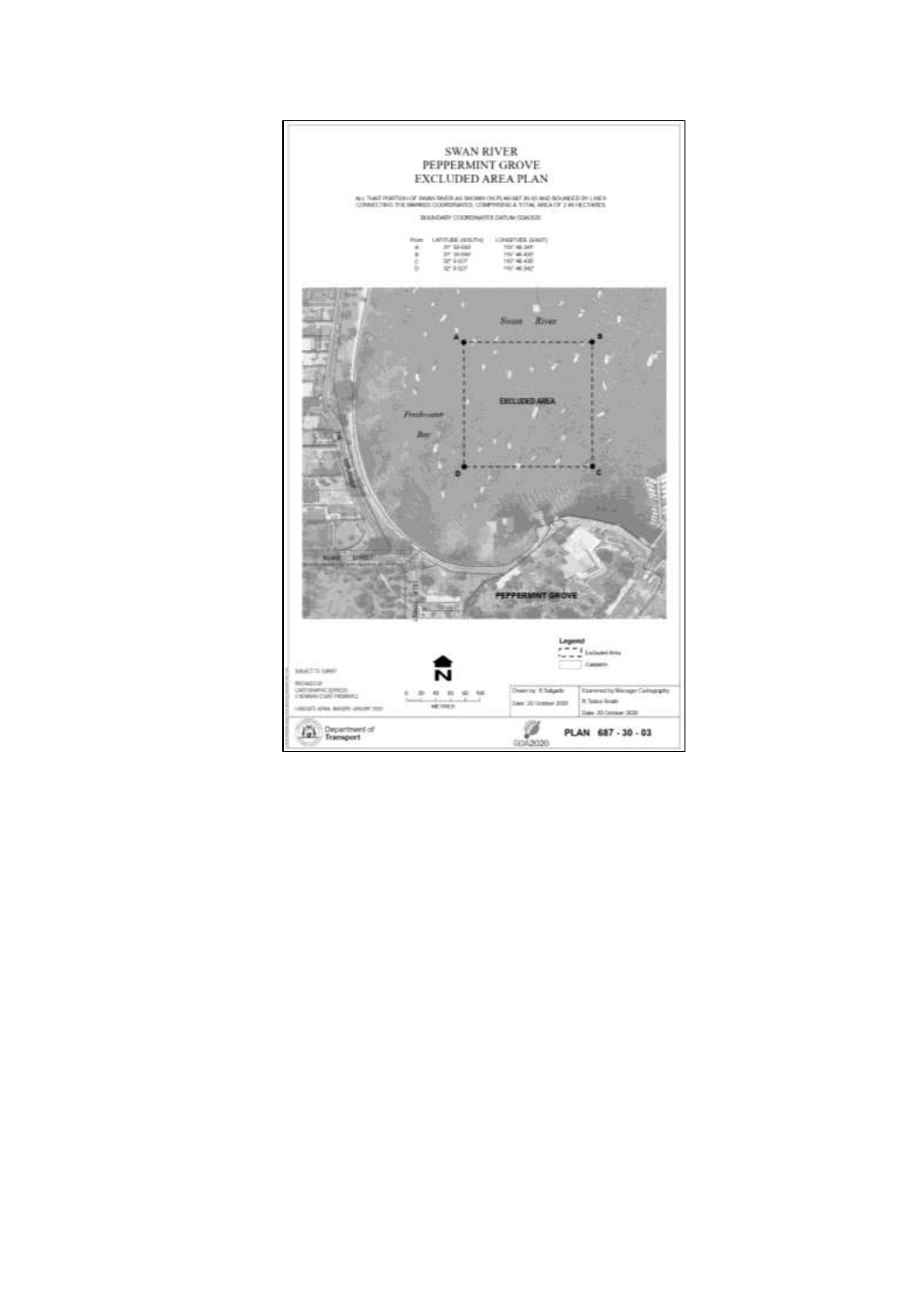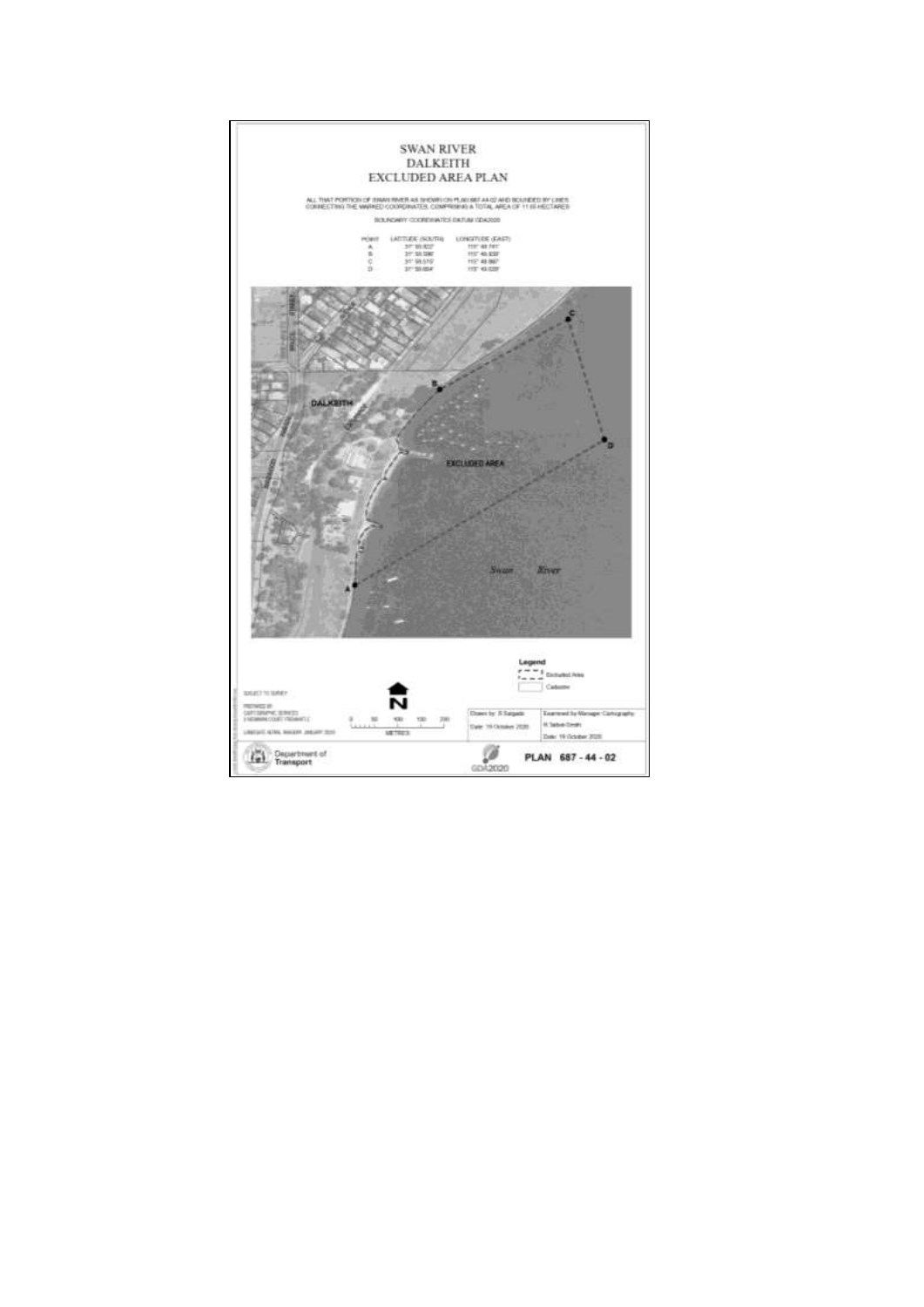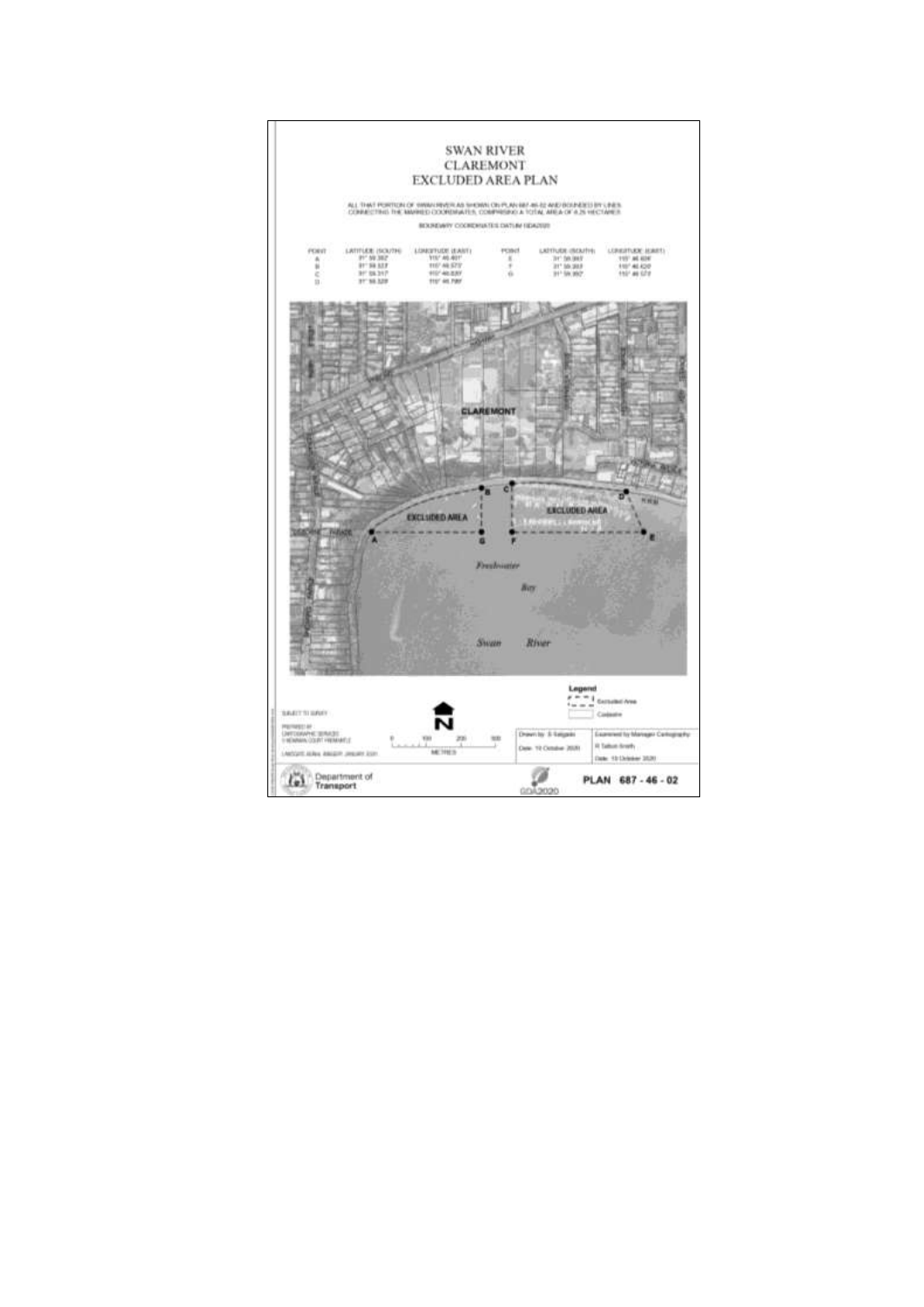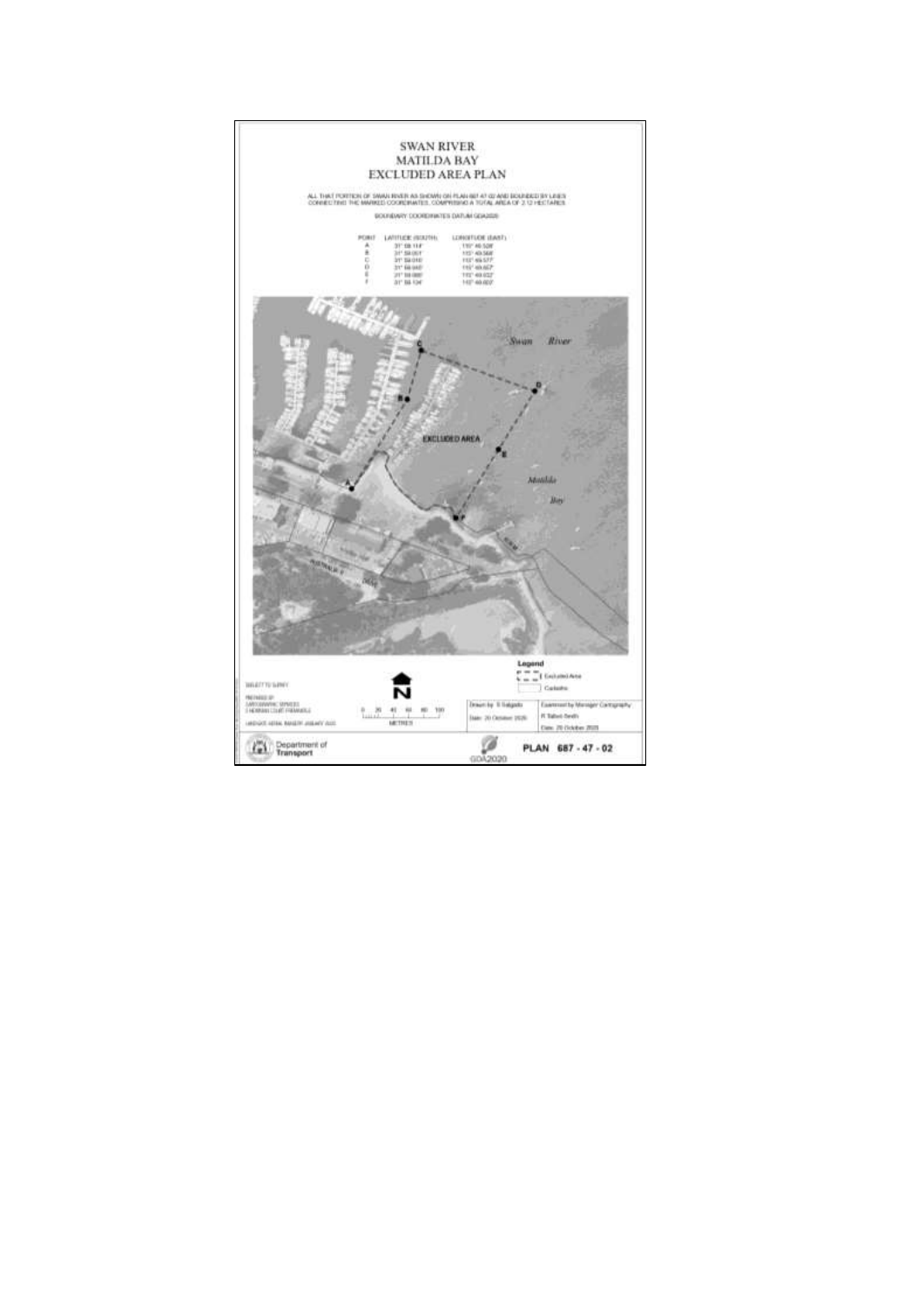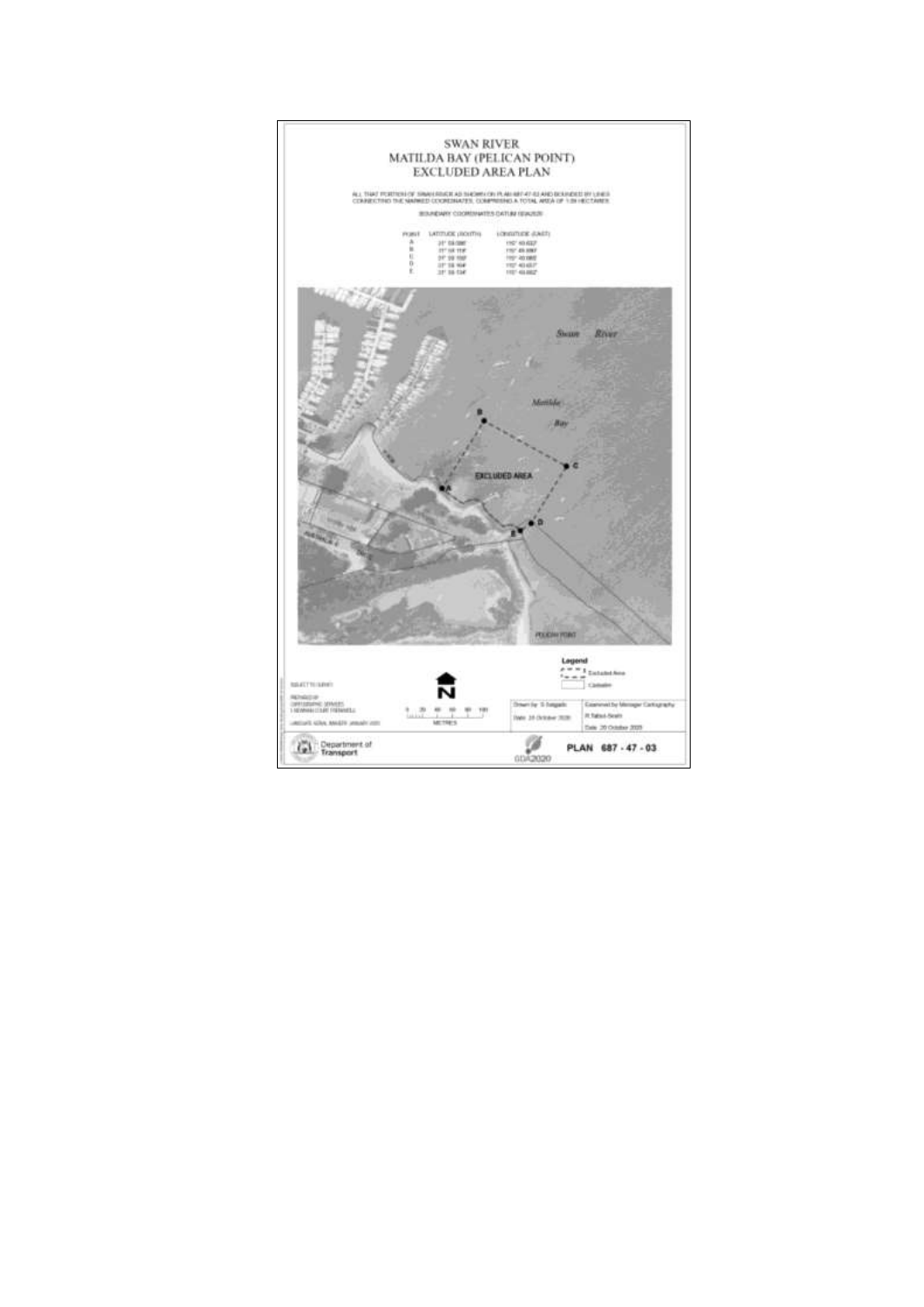

**Schedule 3 — Fees**

[r. 7D, 7F, 8, 12, 13, 15, 25 and 27]

**Table**

| Item | <b>Description</b>                                                                                      | Fee      |
|------|---------------------------------------------------------------------------------------------------------|----------|
|      | Shared-use mooring authorisation for<br>12 months $(r. 7D(3)(b))$                                       | \$105.00 |
|      | Rental mooring site authorisation for each<br>day of rental period $(r. 7F(4)(b))$                      | \$33.00  |
| 3.   | Application for mooring licence<br>(r. 8(2)(g)(i))                                                      | \$117.00 |
|      | Annual mooring licence for recreational<br>mooring site (exclusive use) $(r. 12(1)(c))$ ,<br>r. $13(1)$ | 8656     |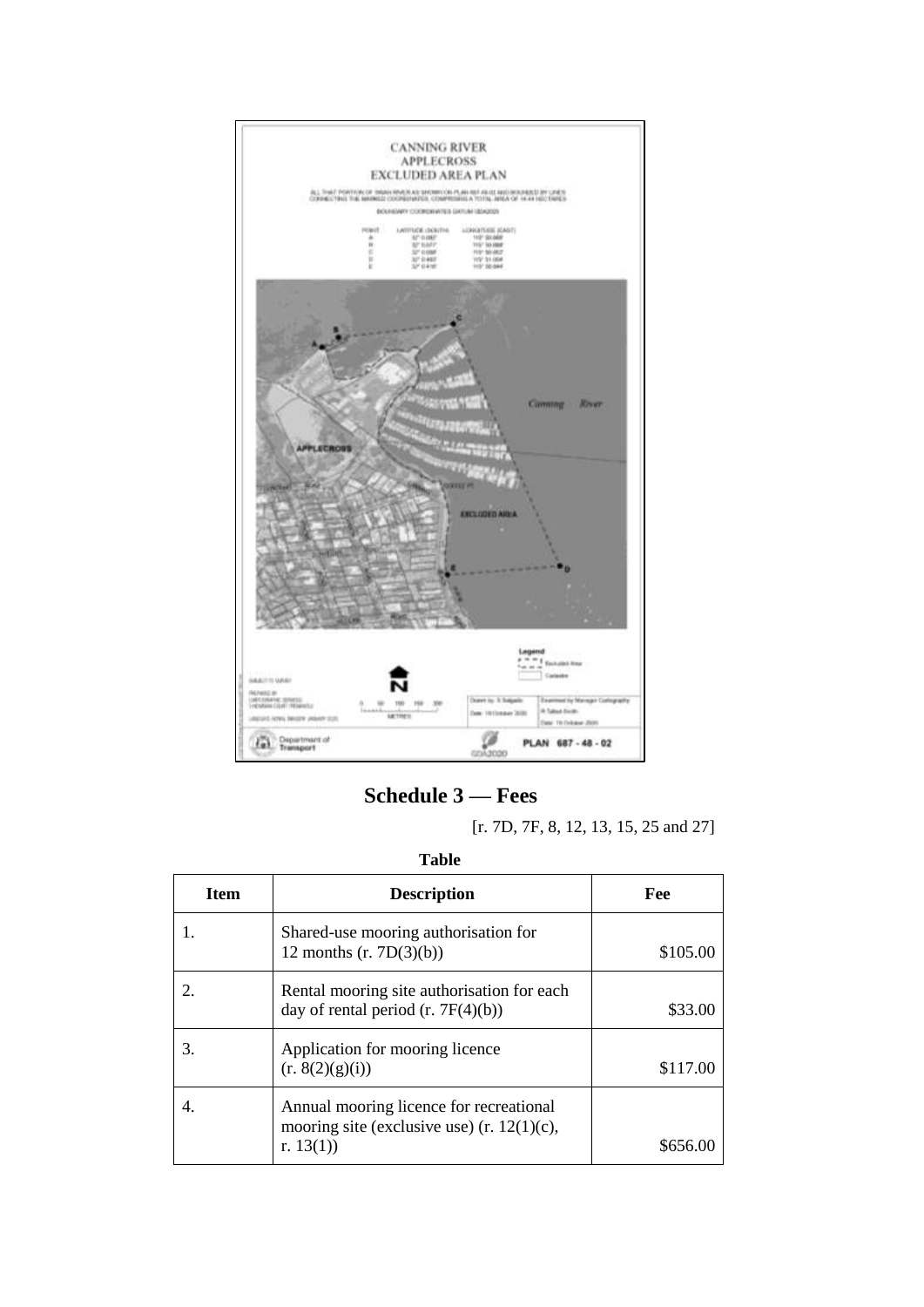| <b>Item</b> | <b>Description</b>                                                                                    | Fee        |
|-------------|-------------------------------------------------------------------------------------------------------|------------|
| 5.          | Annual mooring licence for recreational<br>mooring site (shared use) (r. $12(1)(c)$ ,<br>r. $13(1)$ ) | \$338.00   |
| 6.          | Annual mooring licence for commercial<br>general mooring site $(r. 12(1)(c), r. 13(1))$               | \$845.00   |
| 7.          | Annual mooring licence for commercial<br>resources mooring site $(r. 12(1)(c), r. 13(1))$             | \$2 747.00 |
| 8.          | Annual mooring licence late payment<br>(r. 13(3))                                                     | \$117.00   |
| 9.          | Exchange of registered mooring sites<br>(r. 15(2)(b))                                                 | \$117.00   |
| 10.         | Substitution of licensed vessel $(r. 25(5)(b))$                                                       | \$117.00   |
| 11.         | Application to register additional vessel<br>(r. 27(1)(e))                                            | \$117.00   |

# **Schedule 4 — Prescribed offences and modified penalties**

|             |                  |                                                                                                                                        | [r. 30]                          |
|-------------|------------------|----------------------------------------------------------------------------------------------------------------------------------------|----------------------------------|
| <b>Item</b> | <b>Provision</b> | <b>Description of offence</b>                                                                                                          | <b>Modified</b><br>penalty<br>\$ |
| 1.          | r. $4(1)$        | Installing a mooring in mooring<br>control area without written<br>permission                                                          | 400                              |
| 2.          | r. $6(1)$        | Causing or permitting vessel to be<br>secured to mooring on mooring site<br>without authorisation                                      | 200                              |
| 3.          | r. $6(3)$        | Causing or permitting vessel to be<br>secured to mooring on mooring site<br>without vessel displaying issued<br>identification sticker | 200                              |
| 4.          | r. $7(2)$        | Causing or permitting vessel to be<br>secured or anchored in mooring<br>control area and causing risk of<br>damage                     | 200                              |
| 5.          | r. $7(3)$        | Causing or permitting vessel to be<br>secured or anchored for more than<br>6 hours in Division 2 mooring control<br>area               | 200                              |
| 6.          | r. $7H(2)$       | Failing to notify CEO within 24 hours<br>after vessel is secured to emergency<br>mooring site                                          | 200                              |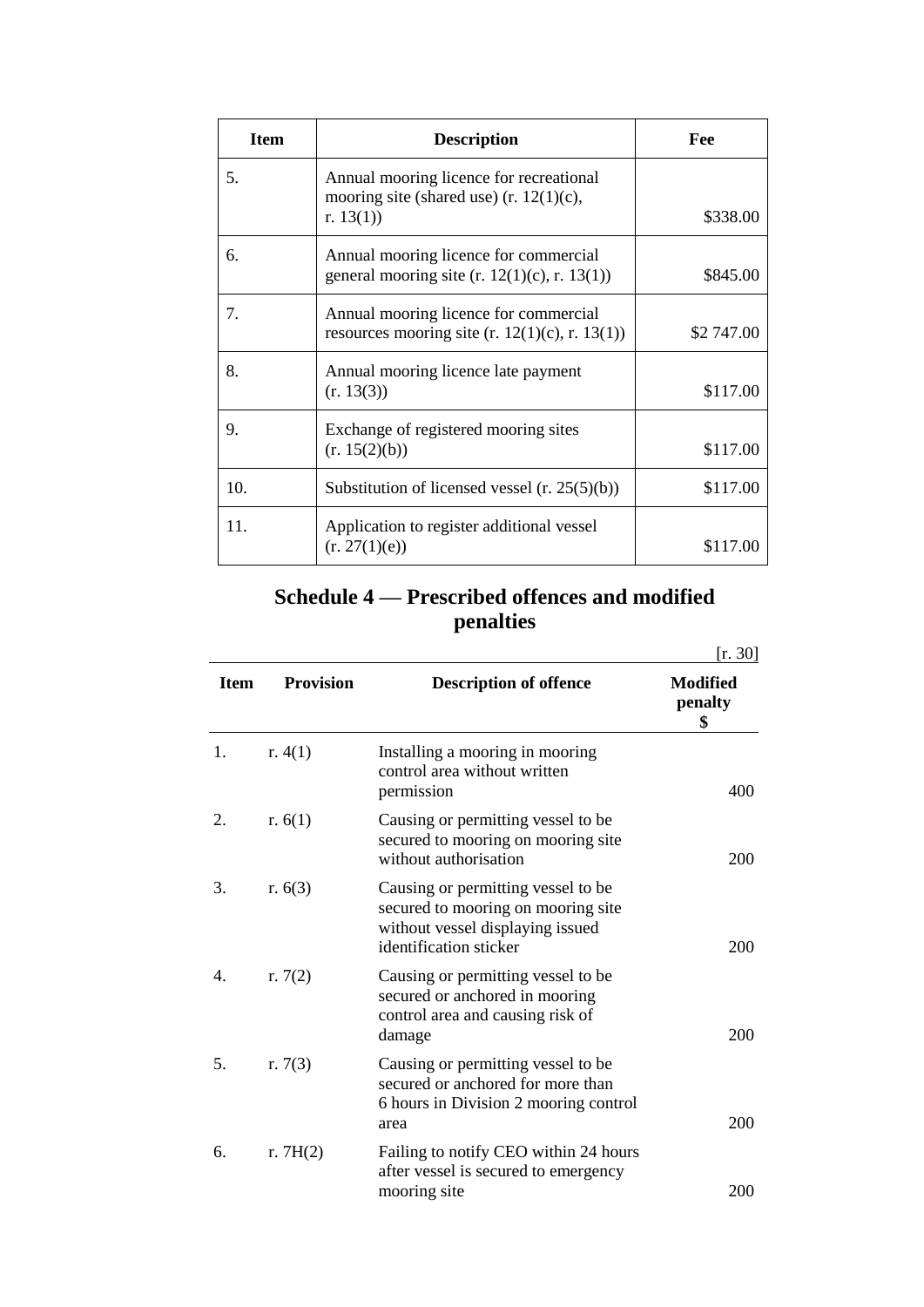| <b>Item</b> | <b>Provision</b> | <b>Description of offence</b>                                                                                                                                                      | <b>Modified</b><br>penalty<br>\$ |
|-------------|------------------|------------------------------------------------------------------------------------------------------------------------------------------------------------------------------------|----------------------------------|
| 7.          | r. $7H(3)$       | Causing or permitting vessel to be<br>secured to emergency mooring site if<br>there is no emergency, if emergency<br>has ended, or if vessel's length<br>exceeds maximum permitted | 200                              |
| 8.          | r. $7I(2)$       | Causing or permitting vessel to be<br>secured to courtesy mooring site for<br>period greater than authorised                                                                       | <b>200</b>                       |
| 9.          | r. $7I(3)$       | Causing or permitting vessel to be<br>secured to courtesy mooring site if<br>vessel's length exceeds maximum<br>permitted                                                          | 200                              |
| 10.         | r. $9(5)$        | Copying, photographing or otherwise<br>making record or image of registered<br>mooring site record                                                                                 | 100                              |
| 11.         | r. $9(6)$        | Failing to give CEO written notice<br>within 15 days after alteration to<br>particulars                                                                                            | 100                              |
| 12.         | r. $18(2)$       | Failing to comply with written<br>directions of CEO regarding installing<br>mooring on mooring site                                                                                | 400                              |
| 13.         | r. $19(2)$       | Failing to maintain mooring on<br>mooring site in location as required by<br>licence condition                                                                                     | 400                              |
| 14.         | r. $19(3)$       | Failing to maintain mooring on<br>mooring site so that information or<br>identification data is or are displayed<br>as required by licence condition                               | 200                              |
| 15.         | r. $20(6)$       | Using mooring on registered mooring<br>site without having given CEO<br>required mooring inspection report                                                                         | 200                              |
| 16.         | r. $21(1)$       | Failing to remove or dispose of<br>mooring on mooring site after<br>mooring licence ceases to be in force                                                                          | 400                              |
| 17.         | r. $21(2A)$      | Failing to give CEO notice that body<br>corporate licensee is to be wound up<br>or cease operating                                                                                 | 400                              |
| 18.         | r. $21(2B)$      | Body corporate licensee that is to be<br>wound up or cease operating failing to<br>remove or dispose of mooring on<br>mooring site                                                 | 400                              |
| 19.         | r. $22(2)$       | Failing to comply within 7 days after<br>given direction by Minister as to<br>moving or removing mooring                                                                           | 400                              |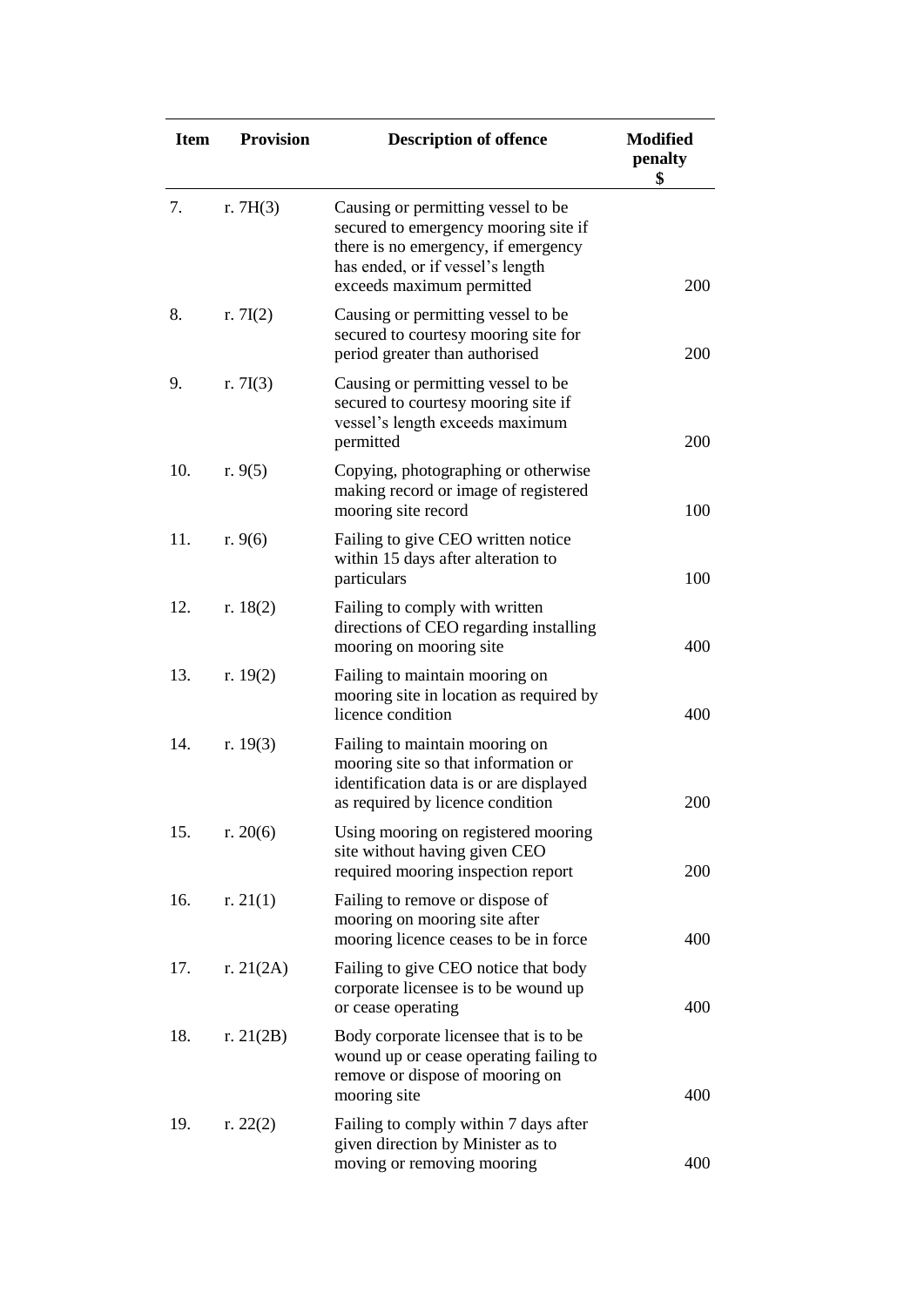| <b>Item</b> | <b>Provision</b> | <b>Description of offence</b>                                                                                      | Modified<br>penalty |
|-------------|------------------|--------------------------------------------------------------------------------------------------------------------|---------------------|
| 20.         | r.23             | Failing to maintain vessel moored on<br>registered mooring site in seaworthy<br>condition                          | 400                 |
| 21.         | r. $25(2)$       | Failing to give Minister written notice<br>within 15 days after sale or disposal of<br>interest in licensed vessel | 200                 |

# **Schedule 5 — Forms**

[r. 32]

# **Form 1 — Infringement notice**

| Shipping and Pilotage Act 1967<br><b>Mooring Regulations 1998</b> |                                                                                                                                         | Infringement notice<br>no. |  |
|-------------------------------------------------------------------|-----------------------------------------------------------------------------------------------------------------------------------------|----------------------------|--|
|                                                                   | <b>Infringement notice</b>                                                                                                              |                            |  |
| <b>Alleged</b>                                                    | Name: Family name                                                                                                                       |                            |  |
| offender                                                          | Given names                                                                                                                             |                            |  |
|                                                                   | Body corporate name<br>or                                                                                                               |                            |  |
|                                                                   |                                                                                                                                         |                            |  |
|                                                                   | Postcode                                                                                                                                |                            |  |
| <b>Alleged</b><br>offence                                         | Description of offence (include details of vessel if applicable)                                                                        |                            |  |
|                                                                   | Mooring Regulations 1998 r.                                                                                                             |                            |  |
|                                                                   | Date<br>/20<br>Time                                                                                                                     | am/pm                      |  |
|                                                                   | Modified penalty \$                                                                                                                     |                            |  |
| Officer                                                           | Name                                                                                                                                    |                            |  |
| issuing<br>notice                                                 | Signature                                                                                                                               |                            |  |
|                                                                   | Office                                                                                                                                  |                            |  |
| Date                                                              | Date of notice<br>/20<br>$\sqrt{2}$                                                                                                     |                            |  |
| <b>Notice to</b>                                                  | It is alleged that you have committed the above offence.                                                                                |                            |  |
| alleged<br>offender                                               | If you do not want to be prosecuted in court for the offence, pay the<br>modified penalty within 28 days after the date of this notice. |                            |  |
|                                                                   | How to pay                                                                                                                              |                            |  |
|                                                                   | By post: [Insert details for paying by post]                                                                                            |                            |  |
|                                                                   | In person: [Insert details for paying in person]                                                                                        |                            |  |
|                                                                   | <b>Online:</b> [Insert details for paying online]                                                                                       |                            |  |
|                                                                   | <b>By telephone:</b> [Insert details for paying by telephone]                                                                           |                            |  |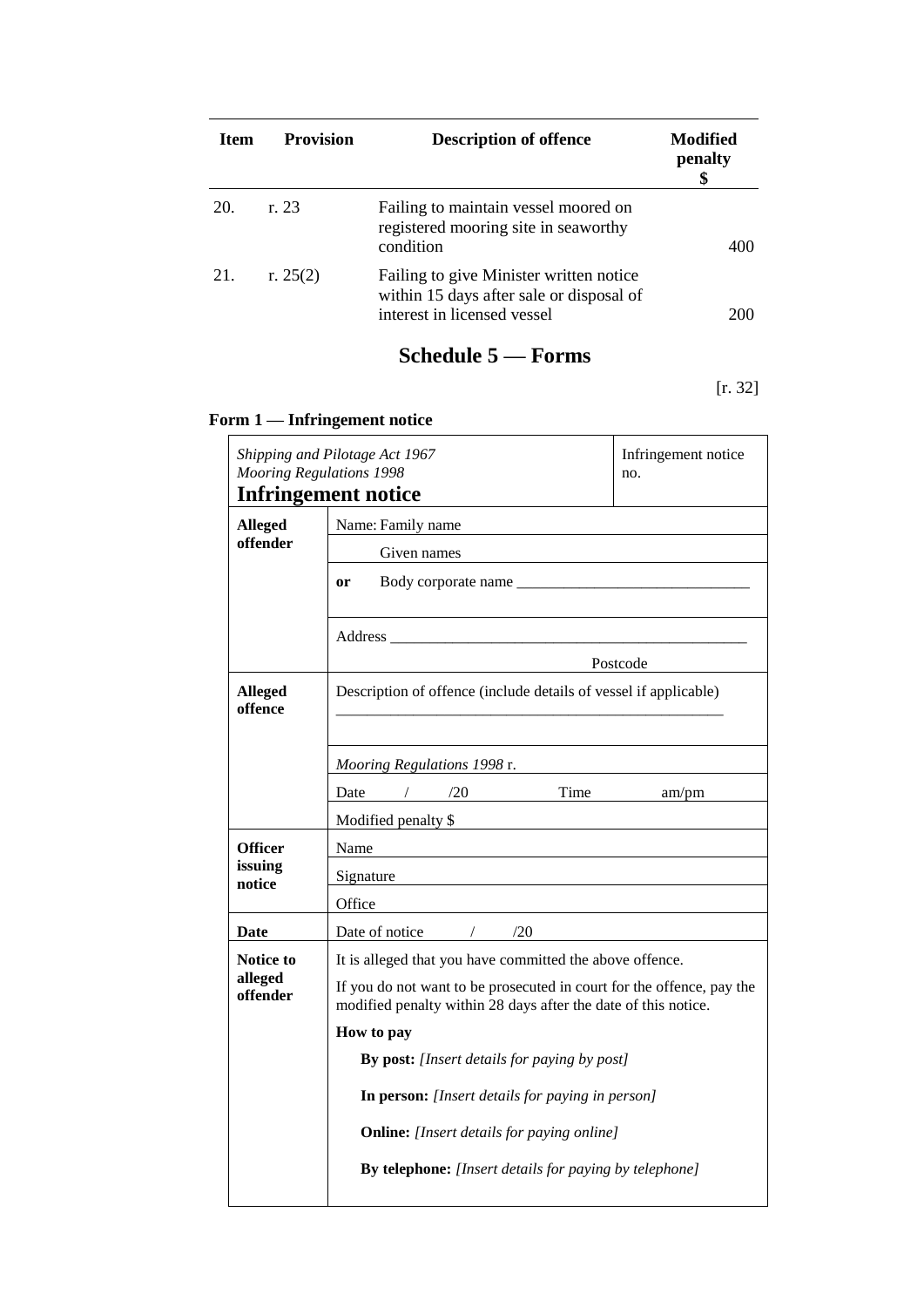| If you do not pay the modified penalty within 28 days, you may be<br>prosecuted or enforcement action may be taken under the <i>Fines</i> ,<br>Penalties and Infringement Notices Enforcement Act 1994. Under<br>that Act, some or all of the following action may be taken $-$ your<br>driver's licence may be suspended, your vehicle licence may be<br>suspended or cancelled, you may be disqualified from holding or<br>obtaining a driver's licence or vehicle licence, your vehicle may be<br>immobilised or have its number plates removed, your details may<br>be published on a website, your earnings or bank accounts may be<br>garnished, and your property may be seized and sold. |  |
|--------------------------------------------------------------------------------------------------------------------------------------------------------------------------------------------------------------------------------------------------------------------------------------------------------------------------------------------------------------------------------------------------------------------------------------------------------------------------------------------------------------------------------------------------------------------------------------------------------------------------------------------------------------------------------------------------|--|
| If you need more time to pay the modified penalty, you can apply<br>for an extension of time by writing to the Approved Officer at the<br>Department of Transport at this address: [Insert postal address for<br>Approved Officer]                                                                                                                                                                                                                                                                                                                                                                                                                                                               |  |
| If you want this matter to be dealt with by prosecution in court,<br>sign here                                                                                                                                                                                                                                                                                                                                                                                                                                                                                                                                                                                                                   |  |
| and post this notice to the Approved Officer at the Department of<br>Transport at the above postal address within 28 days after the date<br>of this notice.                                                                                                                                                                                                                                                                                                                                                                                                                                                                                                                                      |  |

# **Form 2 — Withdrawal of infringement notice**

| Shipping and Pilotage Act 1967<br><b>Mooring Regulations 1998</b> |                                                                                                                                                                                                                                                                                            | Withdrawal no. |  |  |
|-------------------------------------------------------------------|--------------------------------------------------------------------------------------------------------------------------------------------------------------------------------------------------------------------------------------------------------------------------------------------|----------------|--|--|
|                                                                   | Withdrawal of infringement notice                                                                                                                                                                                                                                                          |                |  |  |
| <b>Alleged</b>                                                    | Name: Family name                                                                                                                                                                                                                                                                          |                |  |  |
| offender                                                          | Given names                                                                                                                                                                                                                                                                                |                |  |  |
|                                                                   | Body corporate name<br><b>or</b>                                                                                                                                                                                                                                                           |                |  |  |
|                                                                   |                                                                                                                                                                                                                                                                                            |                |  |  |
|                                                                   |                                                                                                                                                                                                                                                                                            |                |  |  |
|                                                                   | Postcode                                                                                                                                                                                                                                                                                   |                |  |  |
| <b>Infringement</b>                                               | Infringement notice no.                                                                                                                                                                                                                                                                    |                |  |  |
| notice                                                            | Date of infringement notice / / /20                                                                                                                                                                                                                                                        |                |  |  |
| <b>Alleged</b><br>offence                                         | Description of offence                                                                                                                                                                                                                                                                     |                |  |  |
|                                                                   | Mooring Regulations 1998 r.                                                                                                                                                                                                                                                                |                |  |  |
|                                                                   | Time<br>Date<br>/20                                                                                                                                                                                                                                                                        | am/pm          |  |  |
| <b>Approved</b>                                                   | Name                                                                                                                                                                                                                                                                                       |                |  |  |
| officer<br>withdrawing                                            | Signature                                                                                                                                                                                                                                                                                  |                |  |  |
| notice                                                            | Office                                                                                                                                                                                                                                                                                     |                |  |  |
| Date                                                              | Date of withdrawal<br>/20<br>$\sqrt{2}$                                                                                                                                                                                                                                                    |                |  |  |
| Withdrawal<br>of                                                  | The above infringement notice issued against you has been<br>withdrawn.                                                                                                                                                                                                                    |                |  |  |
| infringement<br>notice                                            | If you have already paid the modified penalty for the alleged<br>offence you are entitled to a refund.                                                                                                                                                                                     |                |  |  |
| [*delete<br>whichever                                             | *<br>Your refund is enclosed.                                                                                                                                                                                                                                                              |                |  |  |
| is not applicable]                                                | or                                                                                                                                                                                                                                                                                         |                |  |  |
|                                                                   | *<br>If you have paid the modified penalty but a refund is not<br>enclosed, to claim your refund sign this notice and post it to<br>the Approved Officer at the Department of Transport at this<br>address: [Insert postal address for Approved Officer]<br>Signature<br>/20<br>$\sqrt{2}$ |                |  |  |